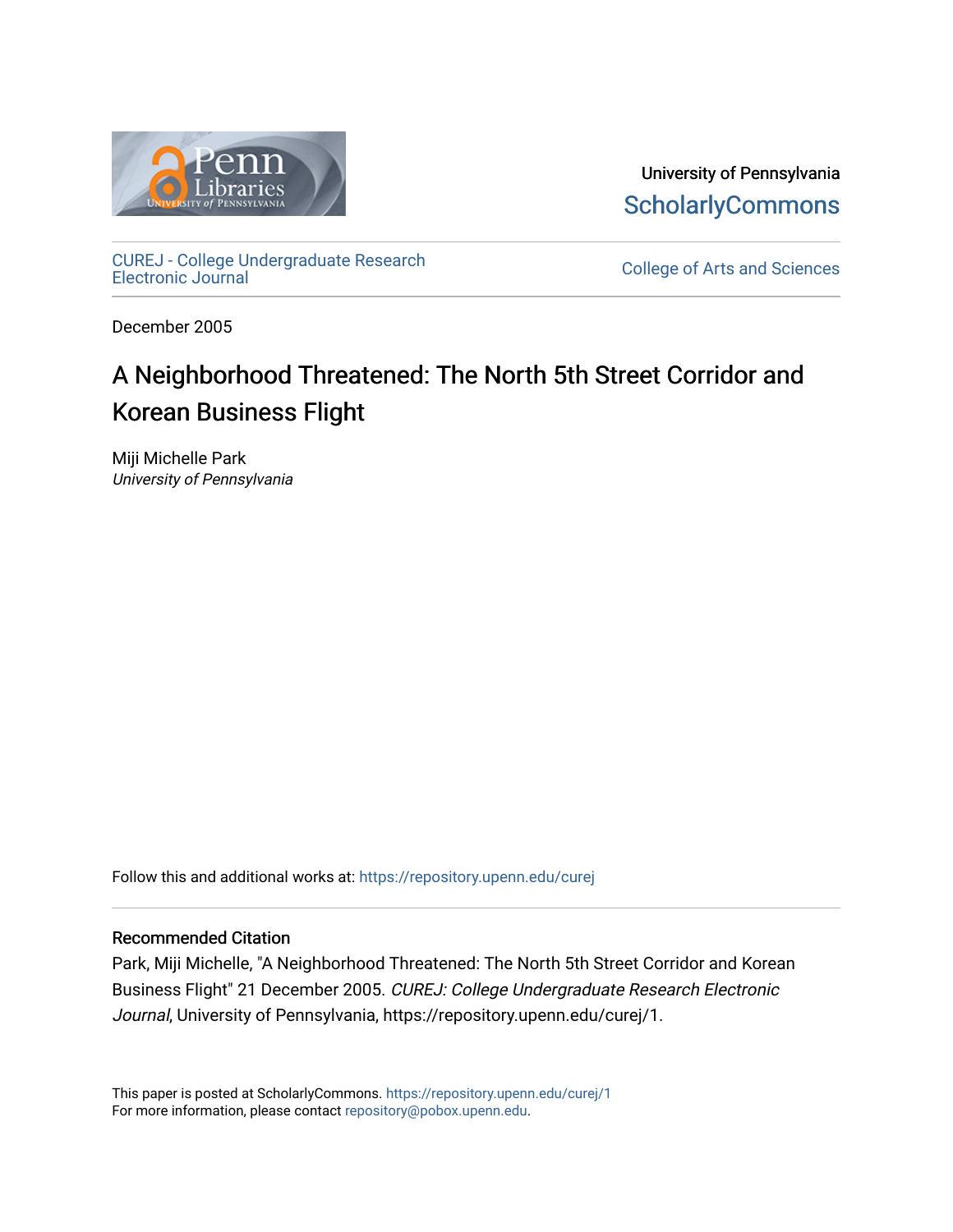#### A Neighborhood Threatened: The North 5th Street Corridor and Korean Business Flight

#### Abstract

This study examines a Korean business community's potential for movement out of the city of Philadelphia. The research is based on three months of fieldwork at various Korean businesses in North Philadelphia, from 5100 to 6100 North 5th Street. This area is a major commercial district for the Olney community, a district that has a high proportion of Korean businesses. The author concluded that the Korean business community will leave the city in the near future for three main reasons. First, the Korean population in Philadelphia is moving out of the city while there is an influx of Koreans into the suburbs. The businesses will follow the Korean population. Second, the businesses themselves show direct and indirect signs of movement. The increasing African Americanization of the neighborhood combined with the racial prejudice that Korean business owners displayed against blacks was the final indicator of potential movement. Because Korean businesses leaving the area could potentially destabilize the district, the effects can be mitigated by initiating policies to bring business owners back to the area.

#### Keywords

Korean, business, Philadelphia, prejudice, Urban Studies, Eric Schneider, Eric, Schneider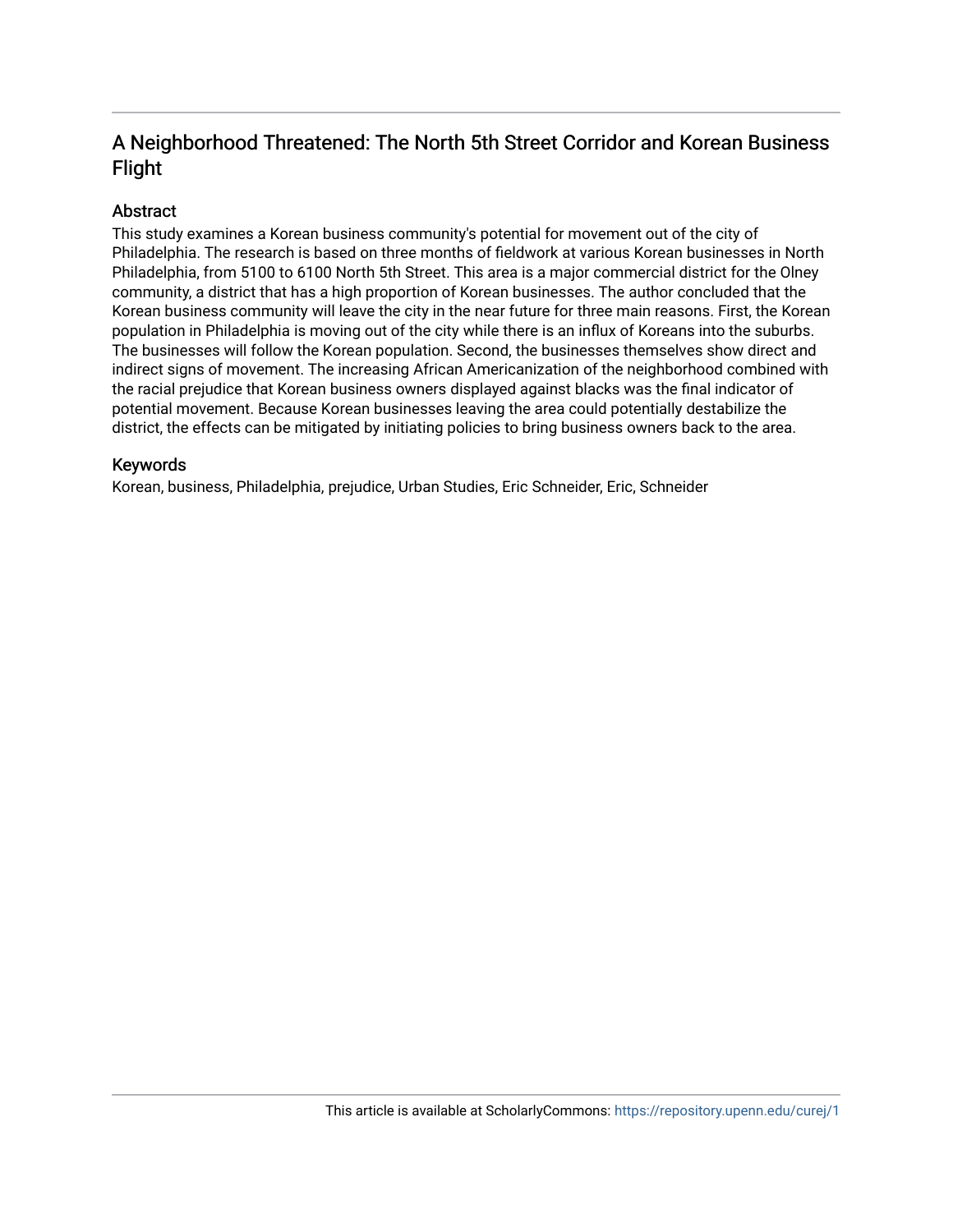# **A NEIGHBORHOOD THREATENED:**

## **THE NORTH 5TH STREET CORRIDOR AND KOREAN BUSINESS FLIGHT**

**MIJI MICHELLE PARK**

**DECEMBER 21, 2005**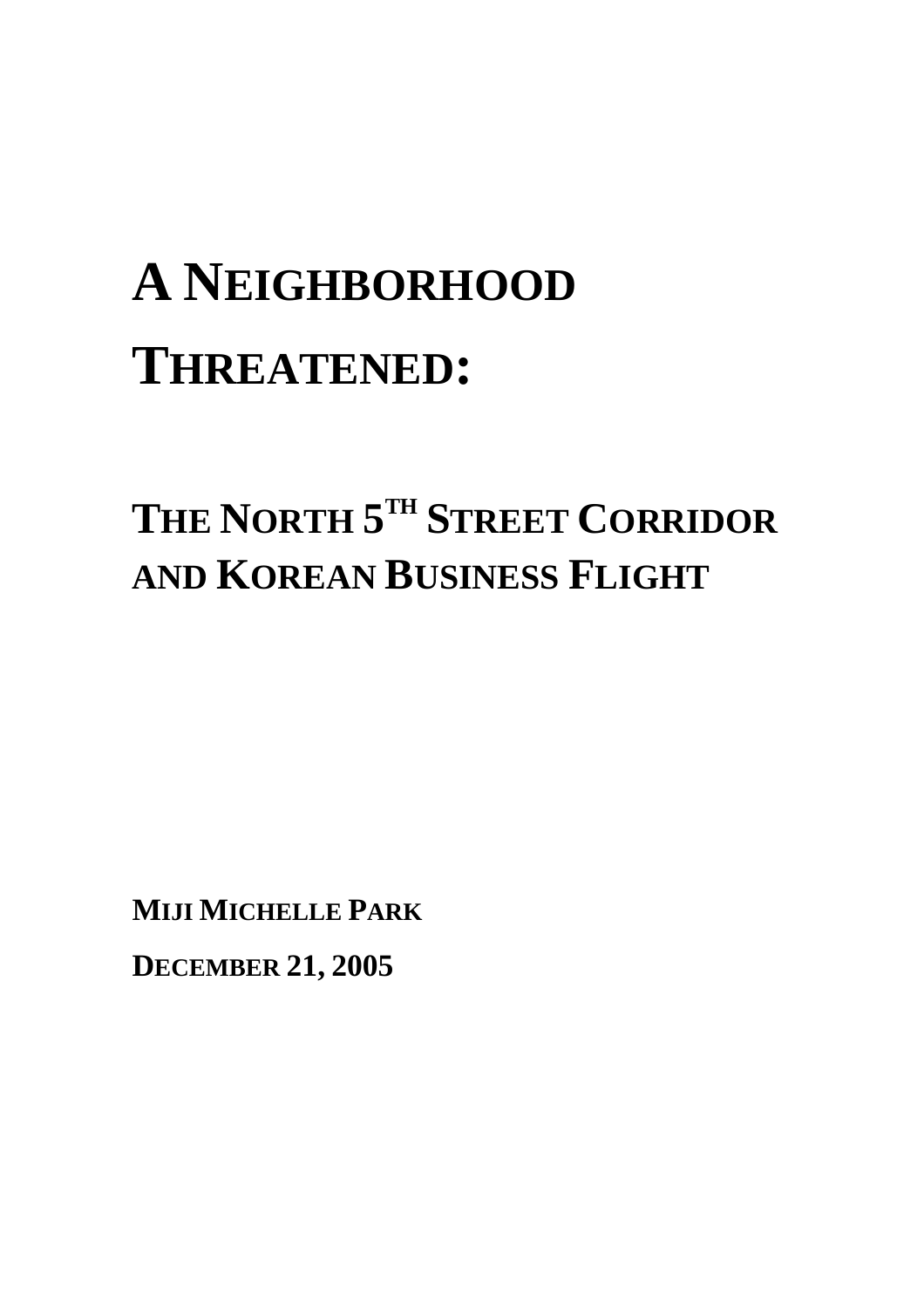#### **Preface:**

 When envisioning the topic of Korean-owned businesses, I imagined a study that analyzed black-Korean relations, one that would challenge the statement that Koreans and blacks do not get along. This is a topic that is not easily addressed. Not many would readily admit that they are prejudiced against a certain race or ethnicity. Relationships need to be built with perspective respondents before addressing sensitive topics, a task that would be difficult to accomplish in one semester.

 While researching for the literature review, I discovered while there are a decent number of books on black-Korean relations, there are a paltry few on Korean-owned businesses themselves. Of the books on Korean-owned businesses, most are focused on Los Angeles, New York, and Atlanta. Philadelphia was clearly ignored by the research.

Furthermore, the books took for granted that Koreans had chosen a certain area and were going to stay in that area. Koreans have established neighborhoods for themselves in major cities that are large enough to ensure stability. Cities with a smaller Korean immigrant population like Philadelphia do not have large numbers to ensure stability. In fact, research demonstrated that Philadelphia's Korean immigrant population was moving out of the city. What factors cause this movement out of the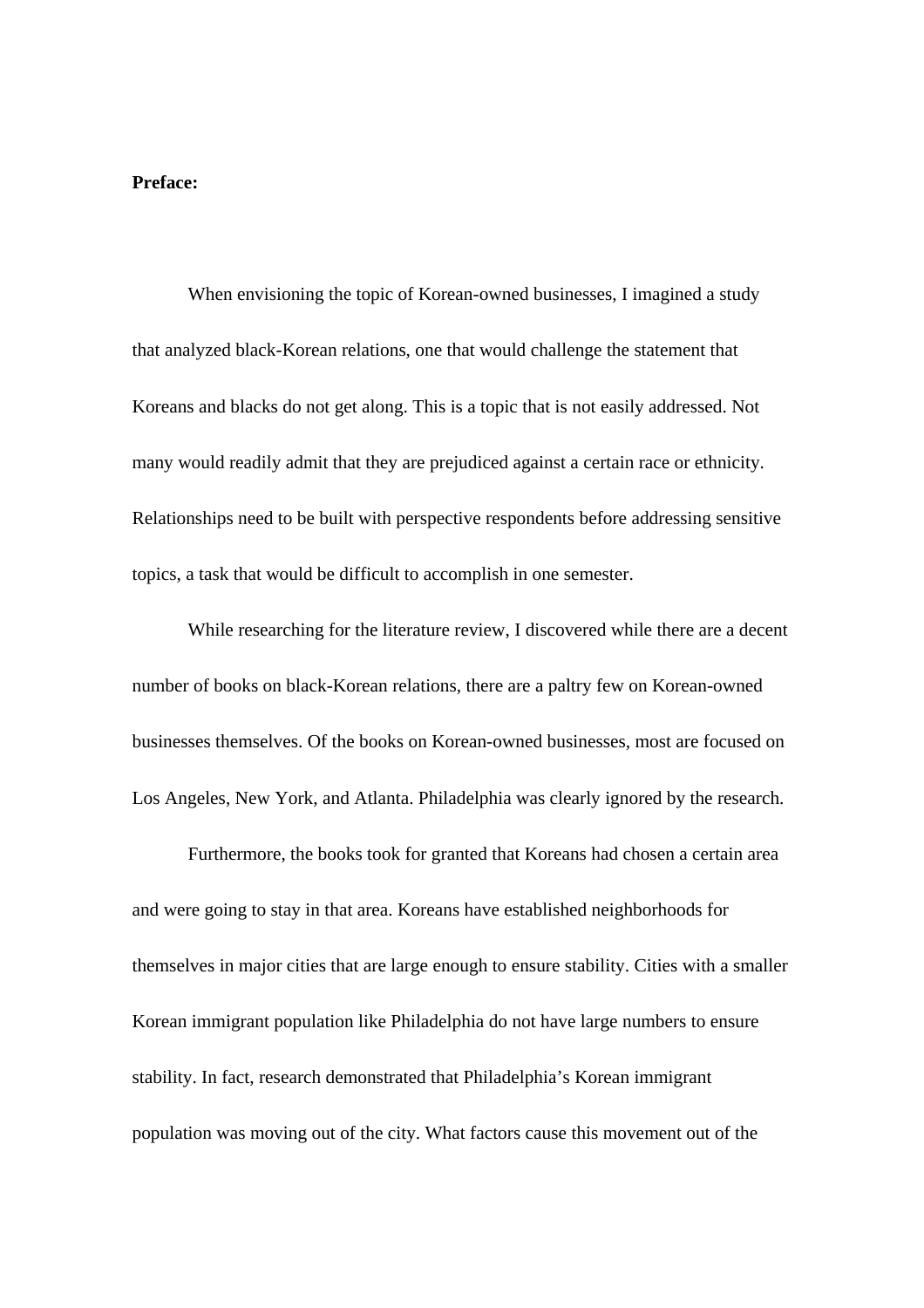city? What factors cause the persistence of Korean businesses within the city when the population is moving out? These questions are not truly answered for any city. Philadelphia, as a city of interest, could be the first in this line of research.

While much preparation can be done on a topic and a specific question, a question is only as good as the data. From the data gathered from the surveys and interviews I conducted, I knew I had to formulate a new question, one addressing the movement of Koreans to residences outside of Philadelphia and the potential movement of Korean-owned businesses.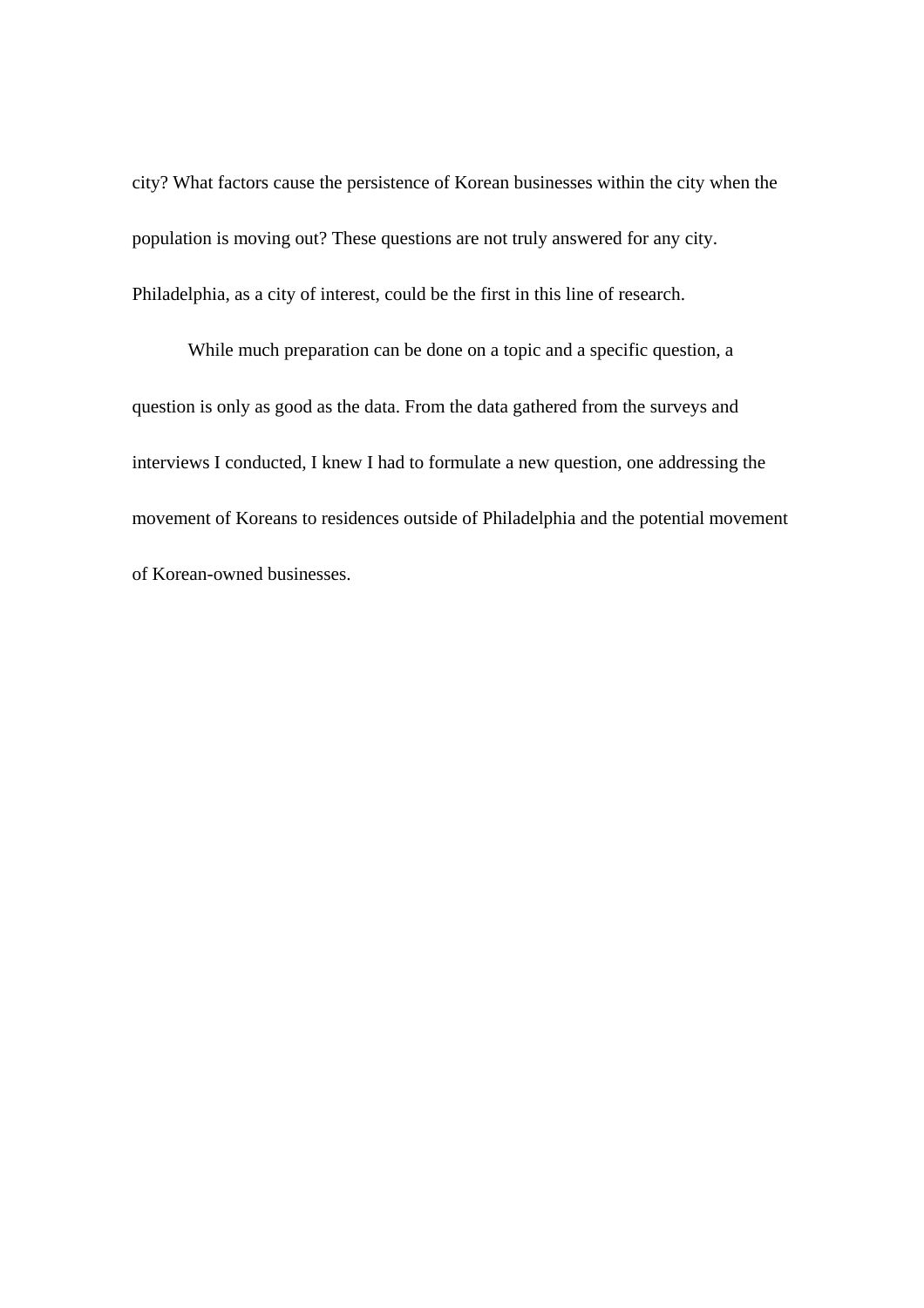#### **Introduction:**

 While the Korean population in cities such as Los Angeles and New York supports stable pockets of enterprise, Philadelphia does not follow the same path. When the Korean population was growing in the late 1980s and early 1990s, it attempted to create an ethnic economy, a characteristic that is apparent in other cities. However, Philadelphia's Korean population has never risen above half a percent of the total population. The Koreans did not have the numbers necessary to create their own neighborhood.

 Instead, they were forced to share their neighborhood with other businesses. On the North  $5<sup>th</sup>$  Street corridor, they were able to fill only three blocks with Korean businesses catering to Korean customers. The rest of the business district, almost six blocks worth of businesses, is either made up of about half-Korean and half-other, or majority-other businesses. Because Koreans never owned the majority of businesses in a neighborhood, no Philadelphia Koreatown was ever established.

As the Korean population moves out of the North  $5<sup>th</sup>$  Street corridor it seems likely that the North  $5<sup>th</sup>$  Street business district will continue its decline. The percentage of Koreans in the census tracts in the North  $5<sup>th</sup>$  Street corridor has decreased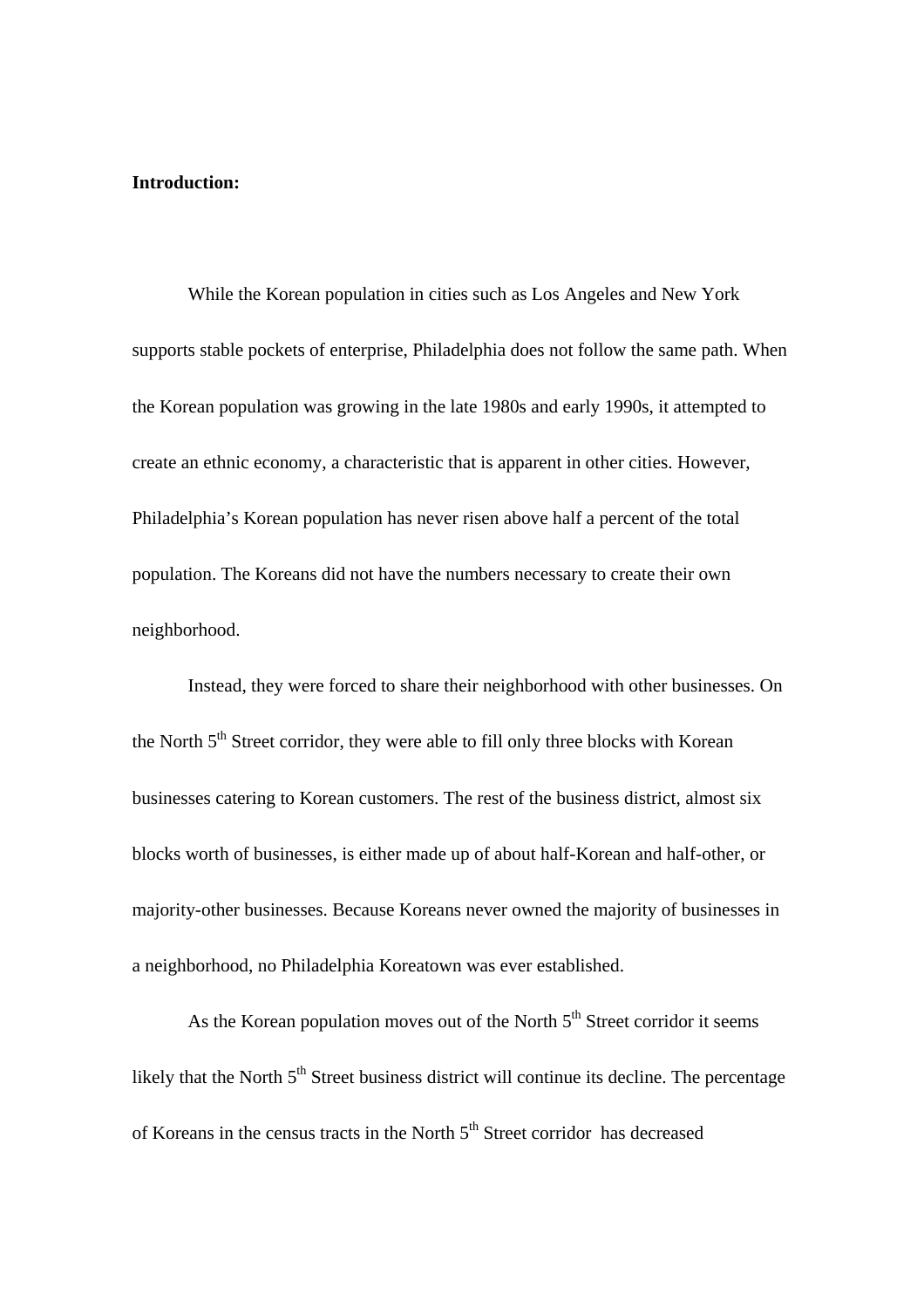significantly over the past few years, while the percentage of Koreans in areas of Montgomery County has risen significantly. Philadelphia's Korean population has remained stable at 0.4% from 1990, compared to 2000, while Montgomery County's percentage of Koreans grew from 0.4 in 1980 to 0.9 in 1990, to 1.2 in 2000. Besides the growth of the population in question, the numbers also illustrate that the number of Koreans in or around Philadelphia has never been very large.

Although it cannot be proven that the majority of Philadelphia's Koreans are moving out of the city and into the suburbs, it is apparent that the influx of Koreans into Montgomery County is larger than the influx into Philadelphia. However, the same high rates of entrepreneurship for Korean immigrants seen in other areas of the country are also apparent in Philadelphia. Compared to their population size, Koreans have an increased influence on the economic well being of the community in which they reside.

Urban areas have long had the difficult task of keeping businesses in the cities. While Koreans do not make up a high percentage of the businesses in any city, they do impact the neighborhoods in which their businesses locate because they generally own a significant number of businesses in the area. Furthermore, the North  $5<sup>th</sup>$  Street corridor does not only cater to a Korean population. The corridor is a major shopping district for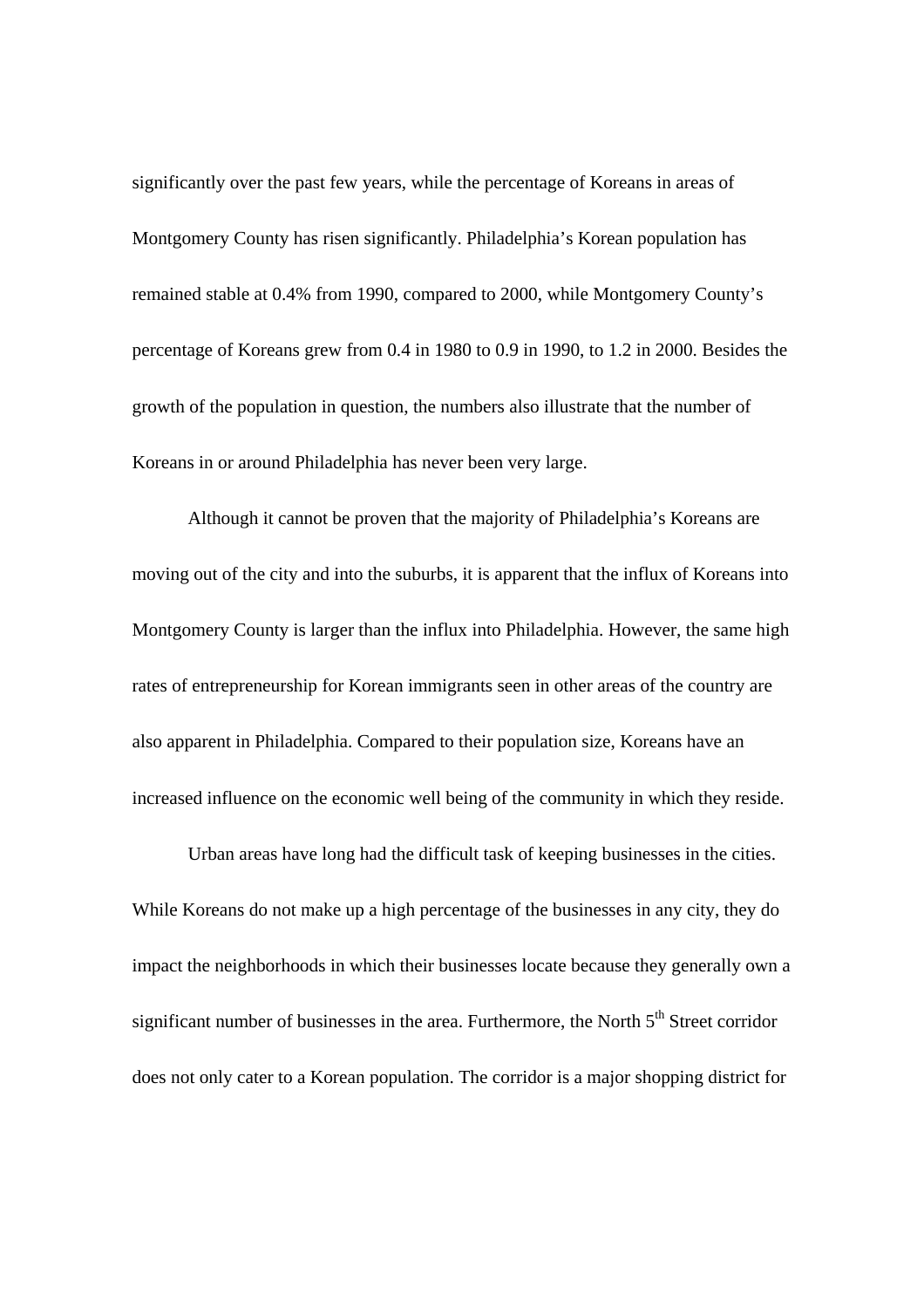all races and ethnicities. The shoppers of the district do not necessarily live in the immediate area but may travel to get to the district.

The Korean presence in the community ensures a viable commercial district for these numerous shoppers, thereby creating opportunities for a large number of people from a greater area than North  $5<sup>th</sup>$  Street itself. Koreans do have a powerful effect on a community, regardless of numbers.

The area of North  $5<sup>th</sup>$  Street, Olney, is already considered to be a declining neighborhood, as are many urban districts. If even only a few Koreans leave the area, the decline will increase rapidly. As Koreans followed other Koreans to the area, it is also logical that they will follow each other out of the area. A few Korean businesses leaving could spark the majority of the stores to leave.

Vacant stores will be visible along the corridor, decreasing the security and vibrancy of the district. This increased rate of vacancy along with the already perilous position of North 5<sup>th</sup> Street on the cusp of decline will eventually lead to a general downgrade of the community. There will be stores remaining, but the district will become much smaller, much less diverse with all the signs of being swallowed up by urban blight. While this is speculation of one of the many courses that the future could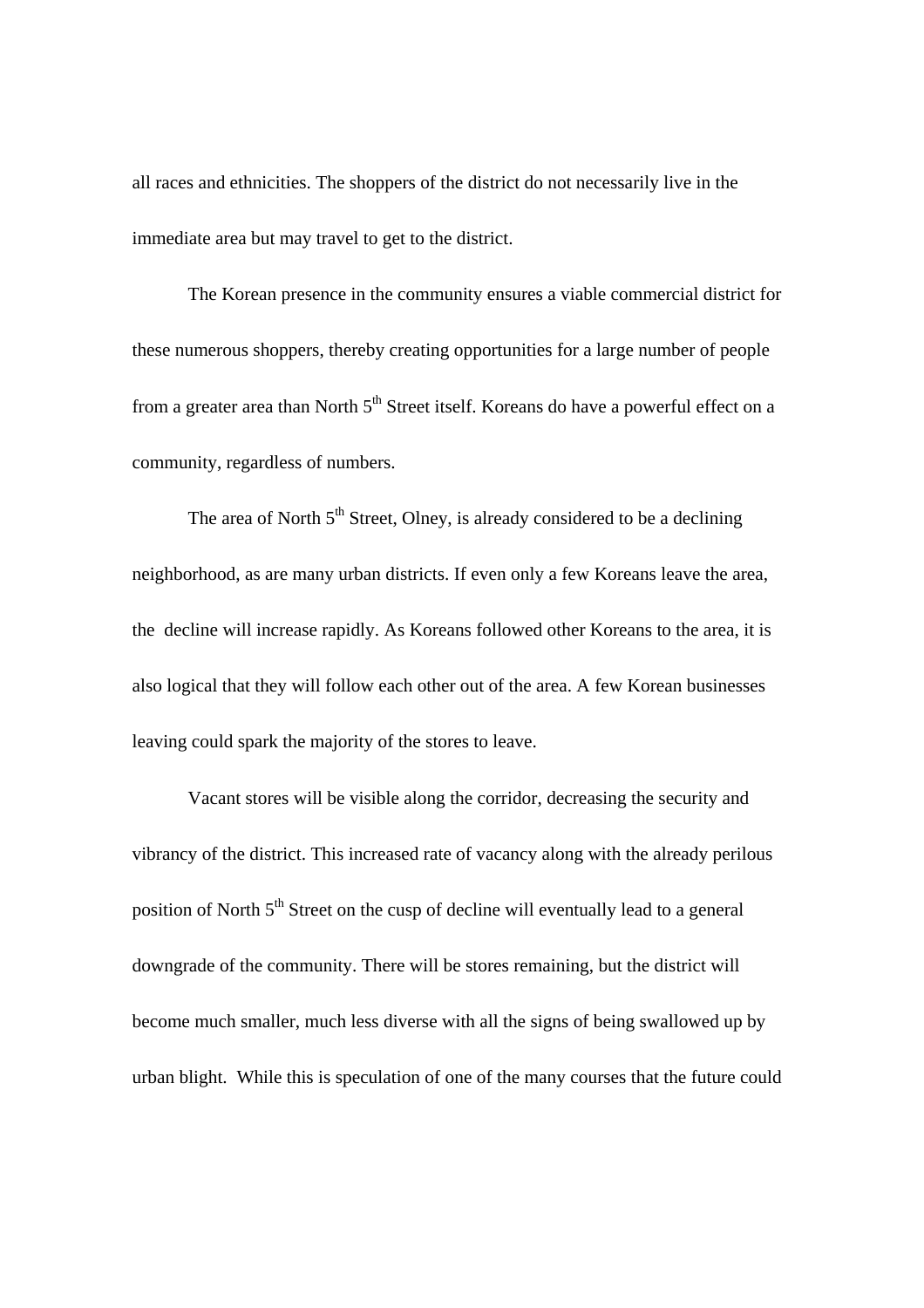take, because the possibility of Korean flight has not been sufficiently studied, it must be taken into consideration.

Before moving into Philadelphia's particular case, the Korean population as a whole must be analyzed through reviewing the literature. The purpose of this analysis is not only to build up a background of Korean immigration but also to see what has happened in other cities. After reviewing the literature, a methodology must be set up in order to ensure the validity of the project.

The possibility for Korean movement out of the city needs to be analyzed. If it, indeed, seems more likely that Koreans will leave, the reasons behind the move need to be detailed. This detail can both support the overall statement and to find clues in these reasons. These clues could possibly be used to create steps that will ensure other businesses will move into the area or to ensure overall stability in the area. If the problem of Korean movement out of the city can be resolved, a neighborhood's livelihood can be saved.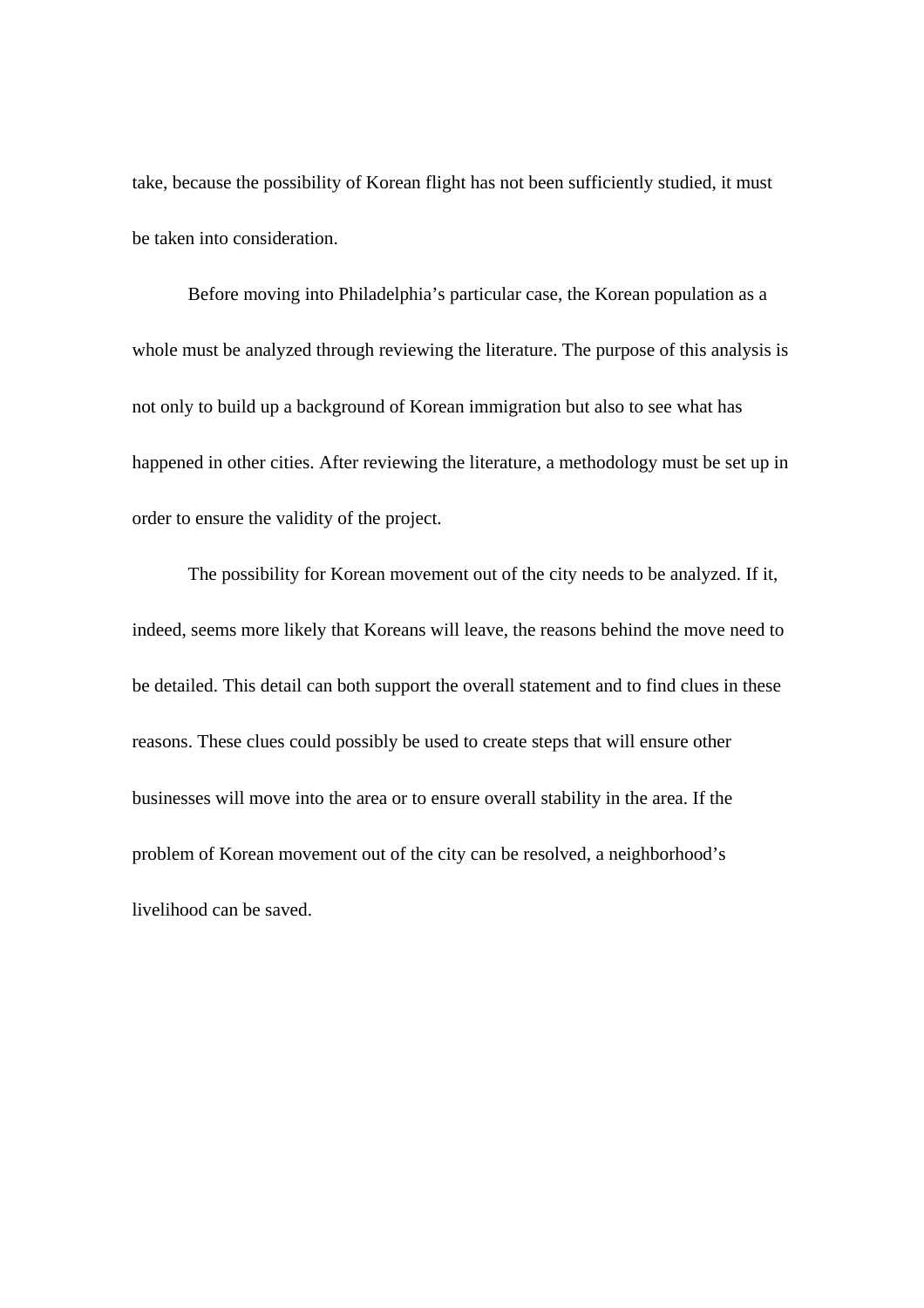#### **Literature Review:**

The Korean population of Philadelphia has never been a magnetic topic of discussion. Instead the larger Korean populations in New York and Los Angeles have received the most attention. As a result, research on Philadelphia is scarce. It is not known if Philadelphia's Korean immigrant population is similar to Korean immigrant populations in other cities.

Research in other cities has discussed the existence of a 'glass ceiling' that encourages Korean immigrants to form their own businesses as a way of avoiding limits on their opportunity, the use of ethnic and familial networks to start businesses, the location of Korean businesses in inner city communities, and finally, the quality of interactions with local communities, especially where those communities are comprised of ethnic minorities. In order to discover whether or not Koreans in Philadelphia have encountered conditions similar to those in other cities, it is first necessary to review the history of Korean immigration to America. After this review, the literature on each topic will be discussed.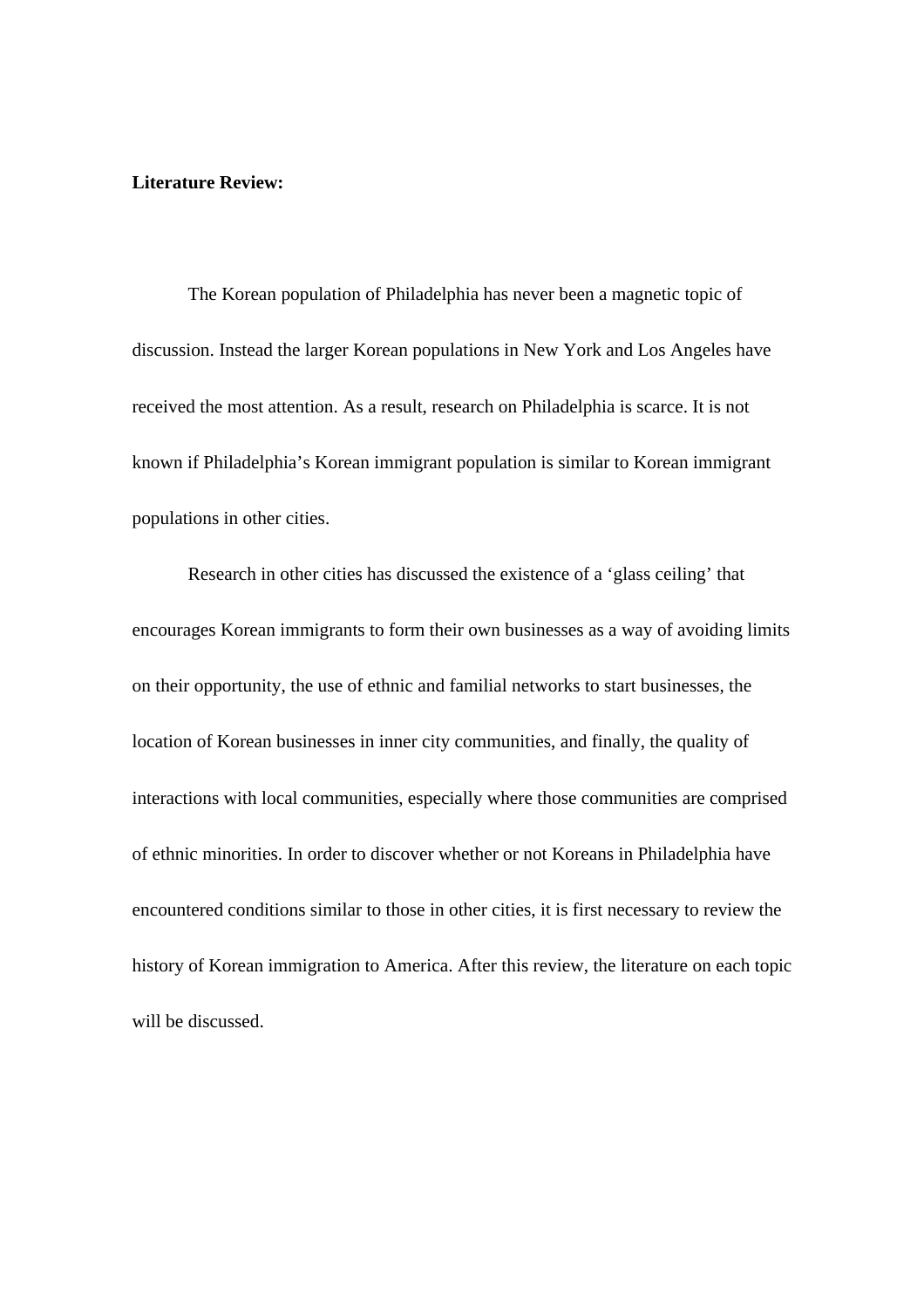Korean immigration to the United States began in 1883 with select diplomats, political refugees, students, and merchants. In the entire nineteenth century, only fifty Koreans were able to emigrate due to tight legal restrictions (Light and Bonacich 129).

 Larger numbers began to emigrate in 1902 when 7000 Korean laborers went to work in the Hawaiian plantations. However, this larger-scale migration ended in 1910 when Japan annexed Korea. The Japanese refused Koreans passports to emigrate to the U.S. About 500 political refugees were allowed into America between 1910 and 1918, forming the foundation for an anti-Japanese movement. However, Koreans were treated as Japanese in America and were affected by all legislative acts targeted towards the Japanese. The 1924 Immigration Restriction Act restricted Korean immigration for decades to come (Light and Bonacich 129-130).

 The McCarran-Walter Act of 1952 allowed immigrants from the Asian-Pacific Triangle, an area that included most of East and South Asia. The quotas for each country were limited to 100 people. This act was passed during the Korean War that lasted from 1950 to 1953 (Takaki 417-418). During this war, about 3000 Koreans were allowed per year. Many were military wives or orphans of the war who were allowed to emigrate independently of the quotas. Additionally, about 6000 students were allowed to enter during the war years along with political refugees and visitors. An unknown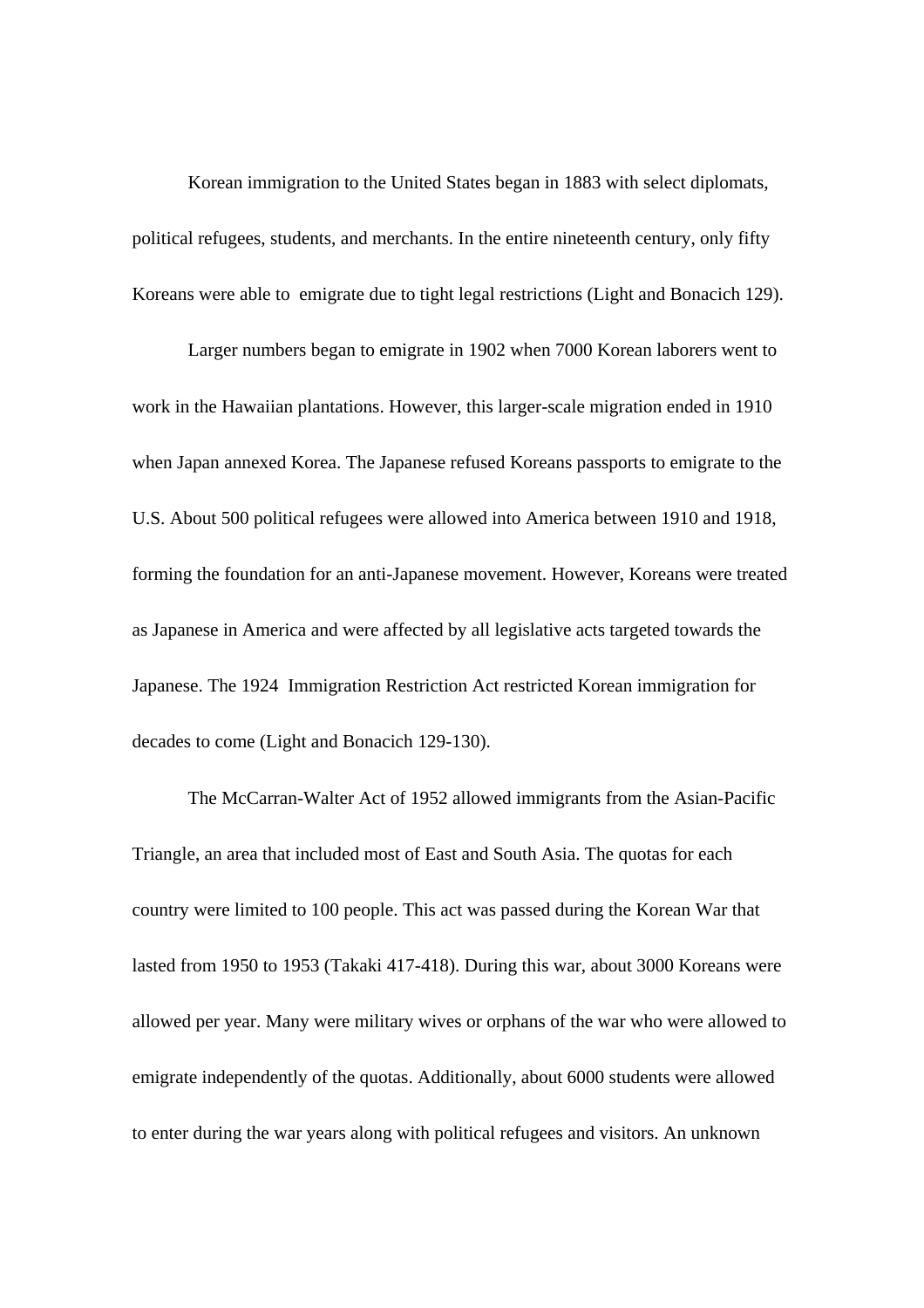number of these non-immigrants changed their status to immigrants (Light and Bonacich 131).

 After the passing of the 1965 Immigration Act, quotas due to national origin no longer existed. Instead, immigrants were allowed based on one of the following: occupational skills required by the U.S. labor market, close relations to American citizens or residents, or possibility of political persecution. The number of visas allowed per country rose to 20,000. This act led to a much larger influx of Koreans into America (Min 13-15 1996).

 In 1960, one percent of all immigrants were Korean. In 1985, that number jumped to 11 percent. (Takaki 420). In terms of numbers, in 1965, 2,165 Koreans immigrated and 159,463 immigrated from 1976 to 1980 (Light and Bonacich 134). The nature of these immigrants also changed. Before 1965, most of the Koreans who emigrated were farmers or laborers who were used to work in the plantations of Hawaii or the rich farmland of California. After 1965 due to the preference system that wanted educated professionals, the majority of Korean immigrants had employment experience in medicine, engineering, and other white-collar areas in Korea. They came to America expecting opportunities that could not be found in Korea (Park 12-14).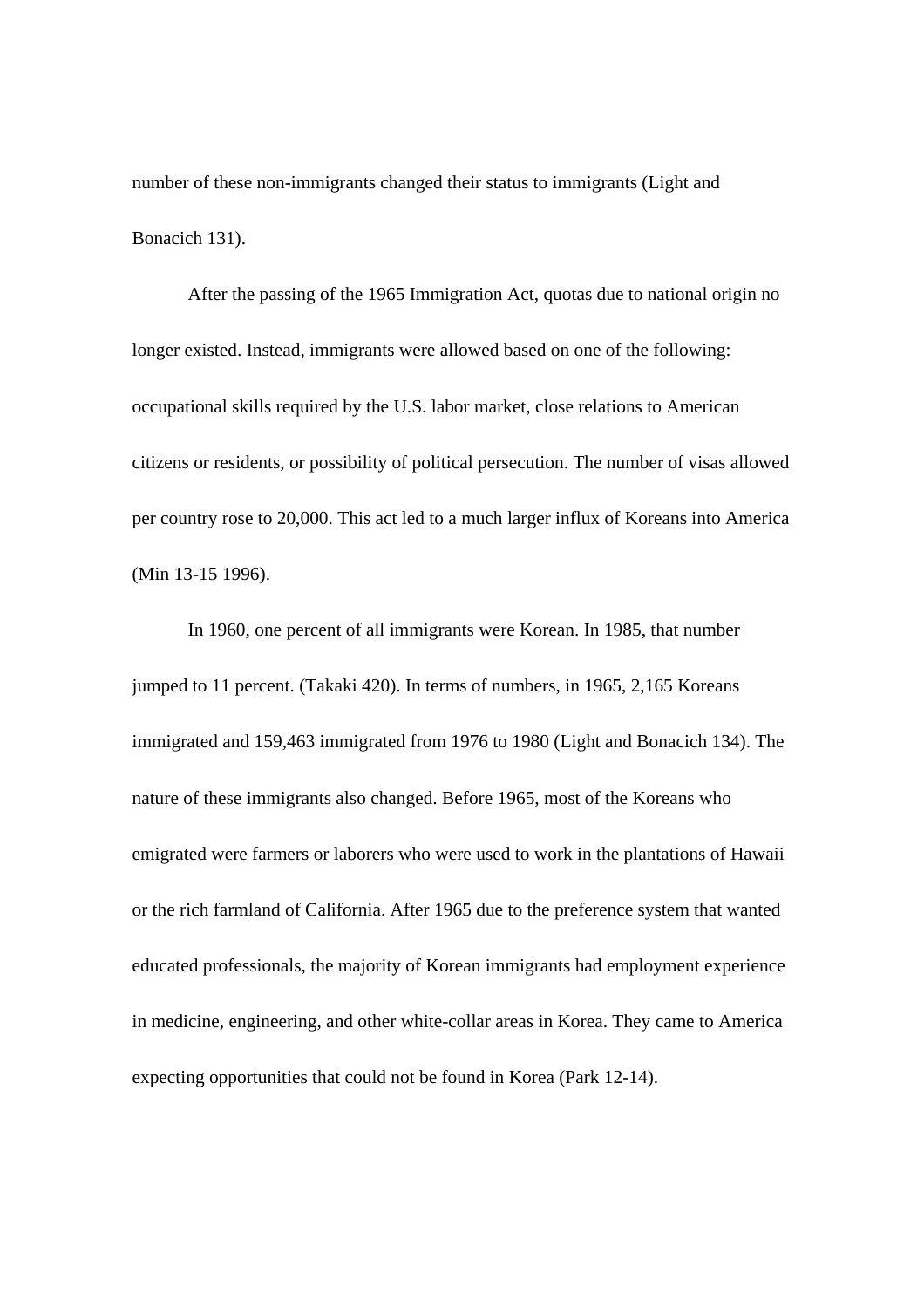After reaching this nation's shores, Korean immigrants often realized that their expected opportunities did not exist, the first issue that needs to be explored when comparing Korean immigrants in Philadelphia to those elsewhere in America.

 Despite the fact that almost 50% of these immigrants had a college education, certain jobs were not plentiful for Koreans in America. Most Koreans tried for the professions that they held in Korea. However, many came to realize that Korean licenses were not valid in America. Some were able to support themselves while they repeated their education, while others found it impossible to do so. In addition, language barriers often kept Korean immigrants from finding the jobs for which they were qualified (Takaki 437-438).

Korean doctors found their glass ceiling early. They were kept in inner-city hospitals and relegated to specialties such as anesthesiology and radiology instead of the more prestigious surgery and internal medicine. Some Koreans were not allowed to take exams that would license them for practice such as pharmacy. While some immigrants were able to find jobs in their former occupations, other former white-collar workers were forced to take up unskilled jobs such as gas-station attendants, gardeners, and janitors (Takaki 437-440).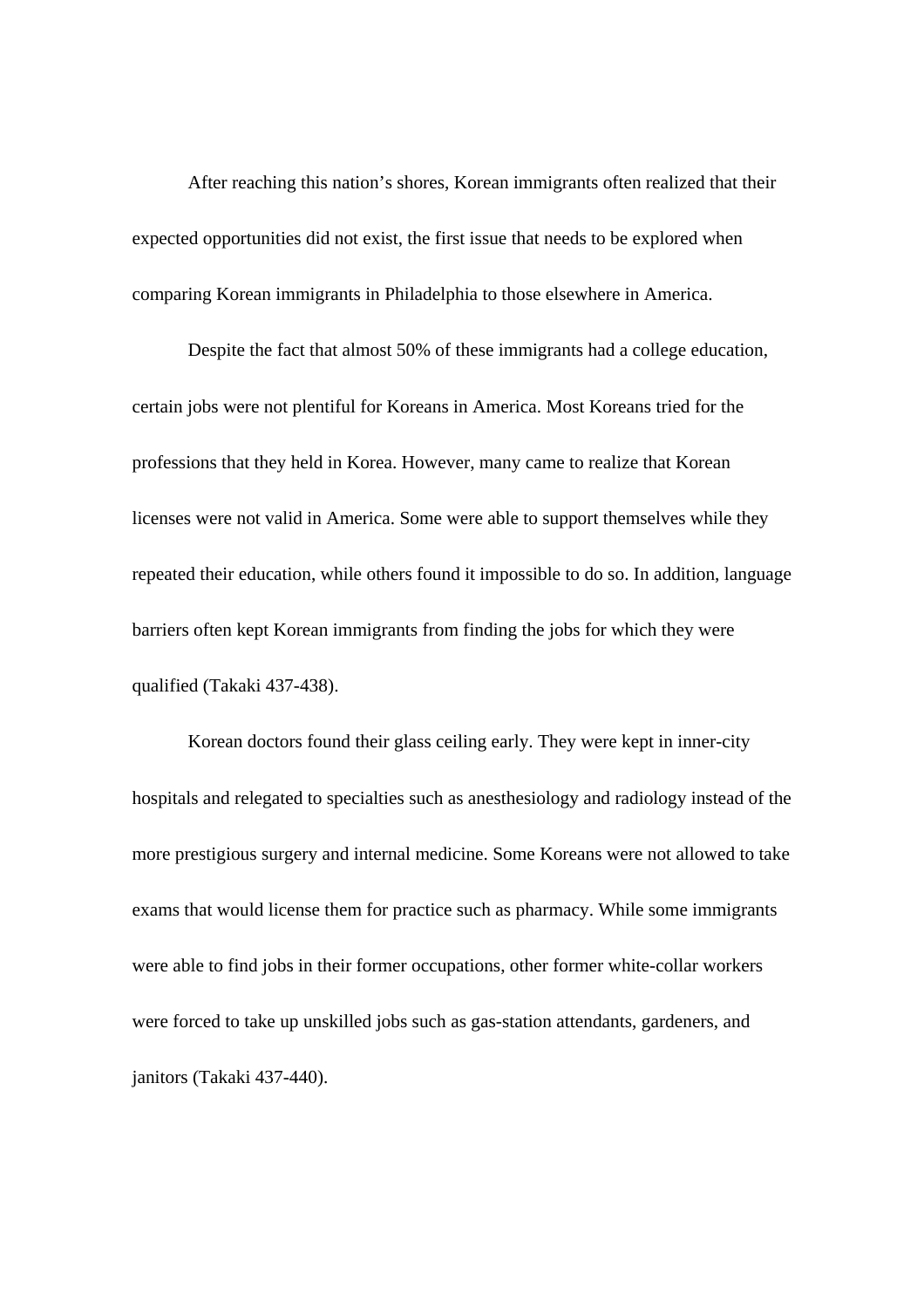These later immigrants came to an America that already had established Korean communities. Networks were already set up to receive the new immigrants. These communities provided several benefits for Koreans that eventually led to opportunity for self-employment. First, labor was readily available. Koreans preferred to work at Korean businesses. Language barriers often stopped them from getting jobs in the mainstream economy. Tightly knit social networks allowed Koreans to be referred to Korean business owners. These employees gained skills while working that would help them start their own businesses later on if the opportunity arose (Yoo 83-88).

Second, social networks also led to the formation of rotating credit associations, also called kyes. In addition to loans and personal resources, kyes helped Koreans gain the resources necessary to establish their own businesses. In a kye, members would pool money for a certain period of time. The pool would go to the first member who would establish a business. Then, after a certain amount of time, the first member would pay back the loan to the other members. The next pool of money would go the second member and so on. In this way, the rotating credit association allowed members to establish a business beyond their original means. About 60 % of respondents in a study conducted in Chicago and Los Angeles said that they had participated in kyes. About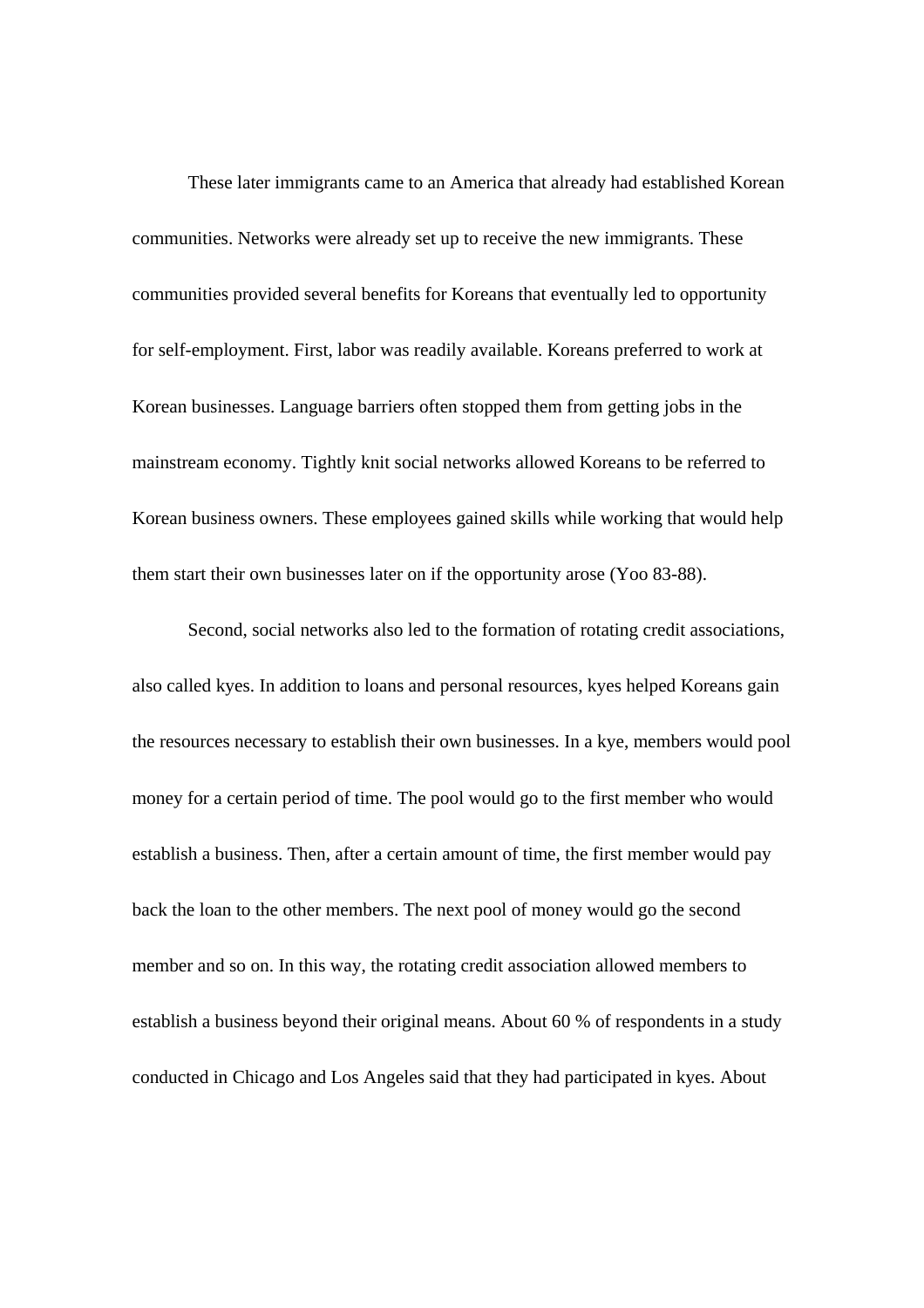79% of these same respondents stated that kyes were helpful in establishing businesses (Yoon 141-143).

 This is the general Korean immigrant story, one that has been established in many cities. However Philadelphia has not been studied in detail on this issue, so it is unclear whether or not it too follows the general outline. There are two layers of comparison that need to be explored.

First, Philadelphia's immigrants may not have been as restricted in opportunity as they were in other areas of the nation. Because of a smaller Korean immigrant community, Koreans may not have been viewed as a viable threat by the white-collar industry and therefore may have been treated with more equality. Inequality would still exist through language and licensing barriers.

Second, because the immigrant population in Philadelphia is not as large as in other cities, it stands that Philadelphia's social networks are also not as large as they were in other areas of the country. In this case, Korean immigrant social networks may not act in the same manner. It is unclear whether or not they still have the power of drawing immigrants to a certain area and keeping them in those areas. The social networks in Philadelphia may not have been strong enough to establish a well-defined, vibrant Korean ethnic economy. As much research on this area does not exist, this is an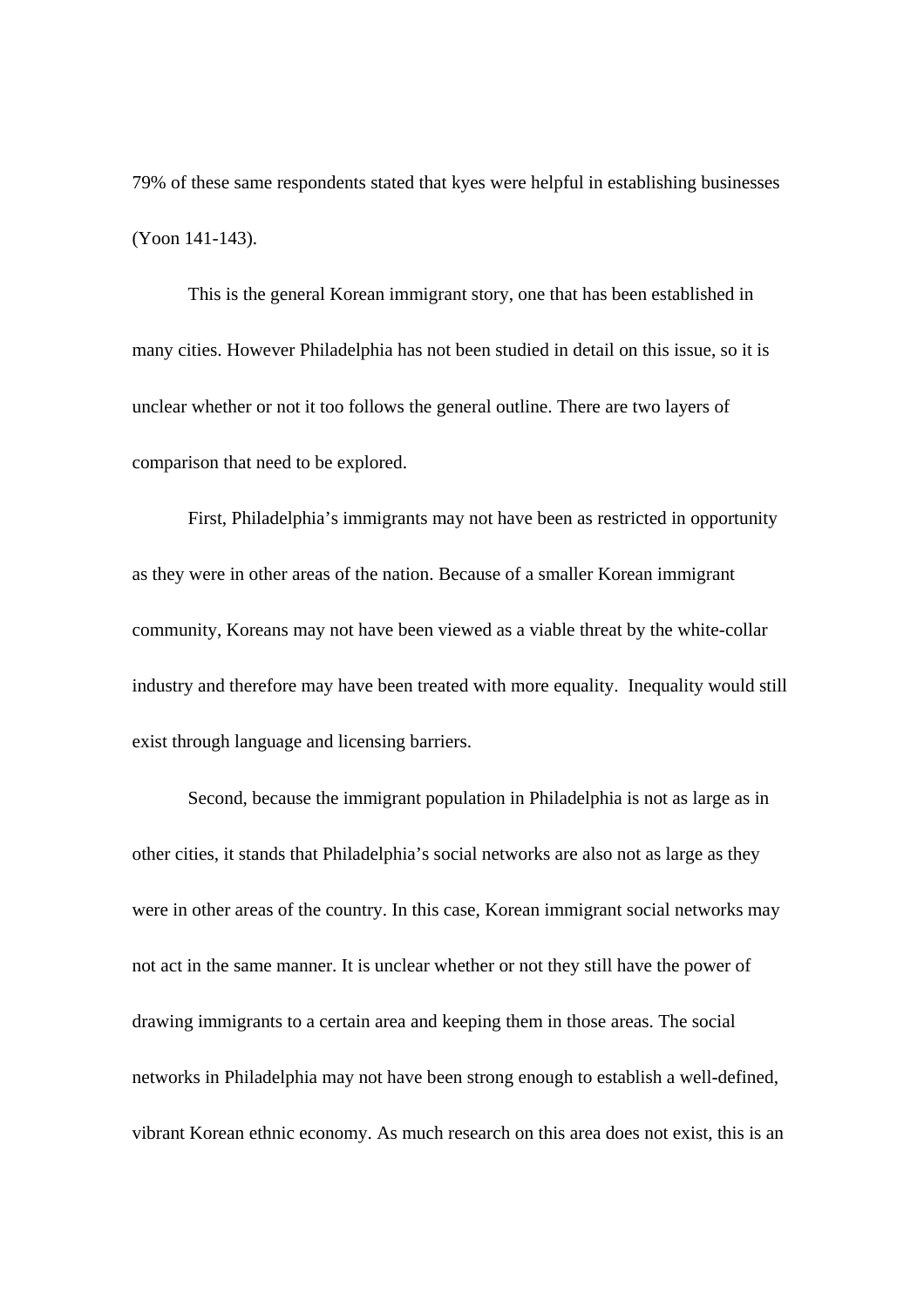area that needs more investigation. With further research on Philadelphia's Korean immigrant population, the holes in this body of research can be filled.

The second issue that needs further research is the process by which Korean business owners choose to locate their businesses. Rather than being a topic that has been addressed in other cities and not Philadelphia, this is a subject that has not been studied in depth in any region of the United States. The claims made by the few people to make tentative arguments need to be bolstered by further research.

Pyong Gap Min devotes a simple paragraph of his book, Caught in the Middle, to explaining why Korean businesses located to their areas. Large chain stores did not invest in predominantly black neighborhoods, leaving a large niche that needed to be filled with other types of businesses. Korean businesses came at a time when the niche was opening and could take advantage of this. However, this was not a conclusion that was derived from asking Korean business owners why they located their businesses (Min 69).

In-Jin Yoon, in On my Own, only explains why a certain business venture by Korean immigrants became so popular in predominantly African American neighborhoods. Korean immigrants, in the early 1970s, came during a time when the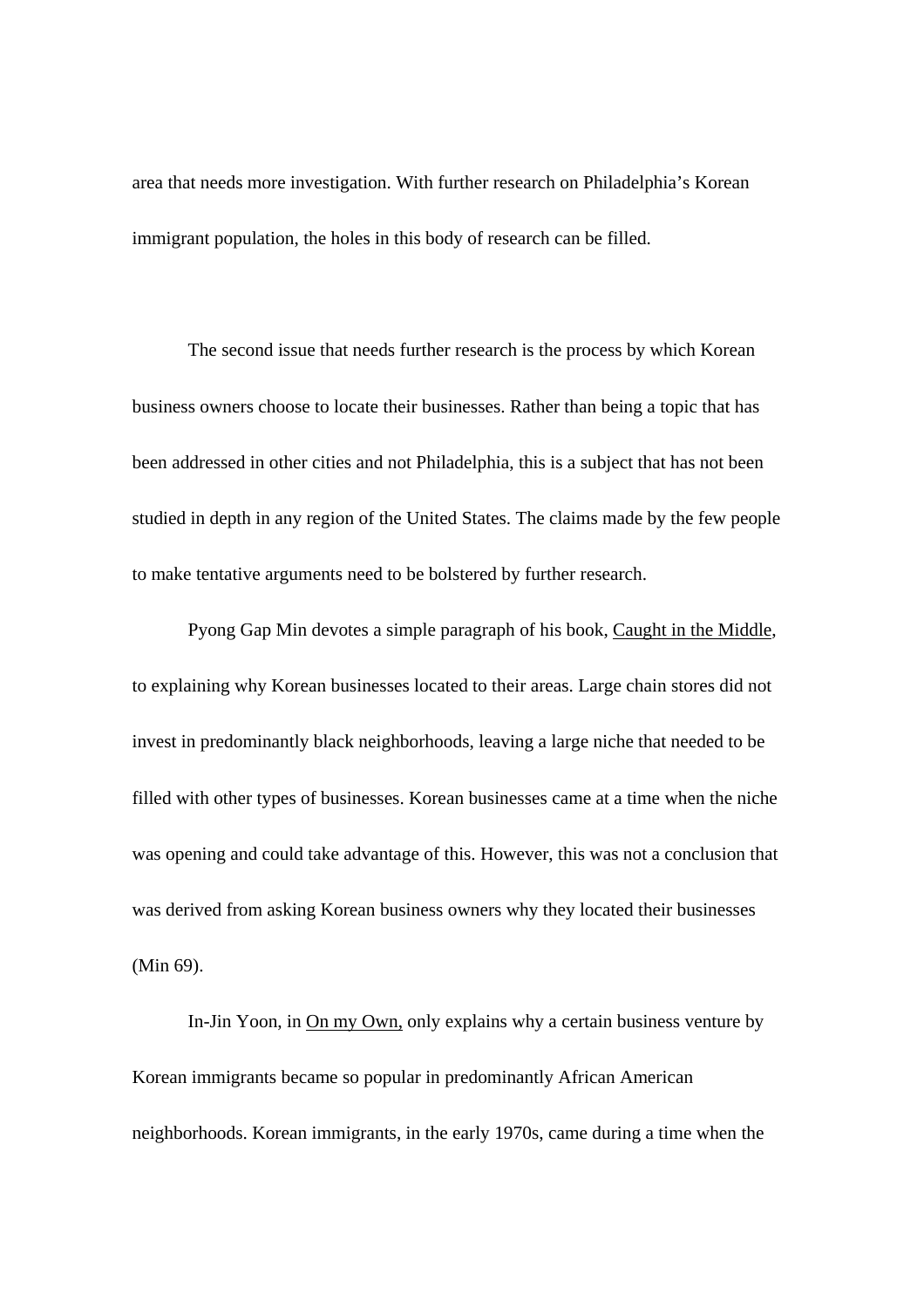use of wigs became popular in the African-American community. Many of these wigs were cheaply manufactured in Korea while expensively made in America. Korean immigrants jumped on the opportunity and opened many wig shops selling wigs imported from Korea. To take advantage of the African-American customers who were interested in these wigs, they located themselves in African-American neighborhoods (Yoon 110-111). While this is a thorough explanation of a certain business venture, it does not necessarily relate to the many other business ventures in which Korean immigrants involve themselves.

Jin-Kyung Yoo asked numerous Korean business owners in the Atlanta area why they located there. Answers vary. Some explain why they came to Atlanta. They saw it as a city on the verge of an economic boom that would be brought on by the Olympics. There were so many Koreans in other cities that it became difficult to compete with other Korean businesses. Atlanta had a smaller Korean population and could support new Korean businesses. Some were the first to enter into a certain area of the city and came because the rent was cheap. As soon as a small Korean community was established, Koreans flocked to that area to take advantage of the support system that was in place. Others stated that white people would not visit a Korean-owned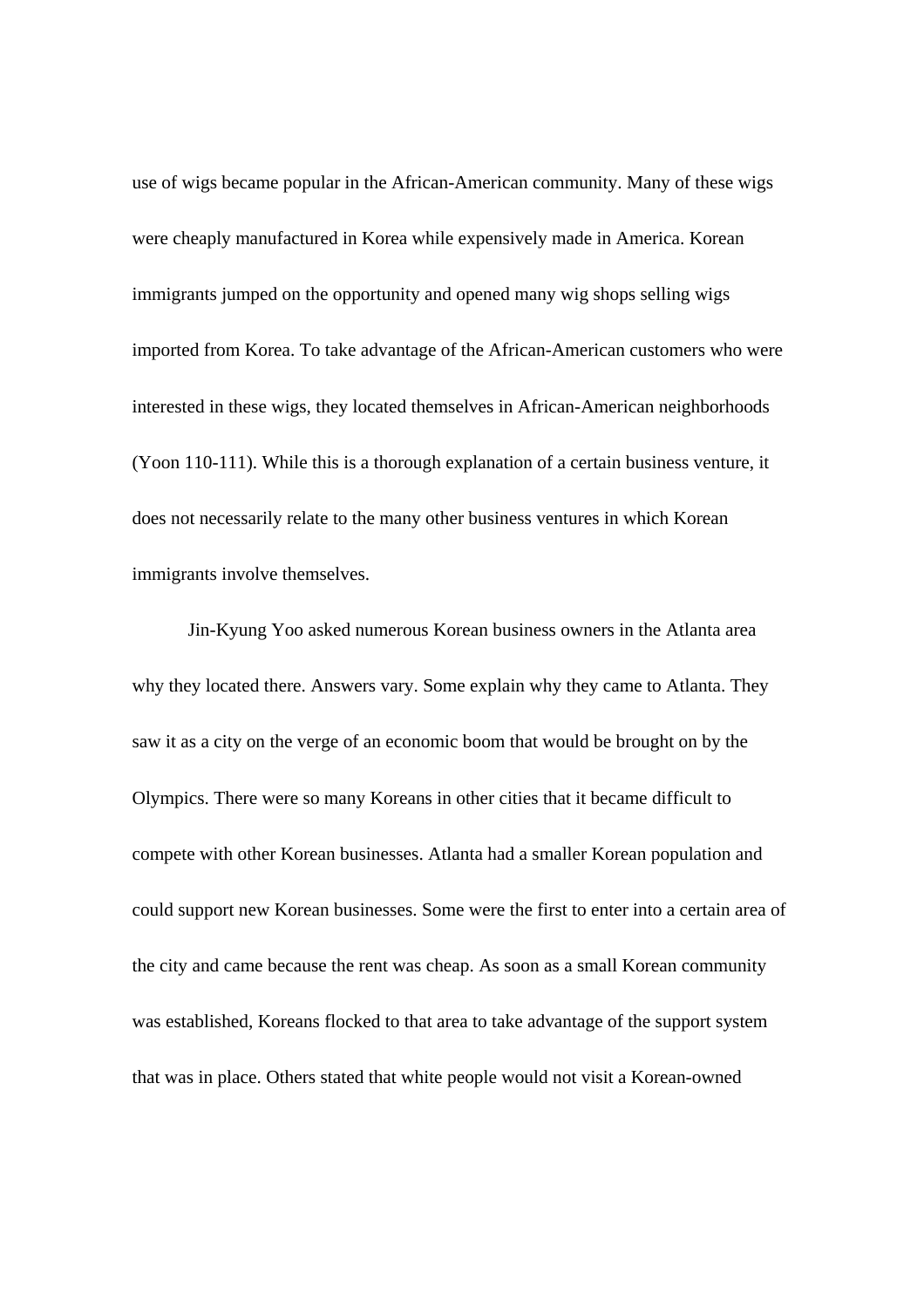business, while black customers would not focus on the race of the business owner, giving a reason to settle in a predominantly black neighborhood (Yoo 138-141).

However beyond the study of Jin-Kyung Yoo, few authors explore this question in depth. Location of Korean businesses is clearly important background for much of the literature (Goode 56, Light and Bonacich 206-207, and Lee 1398-1399 1999), as they are at least mentioned in the beginning chapters of each book or study. However, once beyond that point, the subject is not sufficiently addressed. In much of the literature on Korean businesses, the location is taken as a given. Korean businesses are in African-American neighborhoods. Most literature, using this as a given, studies the reaction that customers have against Korean businesses in their neighborhoods (Logan 698-700, Park 144-148, and Lee 82-86 2002a).

The literature that seems to ignore locational decision making is the literature about Black-Korean violence. Claire Jean Kim in Bitter Fruit takes Korean business locations as a given and immediately proceeds to explain why the merchant-customer reaction is so prone to violence. Patrick D. Joyce focuses on explaining the tensions between Blacks and Koreans. His book is titled No Fire Next Time. A question that declares itself throughout the course of this book is if the situation is this negative, why do Koreans keep their businesses in these areas? Perhaps a discussion of why Koreans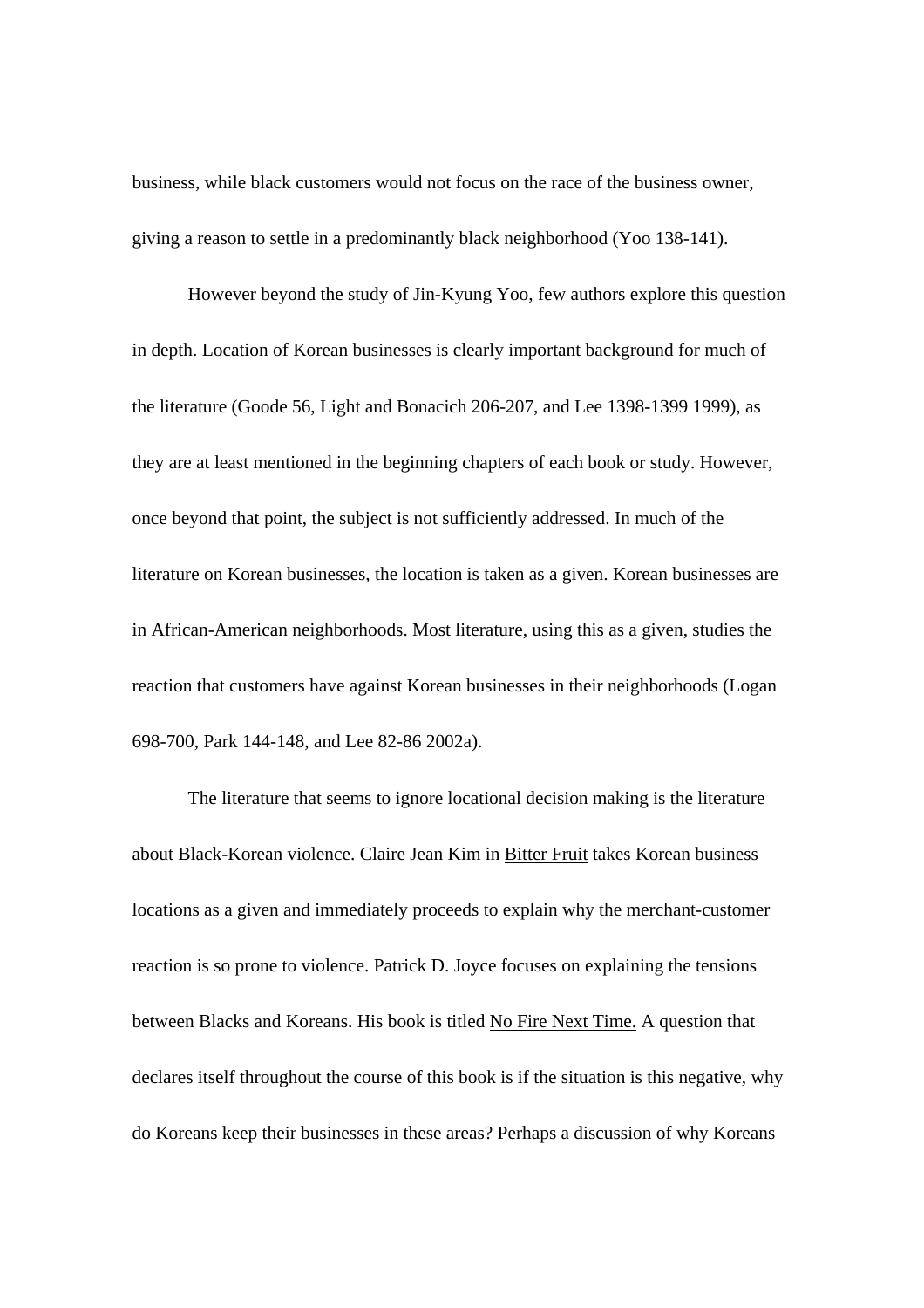located in the first place would lead to an explanation as to why Koreans are staying. However, this is not an angle that Joyce considers.

The last issue that needs explanation is whether or not the same level of conflict that came about in other cities has occurred or is occurring in Philadelphia. Black-Korean conflict has been a large area of focus in the study of Korean businesses. Numerous studies have attempted to explain why such a high level of conflict exists in proportion to the size of the populations. These studies have highlighted cultural differences and structural issues as explanations to this conflict.

One explanation for conflict takes into consideration a characteristic of Korea. Koreans come from a country with one homogeneous population. Adapting to a nation with multiple races and ethnicities is a difficult task. Koreans turn to observation of American race relations in order to decide where they stand in the racial hierarchy. Many Korean immigrants see evidence that blacks are on the bottom of the racial hierarchy. With yellow, almost white skin, Koreans insert themselves above the black population, right below the white population (Park 142-144). This decision may affect the way that Korean immigrants treat other races and relations, leading to racial tension.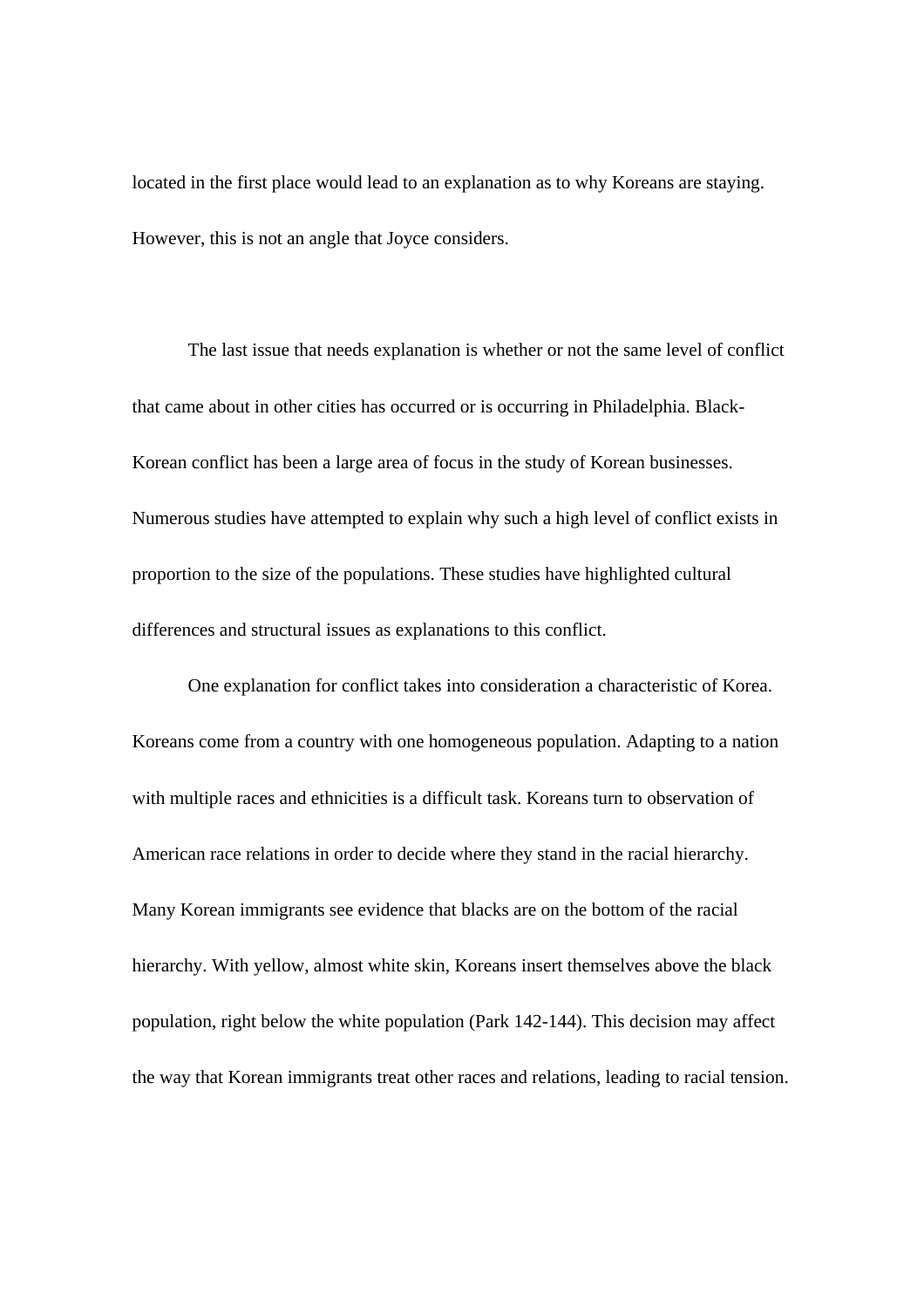Other cultural differences are subtler. When Korean immigrants speak, their words often seem to have negative connotations. When Koreans lack English skills, they often speak with fewer words, unable to use flowery fillers that customer like to hear. Instead of "How may I help?" you may hear a "What you want?" These words may not be a result of rudeness but simply a lack of English. Eye contact is not respectful in Korean culture but is expected in day-to-day interaction in America. The word "please" is only used during acts of desperation in Korea, but in the U.S., it is expected in merchant-customer interactions. Furthermore, Koreans are more formal than Americans. The stiffness that may be interpreted as rudeness by Americans is, instead, out of politeness. The combination of these cultural differences may lead customers to believe that Korean immigrants do not respect other races or ethnicities (Min 119-120, Joyce 23-24, Chang 49-50, and Bailey 87, 92-94).

The structural issues look at different economic niches that have long existed in African-American neighborhoods. Before mass Korean immigration, African-American communities were filled with stores that were owned by the Jewish population. African-Americans and Jews had the same conflict that African-Americans are experiencing with Koreans in the present. The Jewish population in the cities left when they had enough money to move to the suburbs, leaving an opening in the economy of the black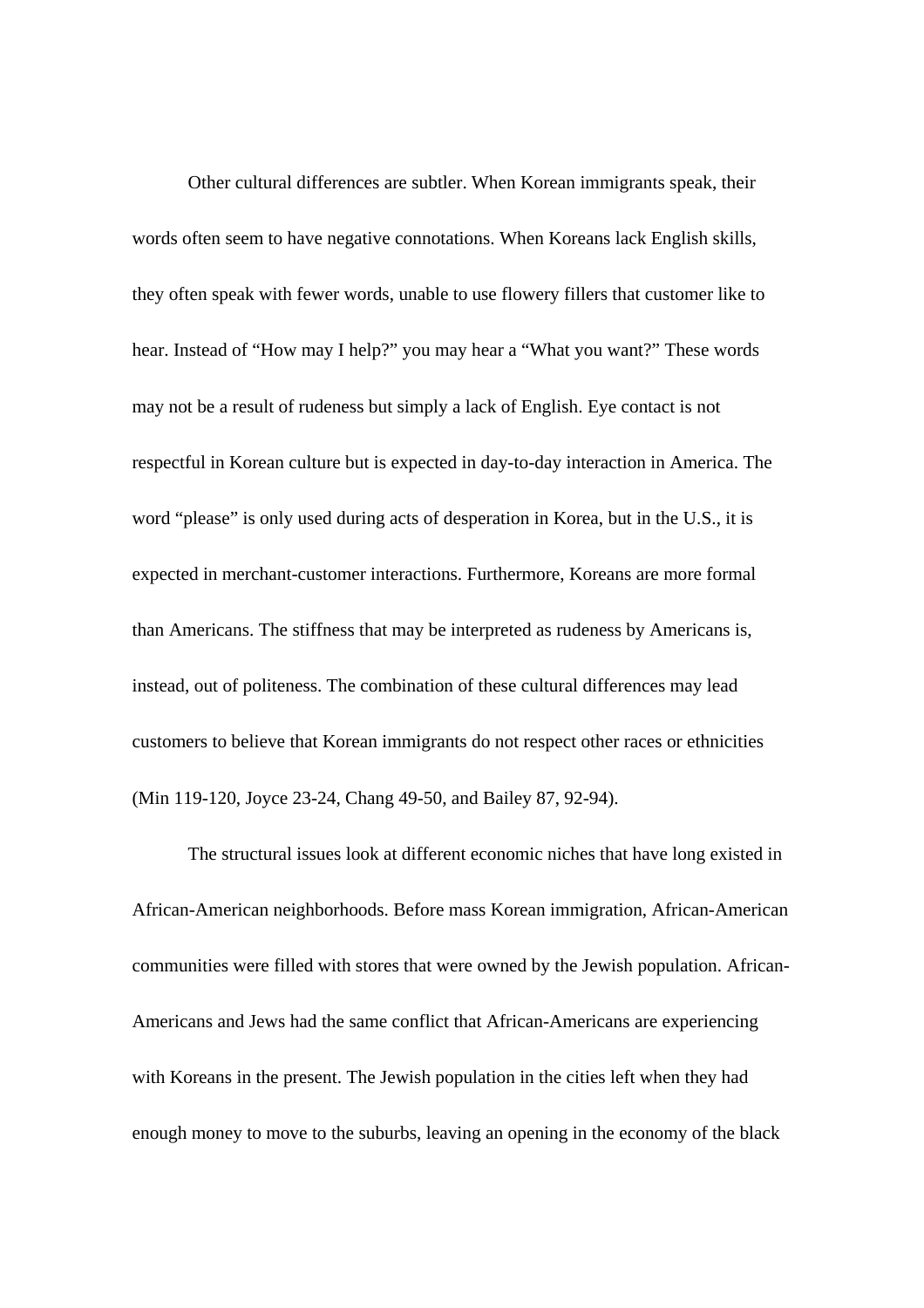communities in the cities. The Koreans were immigrating at a time where they could take advantage of this opening. It is hypothesized that the conflict that blacks were experiencing with Jewish immigrants was then moved to the new population, the Korean business owners (Min 100-101 and Joyce 31-32).

Regardless of these explanations, conflict in many forms has long existed between Koreans and African-Americans. This conflict existed beyond the L.A. Riots when thousands of Korean businesses were destroyed after African-Americans rushed the streets when learning of the acquittal of the police officers that beat Rodney King. This has long been upheld as the one example of Black-Korean violence. However, the magnitude of Black-Korean conflict in addition to the L.A. Riots demonstrates how entrenched conflict is within the Black-Korean community (Gooding-Williams 120- 135). Much of this conflict has been expressed through boycotts and straight violence.

Several boycotts occurred after the Red Apple Boycott, the largest of the boycotts. During this boycott, conflicting statements between a Korean storeowner and a Haitian customer sparked a boycott of a Korean grocer. None of the smaller boycotts following the Red Apple Boycott bolstered the community the way the largest boycott did. Furthermore, boycotts have occurred in many other American cities as a result of minor incidents. Many of them follow the same scenario. An incident occurs. There is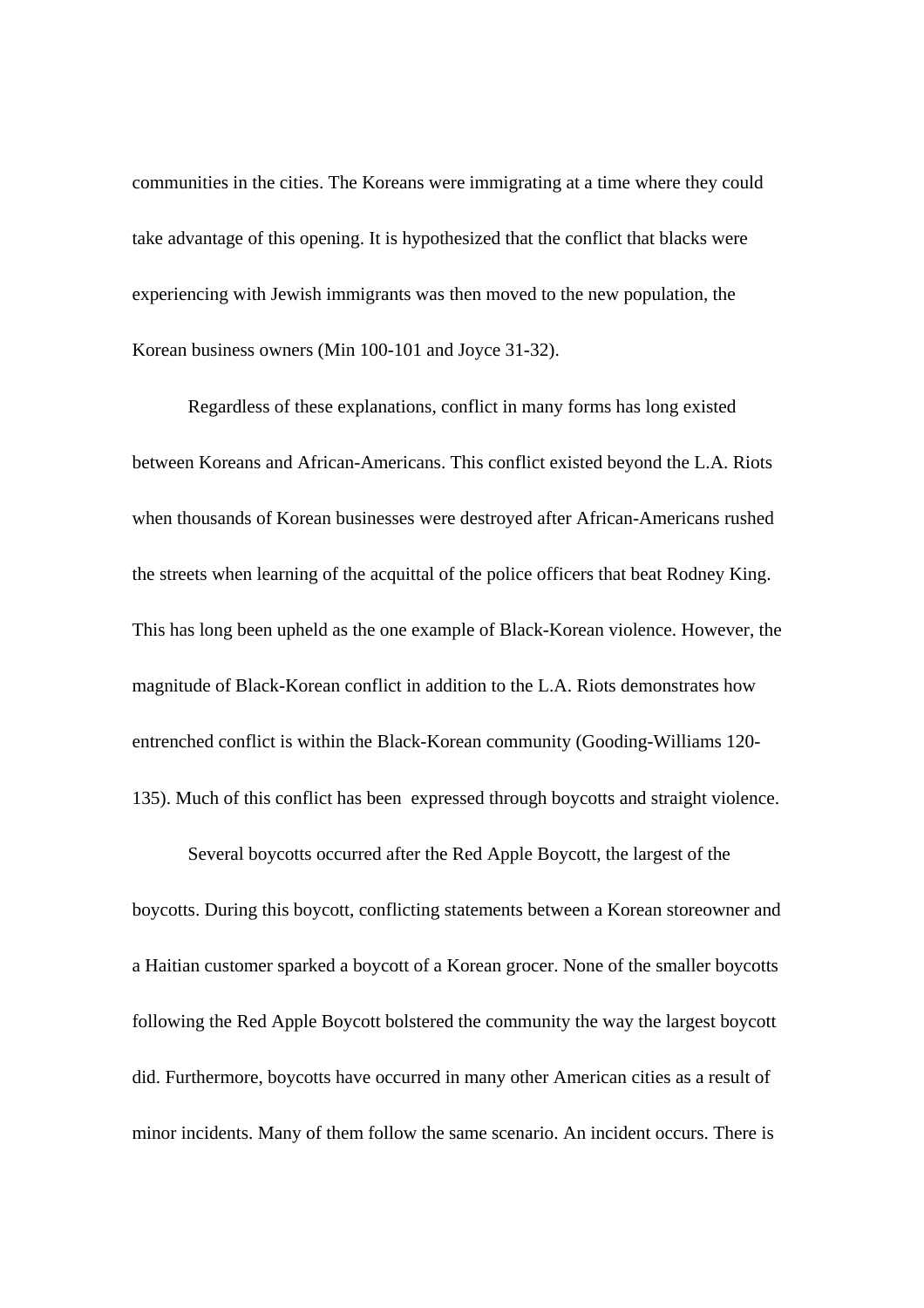miscommunication, so no group is sure of what actually occurred. One group boycotts the other group (Yoon 176-190 and Chang 24-25).

The second type of conflict is violence. Major forms of violence were often sparked by murders in Korean businesses. Usually, the victim was an African-American customer. Sometimes the victim attacked the Korean storeowner. Other times, the Korean storeowner overreacted to a threatening situation. These deaths caused immediate uproar in both the Korean and black communities. Violence spilled into the streets with numerous smaller riots and minor incidents of violence. The media raged over these issues.

The conflicts described in the literature are not the most accurate measurement of Black-Korean relations. Boycotts and violence are the tail end of a growth in friction between two groups. Anger displayed during such conflict does not necessarily reflect anger directed specifically at the other group. Steps to detail another manner in which to measure conflict before such boycotts or violence occurs needs to be prioritized.

When it comes to the area of Black-Korean relations, there are many gaps in the conducted studies. Research surrounding the Philadelphia area is not sufficient. Although Philadelphia is not home to such a large Korean community, it is still important to study Korean populations in smaller cities around the nation. There are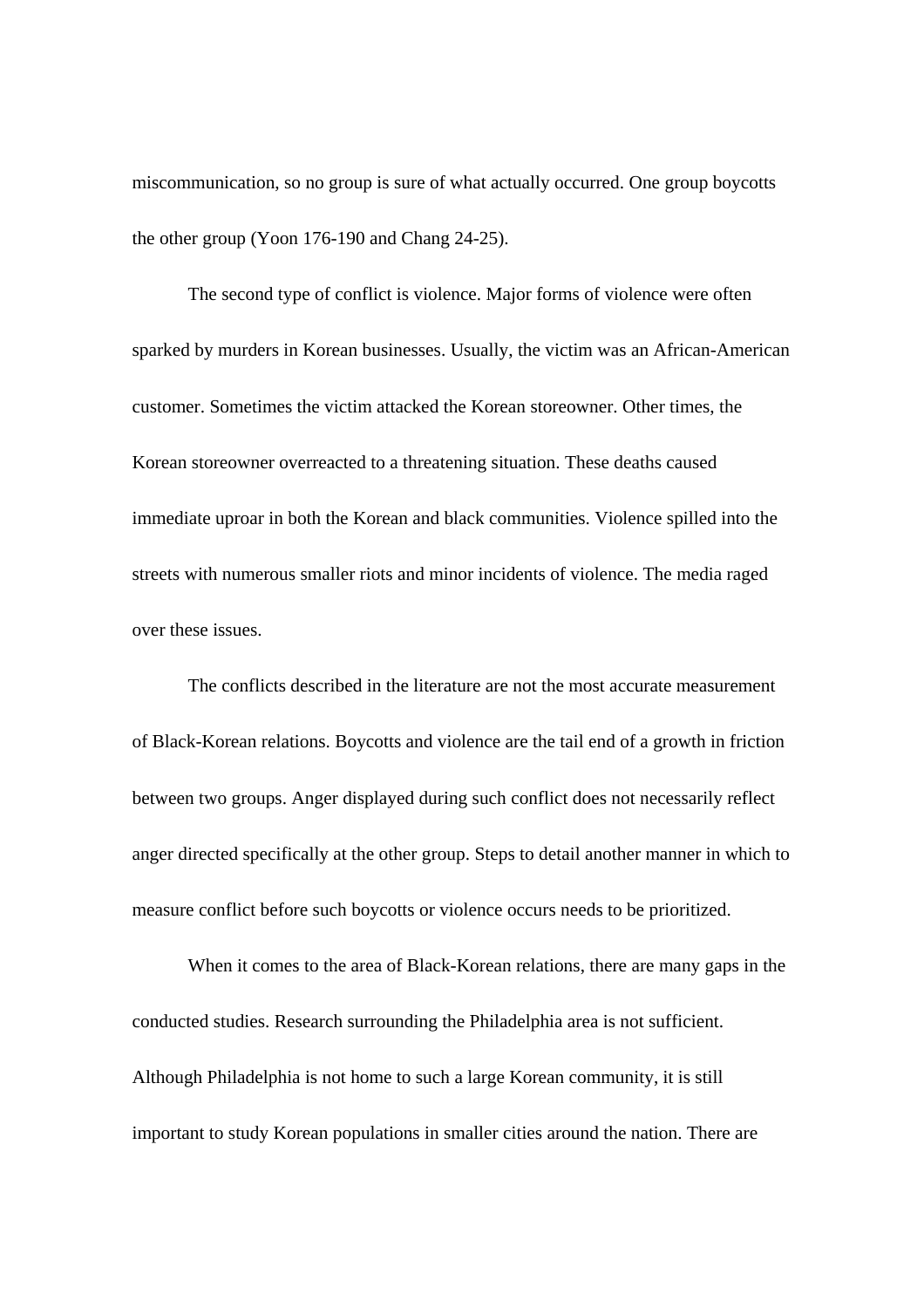also gaps in research in the three issues that were detailed. It is unclear whether or not Philadelphia's Korean immigrants experienced frustration at a glass ceiling. It is unknown why Korean business owners as a whole choose to locate their businesses in their areas. Lastly, another gap in the research lies in what exactly causes violence and conflict and if that conflict occurs in smaller Korean communities, such as the one in Philadelphia. Hopefully the holes in the research can be further filled in after this study is conducted.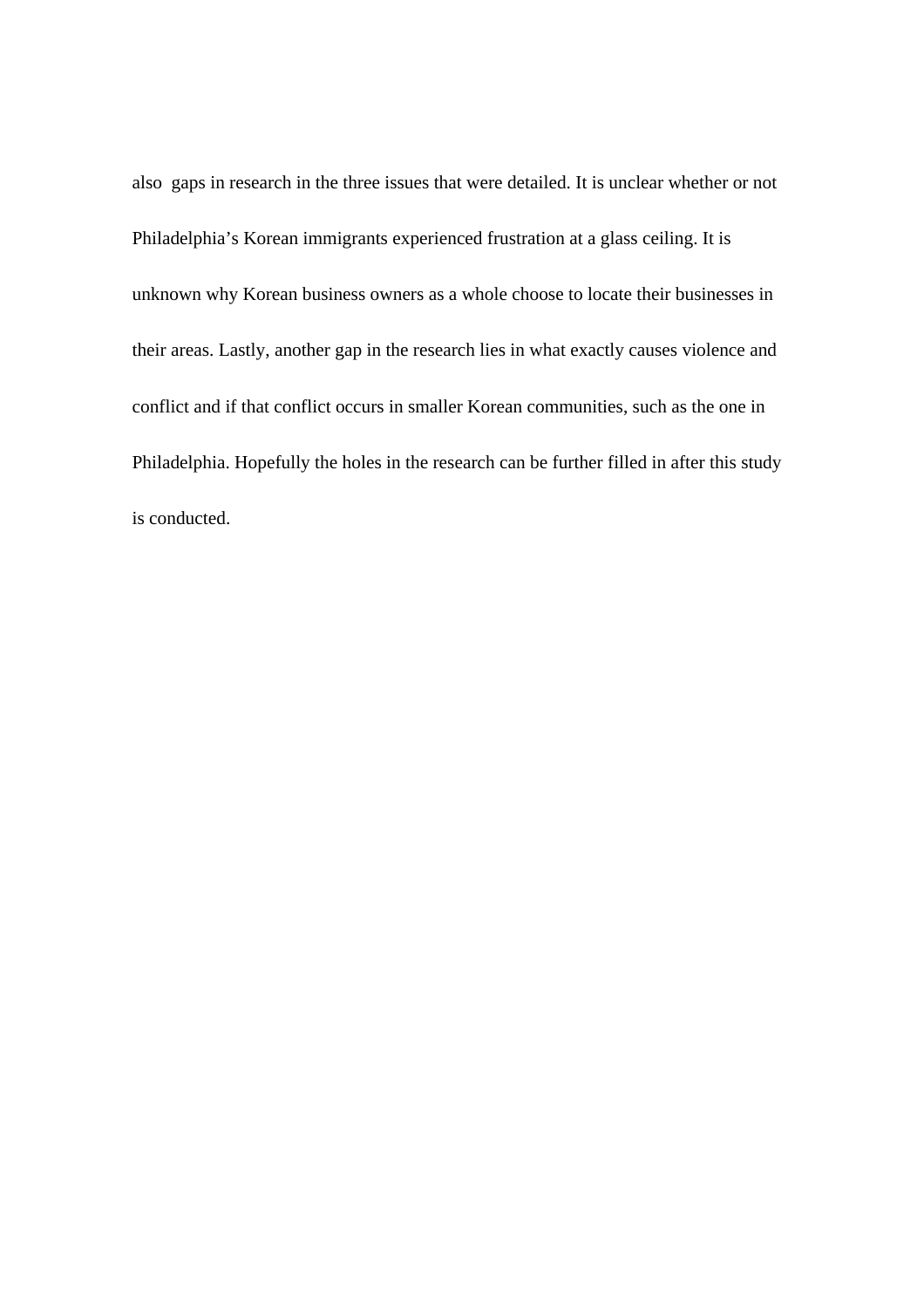#### **Methodology:**

 The first step in securing a methodology was to decide on an area of Koreanowned businesses in Philadelphia. The second step was creating questionnaires and interview questions. The next step was detailing a manner in which to proceed in passing out those questionnaires and conducting interviews. In this way, the data gathered could be deemed valid.

The first action taken was deciding on an area of Korean-owned businesses. In order to do so, census tract data was analyzed in order to determine an area of Philadelphia that was home to a conglomeration of Korean-owned businesses. A persistent area of Koreans was located along North 5<sup>th</sup> Street in Olney, an area of North Philadelphia, encompassing census tracts 274, 275, 285, 286, and 287. Map 1 below has a detailed view of the census tracts that were studied along with their location in a larger map of Philadelphia. All census tracts run along either side of North  $5<sup>th</sup>$  Street in a consecutive pattern. The line running in between 274 and 275 as well as 285 and 286 is North 5<sup>th</sup> Street. This was determined to be the area of location to focus on for two main reasons.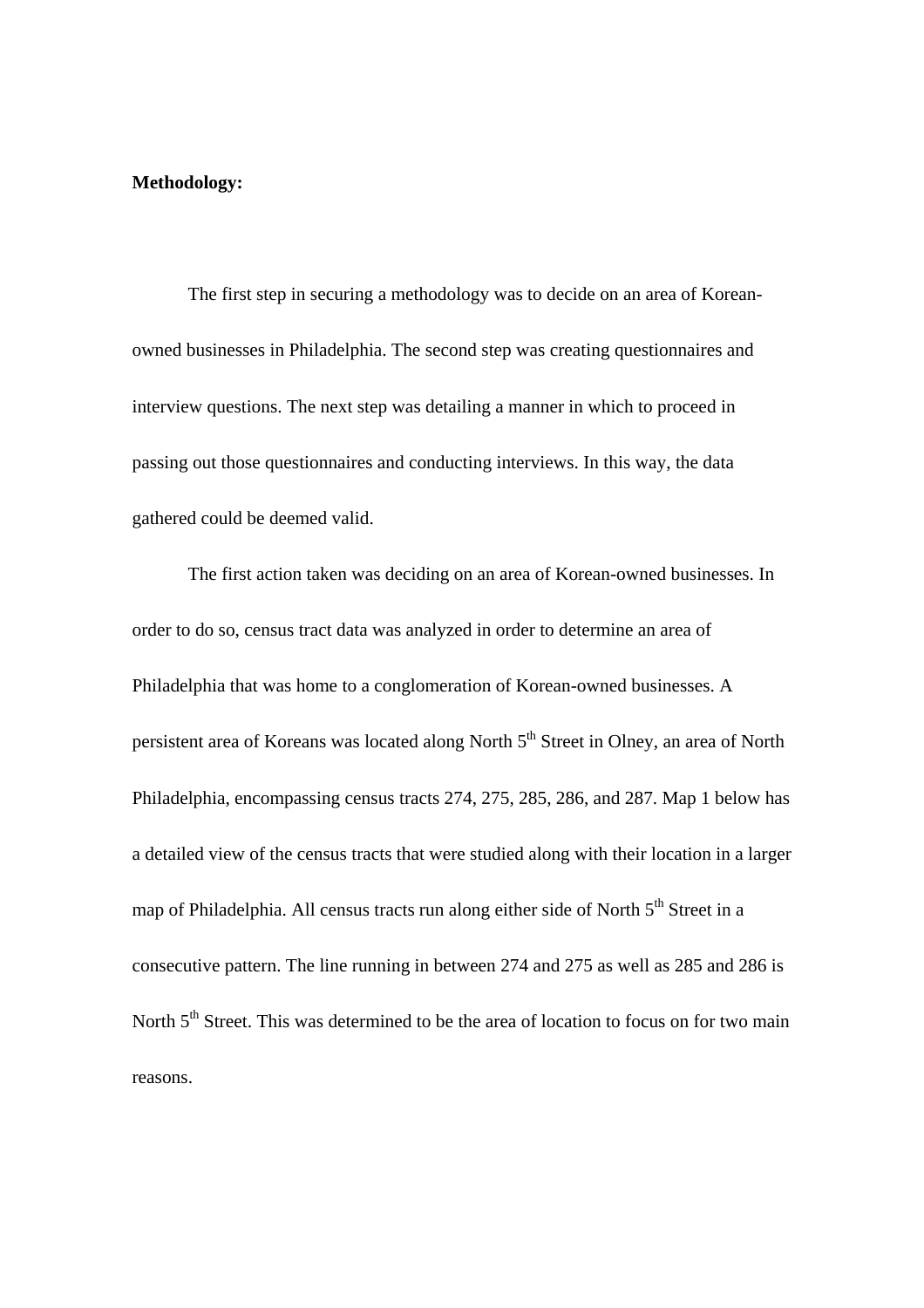#### **Map 1: Census tracts 274, 275, 285, 286, and 287 in Philadelphia**



In the description of these two reasons, the data in Table 1, below, were used as evidence. The first reason is that the North  $5<sup>th</sup>$  Street corridor was a center for Korean residences through 1980, 1990, and 2000 decennial censuses. An area determined to be a center for only one census would not be sufficient because it would not have a history of Korean-owned businesses necessary for research.

| <b>Table 1. Percentage of Korean Population</b> |      |      |      |
|-------------------------------------------------|------|------|------|
|                                                 | 1980 | 1990 | 2000 |
| Philadelphia                                    | 0.3  | 0.4  | 0.4  |
| Tract 274                                       | 0.3  | 5.8  | 2.7  |
| Tract 275                                       | 1.1  | 3.5  | 2.2  |
| Tract 285                                       | 4.0  | 4.0  | 3.2  |
| Tract 286                                       |      | 2.4  | 0.7  |
| Tract 287                                       |      |      |      |

Source: 1980, 1990, 2000 Decennial Census, U.S. Census Bureau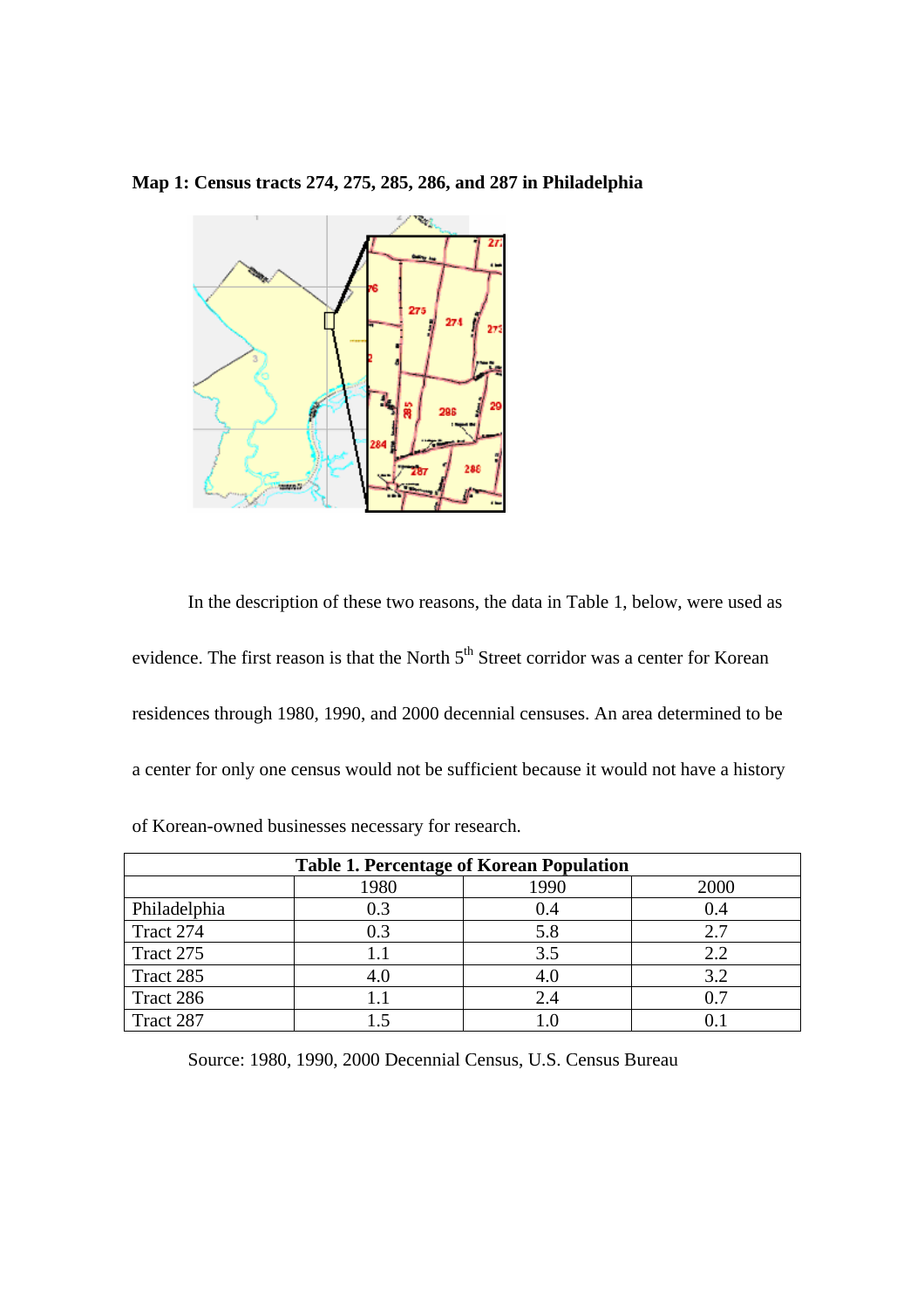The second reason that the North  $5<sup>th</sup>$  Street corridor is a suitable area for study is that this location had a concentration of Korean residences much higher than Philadelphia's overall average. Throughout these decennial census dates, it seems as though census tract 285 was the consistent core tract for Korean residence, while the tracts around it showed lower percentages. The percentages in the surrounding census tracts were still significant. Although the percentage of Koreans was lower than the city's average in census tract 286 and 287 in 2000 because it was historically an area for Korean residences, this area still warranted further investigation.

After analyzing census data, the area needed to be visually studied. A trip to the area of these census tracts illuminated that it indeed was a location for Korean-owned businesses. A walk throughout the area was used to determine which blocks within the census tracts would be covered. North  $5<sup>th</sup>$  Street and its intersections showed the main concentration of businesses. The streets beyond North  $5<sup>th</sup>$  Street on both sides were residential areas and were not studied.

Therefore, the part of the North  $5<sup>th</sup>$  Street corridor that was to be the focus of this study was determined. This stretch of North  $5<sup>th</sup>$  Street lasts from about 6100 North  $5<sup>th</sup>$ Street in the north to about 5100 North  $5<sup>th</sup>$  Street in the south. This leaves out census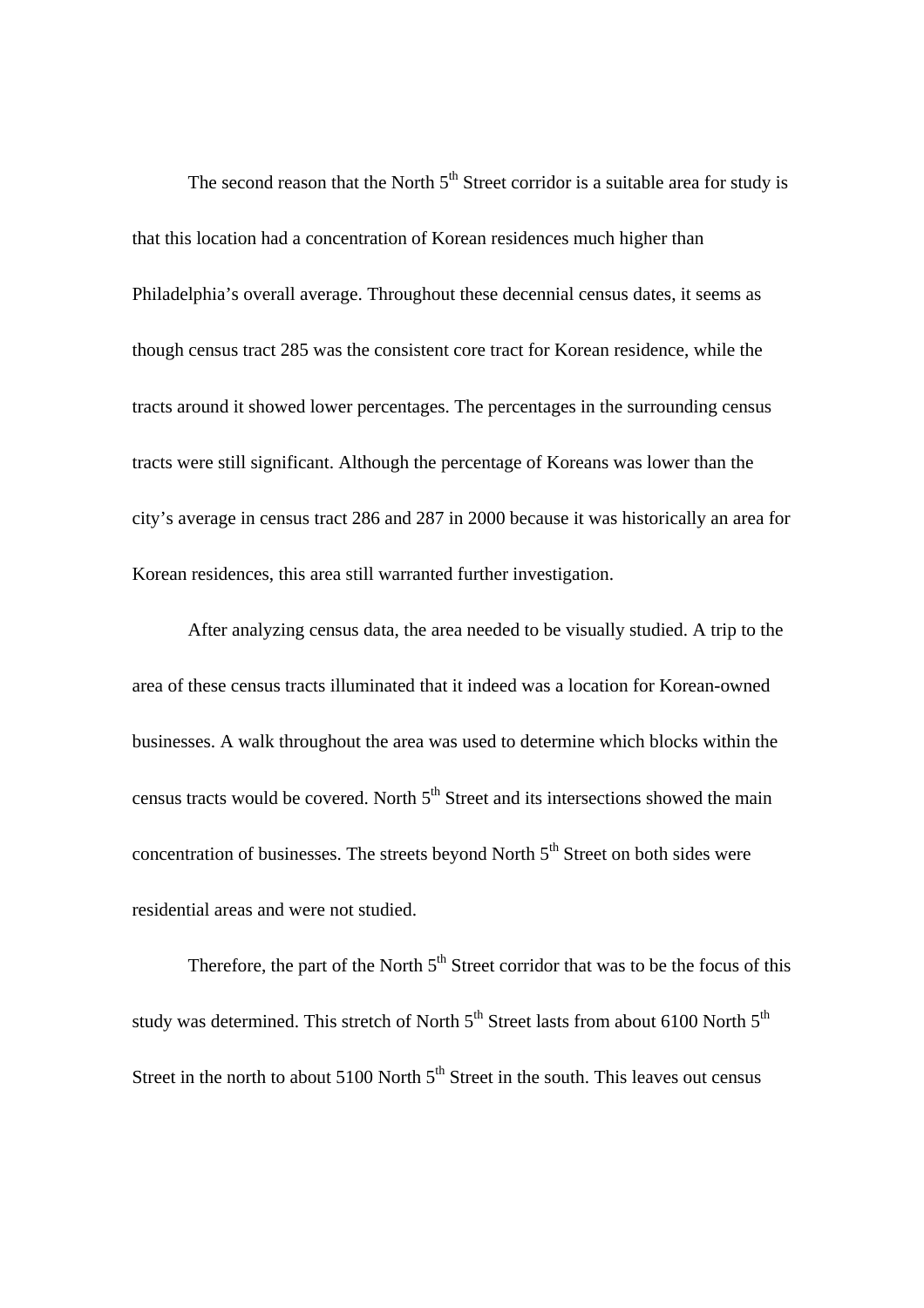tract 287. Walking through census tract 287 revealed a very low concentration of Korean-owned businesses, so this tract was not studied.

While determining what area was to be examined, the characteristics of the area were also studied. The Korean-owned businesses are not spaced out evenly along this corridor. The three blocks to the extreme north is an area where Korean-owned businesses outnumber non-Korean-owned businesses. Foot traffic is low, and there are many noticeable vacant stores with old signs still hanging out front. The next block to the south is not part of the business district, housing a school and many homes.

The next three blocks to the south seems to be the main district for businesses in general. Korean-owned businesses cannot be declared the majority. After these three blocks, the next block shows little signs of Korean-owned businesses until a railroad bridge is passed. Then there is another cluster of Korean-owned businesses. The next two blocks are again relatively vacant of Korean-owned businesses. Another cluster of these businesses are on the next block. After this last cluster of businesses, the neighborhood changes into a Latino district with Spanish signs dominating the sidewalks, signifying the last of the Korean-owned businesses. The area to be examined encompassed North 5<sup>th</sup> Streets in census tracts 274, 275, 285 and 286 from 6100 North 5<sup>th</sup> Street to 5100 North 5<sup>th</sup> Street.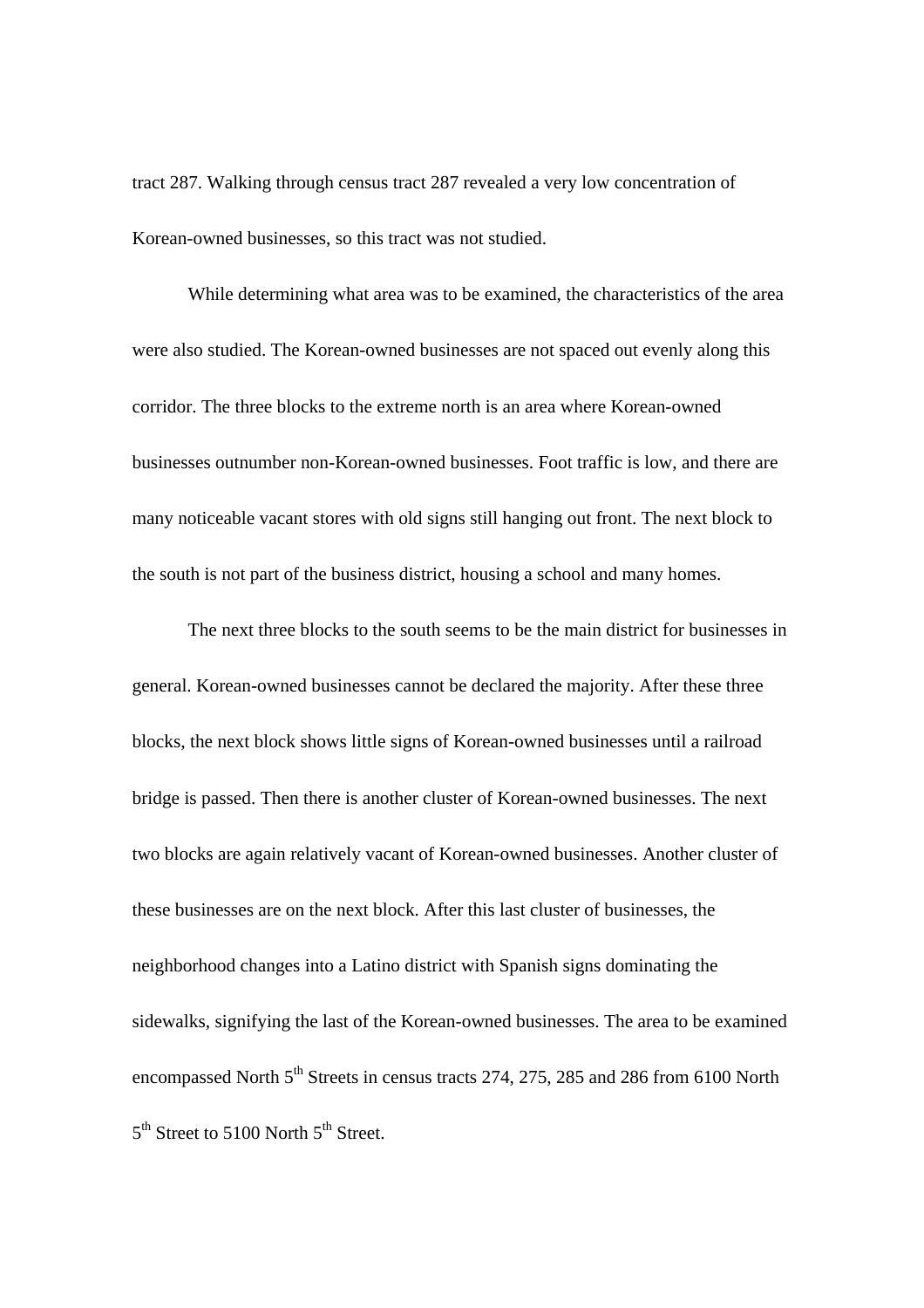After determining the area of concentration, a questionnaire was created in order to survey the population of Korean-owned businesses. The questionnaire asked basic questions on why the business located to the area, where the business owner's residence was, what the main hardships and rewards were, whether the business owner wanted to move the business, etc. After one trip to the area, it was determined that a high percentage of the business owners were not literate in English. The surveys were translated into Korean to overcome this language barrier.

Although Koreans make up a high percentage of the business owners in this area, the population was not very large. Therefore, these surveys were given to most Korean-owned businesses on each block. Each business owner was asked where the next Korean business was. Usually, the owner simply pointed to the next-door business or a business a few doors down. In this manner, snowball sampling was used to pass out the surveys.

In the case that the owner could not point out another business of interest, I was able to go door-to-door until the next Korean-owned business was discovered. Koreanowned businesses are easily identified if they cater to a Korean-only population, as at least part of the sign outside the store will be in Korean. If the business catered to a more diverse population, it could be determined that the business was Korean with two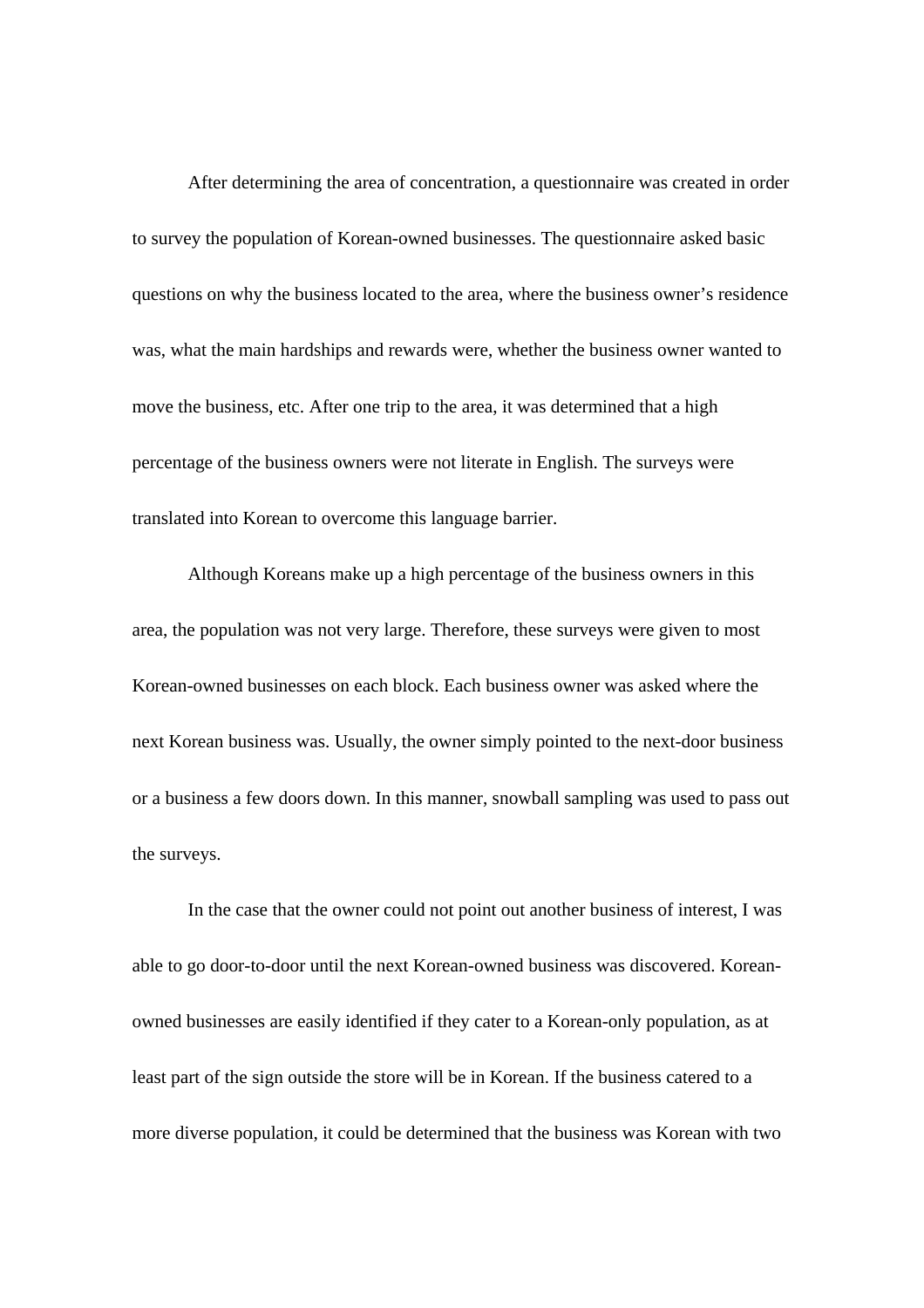factors. First, a quick peek inside the store could reveal whether or not the business owner was Korean. Second, the products of the store could point to a Korean storeowner. For example, socks and other flashy accessories are often imported from Korea and signify a Korean business owner.

All Korean-owned businesses in the area, save a handful, were given a survey (See appendix A1 and A2 for the survey in both English and Korean). To ensure that the return rate was high, I usually accompanied each survey if the business owner was not too busy. This simply consisted of browsing the business until the owner finished the questionnaire. About ¾ of the surveys given out were handled in this manner. If the business owner had free time available, I asked the questions on the survey as well as more in depth questions. In this manner, six informal interviews were conducted with previously determined questions.

The interviews consisted of the questions on the survey as well as several other areas. The most important areas covered were as follows: in-depth analysis of customers as well as business owners' perceptions of different customers, perceptions of changes in the neighborhood's race, ethnicity, and general characteristics over time, why the storeowner decided to move to Philadelphia in contrast to other American cities, indepth analysis of whether or not the business owner wants to move or sell the business,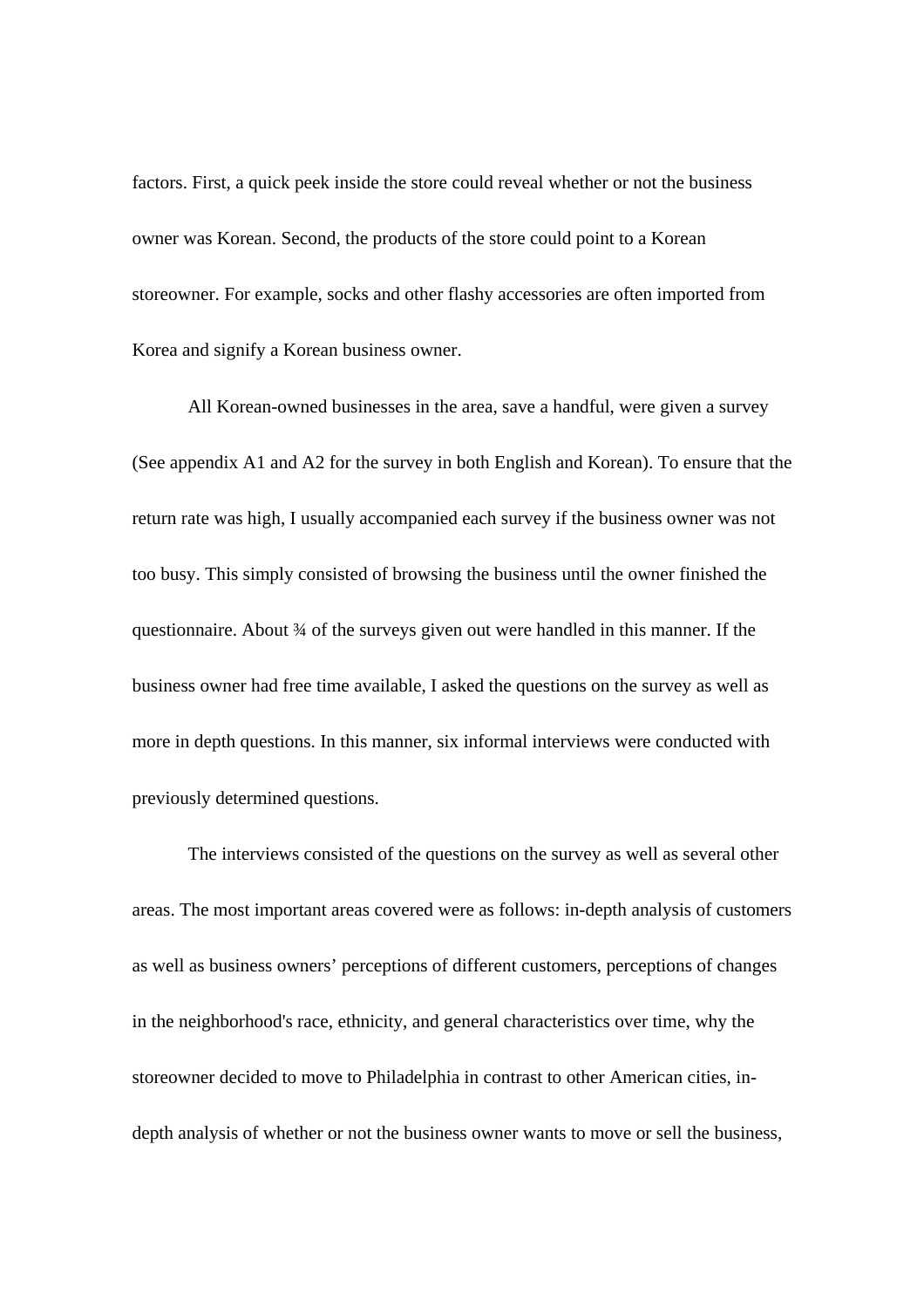and in-depth analysis of the business owner's past work experience. These six areas served as the interview guide.

In this manner, almost 75% of surveys were returned. In total, 33 surveys were handed out to Korean-owned businesses. Nine surveyees refused to fill out the surveys for varying reasons. Some were too busy to fill out a survey. Some did not want to fill out surveys. Some said that they would fill out surveys, but repeated visits to the businesses revealed that they were not able to fill out the surveys. Six of the 24 surveyed allowed an informal interview of approximately 30 minutes.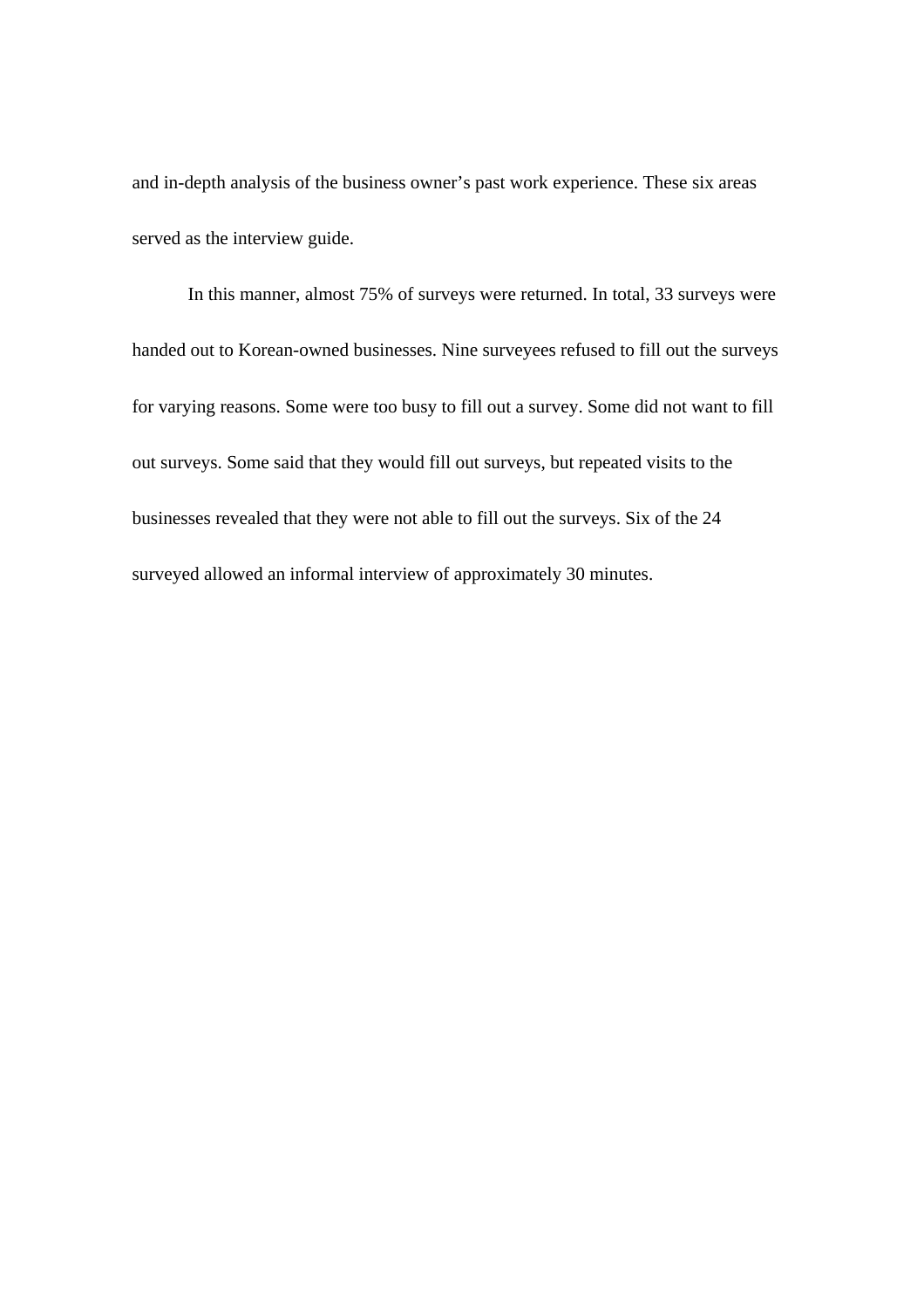#### **Data Presentation:**

#### Surveys:

 The businesses examined carried a wide variety of products. The most common were fine jewelry, restaurants, and socks and similar accessories. No distinct pattern could be determined in the types of products in which Koreans preferred to do business.

 The Korean-owned businesses examined began to open in 1984. Businesses steadily opened up until 1993. Between 1993 and 2000, only two stores were opened, both in 1996. There seems to be a clear grouping of these businesses. One group consists of 14 older businesses that opened from 1984 to 1993. The second group consists of 10 more recently established businesses within the last ten years, from 1996 to 2004.

 Korean business owners were asked why they wanted to become business owners. Three answers came up routinely throughout the surveys. The first reason was that the business owner did not want to work with anyone else. Further probing detailed that most of these business owners also heard that Koreans did not get respect from employers, that they wanted to be their own boss, and wanted the better pay that apparently was to arise from entrepreneurship. The second reason was the obvious economic one. The business owner wanted to make money. The third reason was that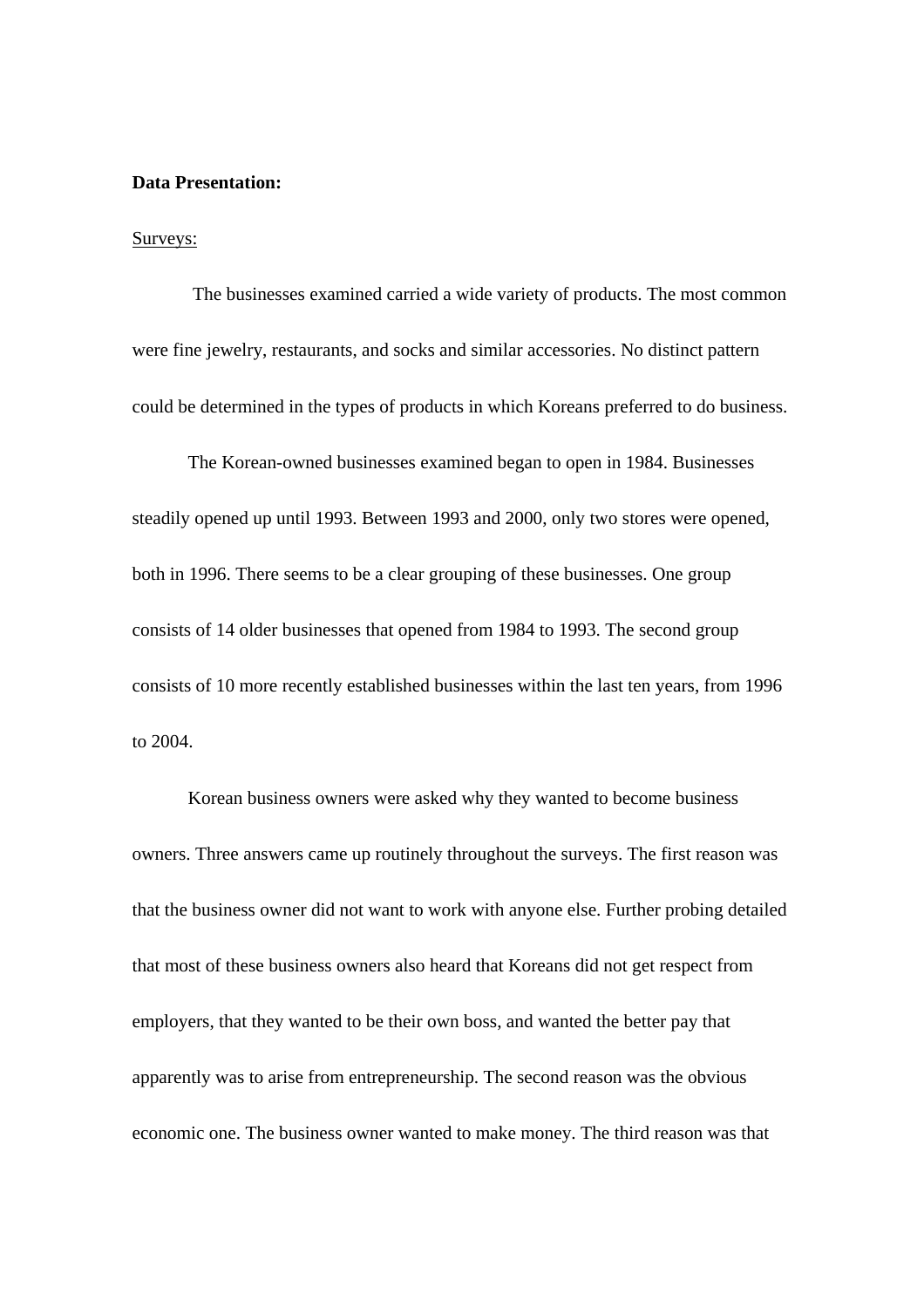the business owner had prior experience. This experience usually took place in the country of origin but also could take place in America.

 Next, the surveyees were asked about their preference in hiring employees. Six of the businesses did not hire employees, so their answers were not considered in this section. Eight of the businesses would not hire employees from the surrounding neighborhood. Ten businesses do. Five would not hire family members. Thirteen would. Five businesses would not hire other Koreans, and thirteen of them would. The businesses were also asked to explain their hiring behavior.

 In regards to the question on hiring employees from the surrounding neighborhood, the surveyees need to be divided into two groups. One group caters to an all-Korean population. This group generally stated that they would not hire such employees because of language barrier, both between the employee and the business owner and the employee and the customer. The other group caters to a more diverse population. This group generally stated that they would hire employees from the neighborhood because they were able to communicate with the customers or they lived close to the store.

 The other two hiring practices of hiring Koreans and family members do not need such division. Both stores that cater to all Korean and a more diverse population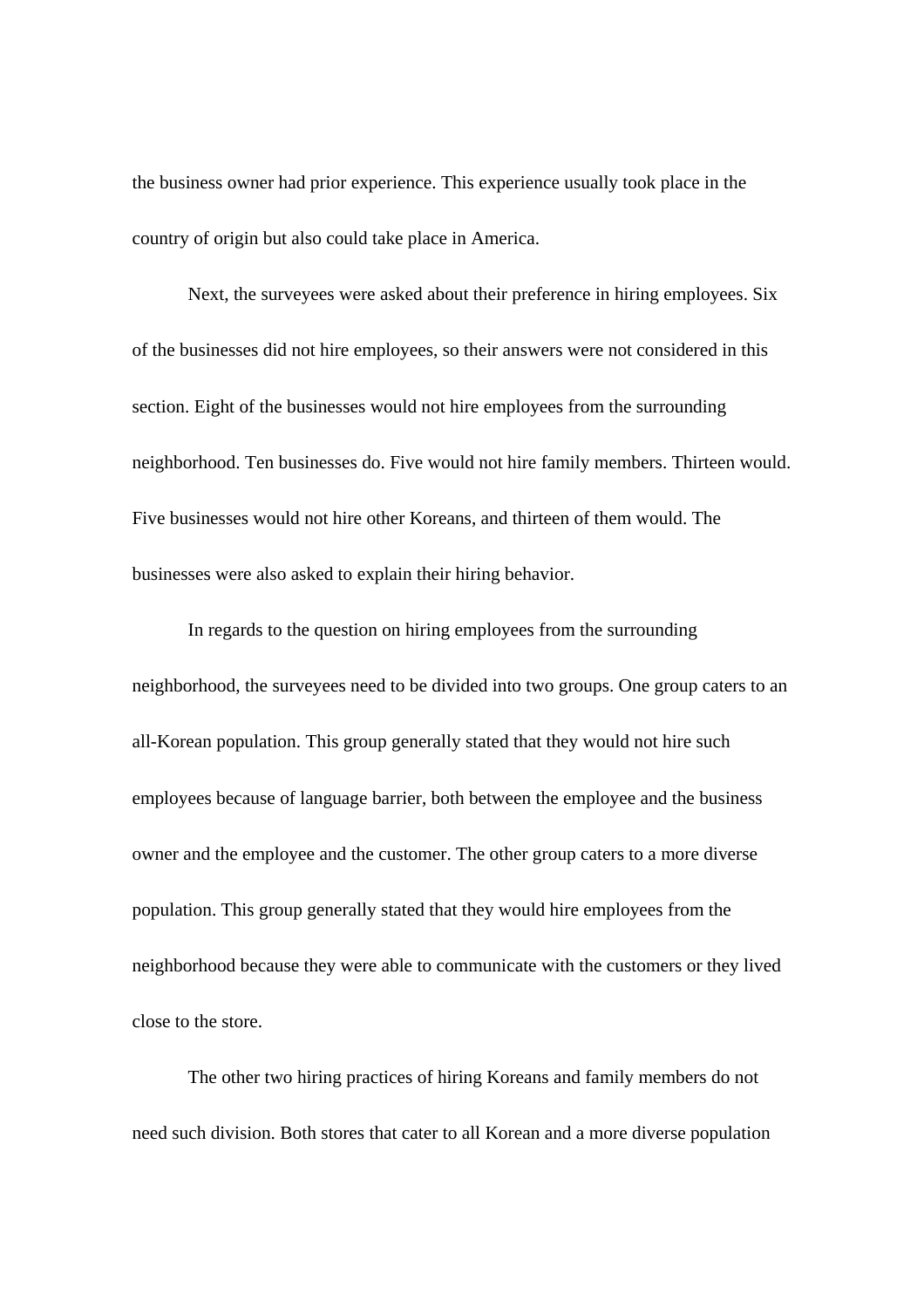stated that they would hire Koreans and family members for the same reasons. These reasons included a need for trust and communication and lower wages could be paid to both Koreans and family members. Specifically for family members, respondents stated that family members work harder because they own the business.

 The customer make-up for the business owners was also examined. Overall, thirteen businesses catered to an all-Korean population, while eleven businesses catered to a more diverse population. Here, the division between older and more recently established businesses deserves further examination. Within the older businesses, nine catered to all Korean populations while five catered to non-Korean populations. Within the recently established businesses, the distribution was more even. Four catered to an all-Korean population while six also catered to the non-Korean population.

 Customers were attracted to these businesses for a variety of reasons. Most prominent were products, location, price, and language barrier. These reasons did not seem to differ particularly between recently established and older Korean-owned businesses.

 The second section of questions asked about the location of the business, starting with the address. Most businesses were concentrated between 5300 and 5700 North  $5<sup>th</sup>$ Street and were evenly distributed therein. There were smaller concentrations in both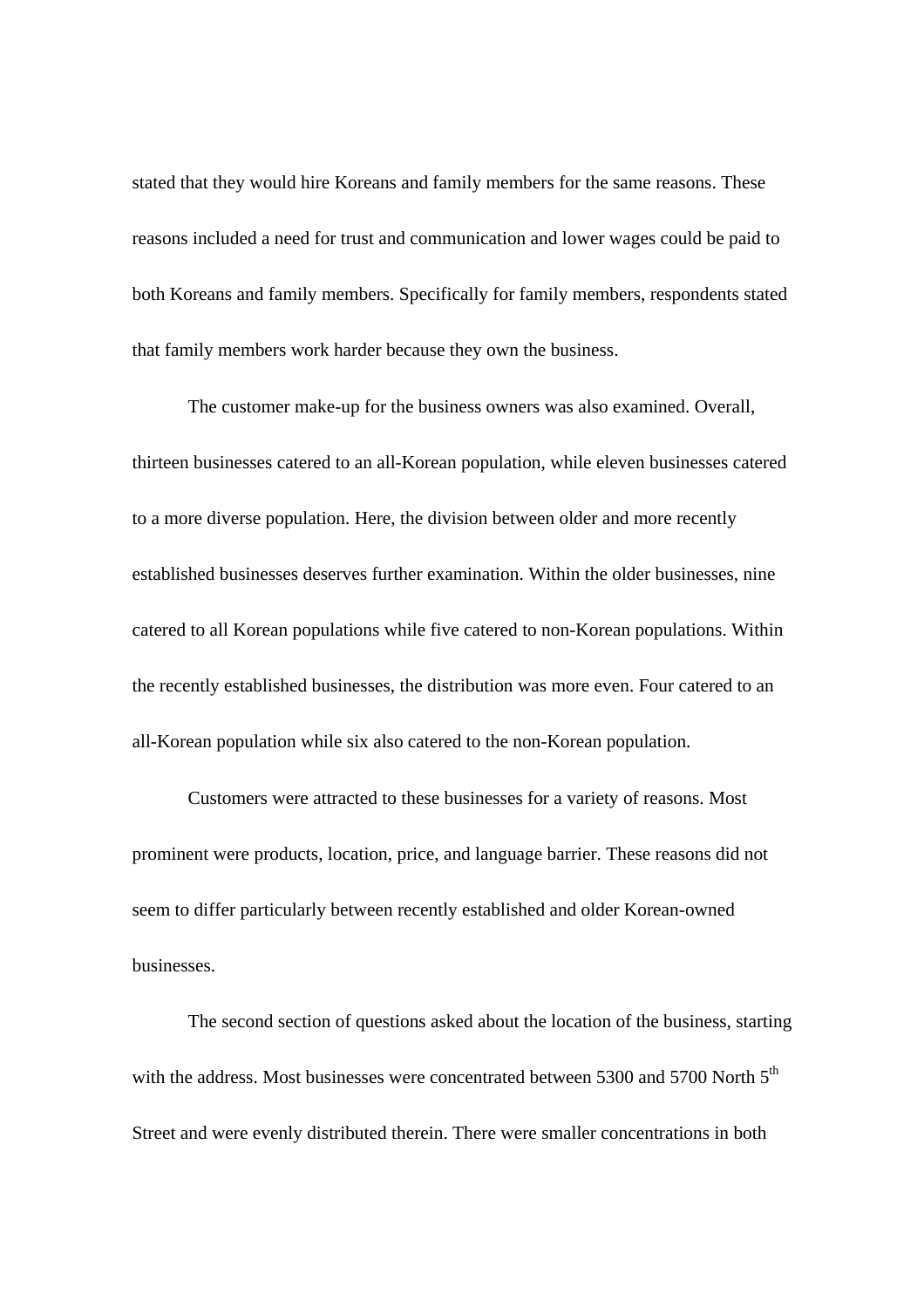the 5100 to 5300 section and 5700 to 5800 section of North  $5<sup>th</sup>$  Street. There was a prominent concentration from 5900 to 6000 North 5<sup>th</sup> Street, matching the description of the area given in the methodology section.

 Business owners were asked why they located to this area. The overwhelming answer to this question was that other Koreans had already located to the area, so the Korean business owner decided to follow their lead. Within this group of Korean who had already located to the area were family members of the business owner. Seventeen of the surveyees (51.5%) used this answer for this question.

 Most business owners did not live in the same area where their business was located. Only six of the 24 respondents stated that they lived in the same neighborhood as their business. Of those who answered "no," two lived within the city of Philadelphia, but the rest lived in the suburbs. Of the counties surrounding Philadelphia, most answered that they lived in Montgomery County. When asked why they did not live near their business, twelve out of eighteen stated that the suburbs had better quality education than the city. Two of the eighteen mentioned that there was too much crime in the business district to warrant living there.

 Business owners were also asked whether or not they had owned a business prior to their present one. Sixteen answered that they had not, while eight replied that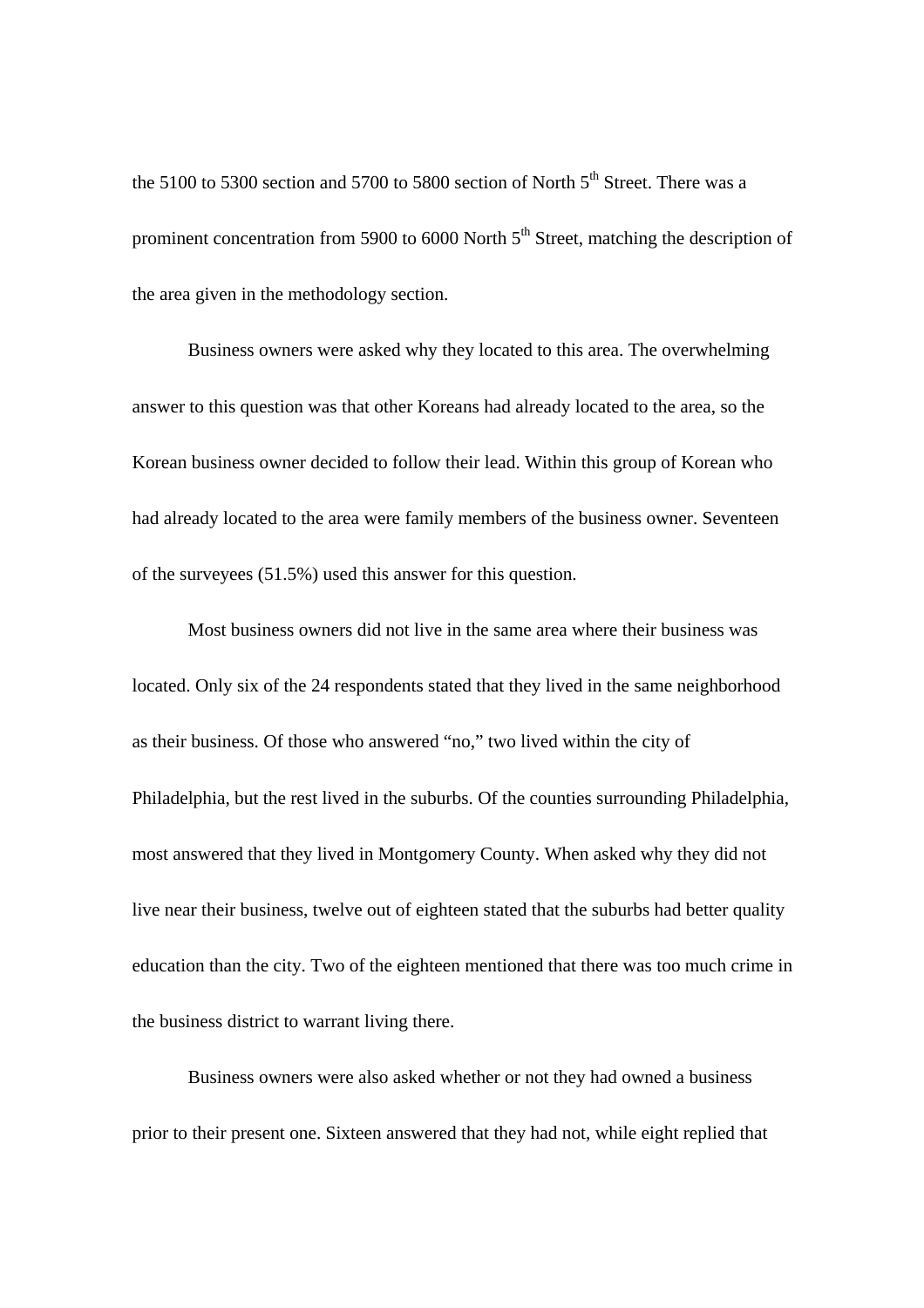they had. Of the respondents who had owned a business before, the previous locations ranged from Germantown to Northeast Philly to China to New York. One respondent said she did not remember the neighborhood. She only remembered that it was a predominantly black neighborhood.

 Since the business owners had all moved from the location of the previous business, the next question asked why they moved. The answers ranged from the promise of more revenues from the new location, to crime involving blacks to movement due to a shift in the husband's job. In two cases, the previous business sold different products than the current business.

 The third section of questions asked the business owners about their experience with owning their own store. First, they were asked about the major hardships of their entrepreneurship. There were four responses that were most used in the answers. Seven businesses stated that slow business was a major hardship. Five of these mentioned that this slowing in business was a more recent phenomenon. Five businesses named crime as a major hardship. Three specifically stated that they had been victims of crime. All three made it clear that the robbers were black. Five stated that long hours was one of the major hardships. Two of these respondents stated that they had to work alone during this time. The fourth was made by five of the surveyees who stated that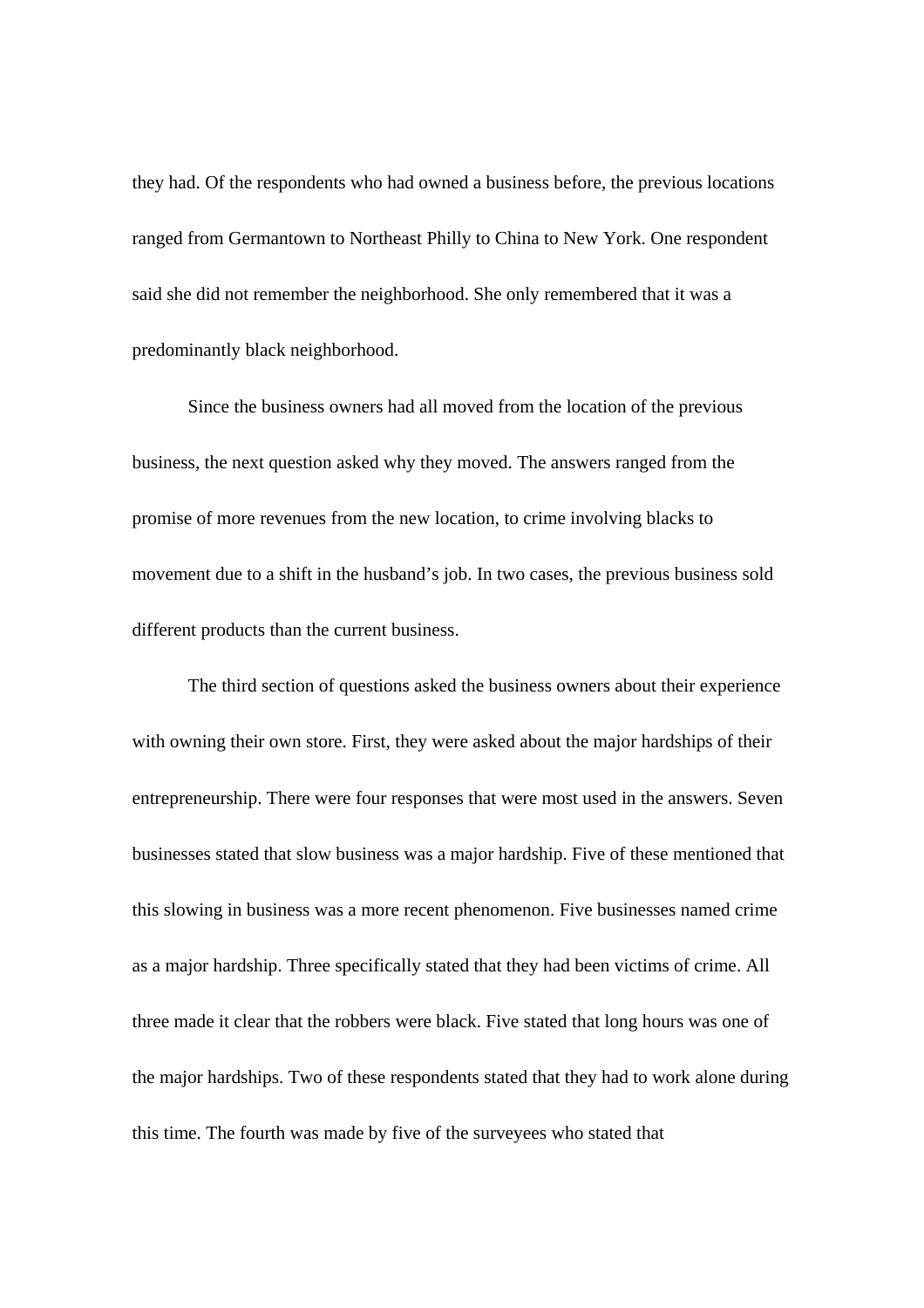miscommunication between the business owner and the customers was a major hardship. The problems under this area included both language and culture barriers.

 On the other side of the issue, the respondents were also asked what their major rewards were. Two stated that there were no rewards. Five stated that making money was the reward. Of the rest of the surveyees, thirteen stated that making their customers happy was the biggest reward.

 The next major issue addressed was whether or not the business owner wished to move the business. Ten stated that they wanted to move. Of the fourteen other respondents, five stated that they planned to retire soon, so they would not move the business. Two were adamant in stating that they did not like the neighborhood of their business, and both still stated that they did not want to move from their current location.

 Of those who stated that they wanted to move, five stated they wanted to move to a location in the suburbs where they would make more money. Two of these respondents stated specifically that they wanted to include more white customers and leave black customers behind. This group of respondents also stated that the major obstacle against moving the business was that you would have to sell all products before moving and generally that moving is a headache.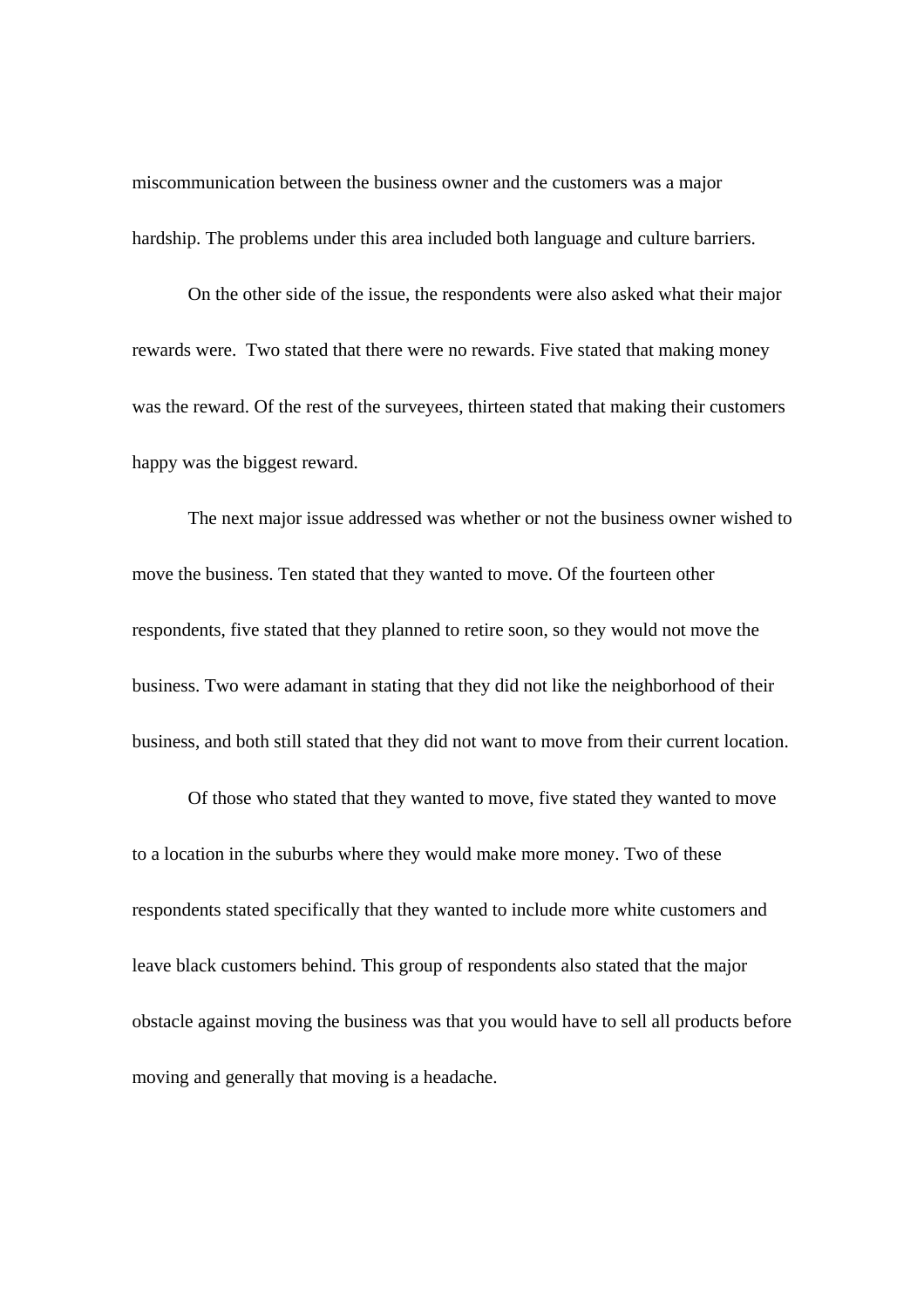The fourth section of the questionnaire asked the respondents basic demographic information. The age range of the respondents was from 28 years old to 73 years of age, with most of the surveyees in their 50s. Fourteen respondents were female while ten were male. The year of immigration to the United States ranged from the year 1967 to 1998. There were two main clusters of immigrants. The years around 1975 were the first cluster to be noticed. The second cluster occurred around 1988. None of the respondents were born in the United States. There were no recent immigrants to this country, even among the recently established business owners, as the last immigrant came to the U.S. in 1998.

#### Interviews:

 The six interviews conducted took place at the following businesses: Korean Community Development Services Center, Lotte Shop, Super Health Center, Lee's Jewelry, Menswear, and Twin Drug Store (See Appendix B for list of interviewees). Each interview was an informal process. The preparation before the interviews consisted of defining five areas that need to be discussed, including customer make-up, changes in the neighborhood, desire to move, reason for moving to Philadelphia, and past work experience.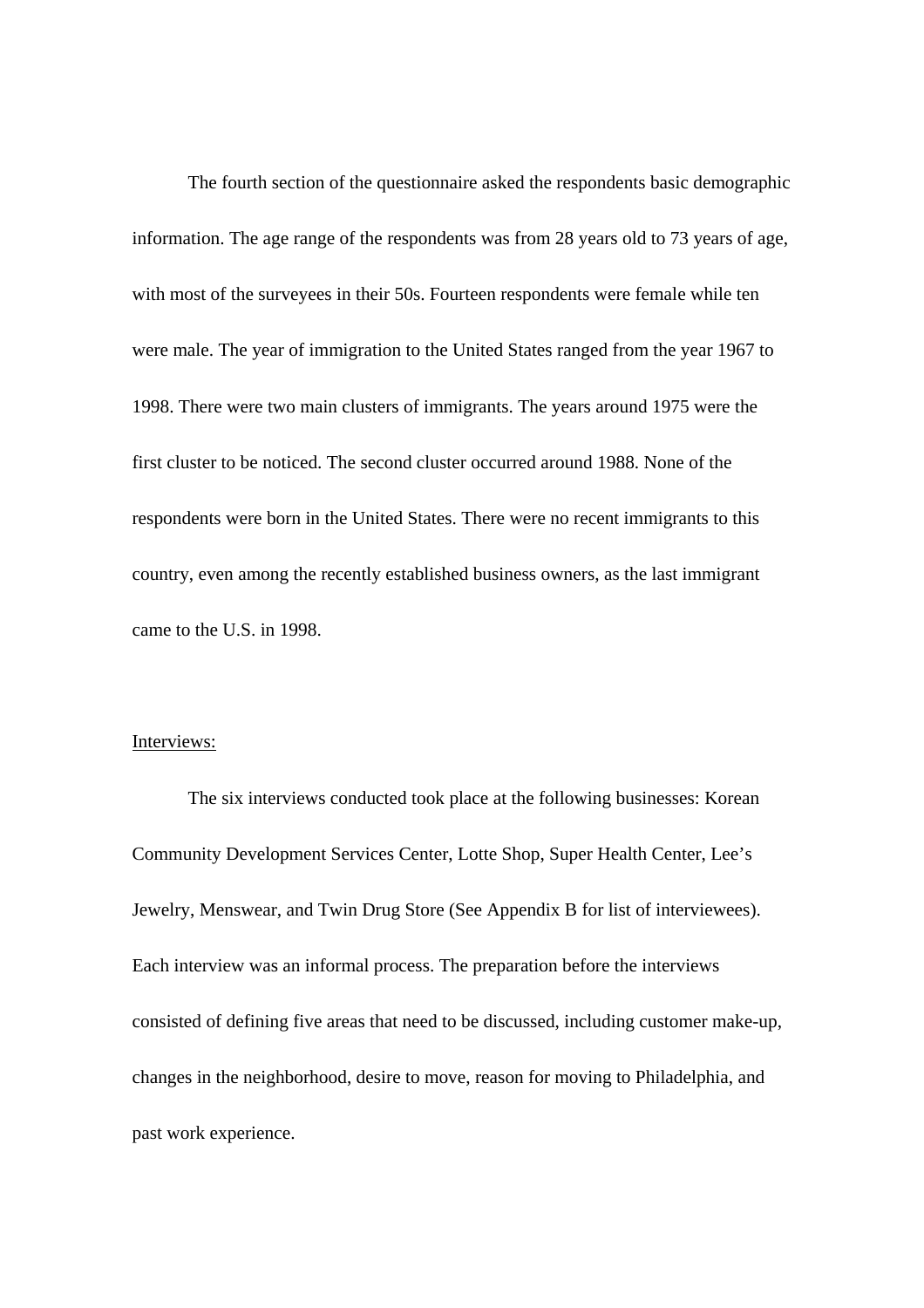The area of customer make-up needed to be addressed in order to distinguish businesses catering to a mostly-Korean population and one that caters to a diverse population. The section on changes in the neighborhood focused on the owner's perception of changes rather than actual changes themselves. Questions about the desire to move could be used to measure the depth of the desire as well as whether or not the owner had a sound plan to carry out the move. Questions on the reasons for moving to Philadelphia were asked to discover whether or not these reasons differed from the ones used to move to the North 5<sup>th</sup> Street corridor. Past work experience is important because it illustrates the base on which the business owner built his or her business.

 Before presenting the data gathered from the interviews, a brief description of each store will be given. The Korean Community Development Services Center started as a crime prevention center. Crime was often between an African-American and a Korean-owned business. Korean storeowners were taught techniques of preventing crime, such as locking doors during business hours and watching customers intently.

As a result, crime prevention no longer became a pressing issue for Koreans in the area. An unfortunate side effect is that these same crime prevention techniques are targeted in the literature as being the catalysts for black-Korean conflict. However, without detailed records on which storeowners attended crime prevention trainings,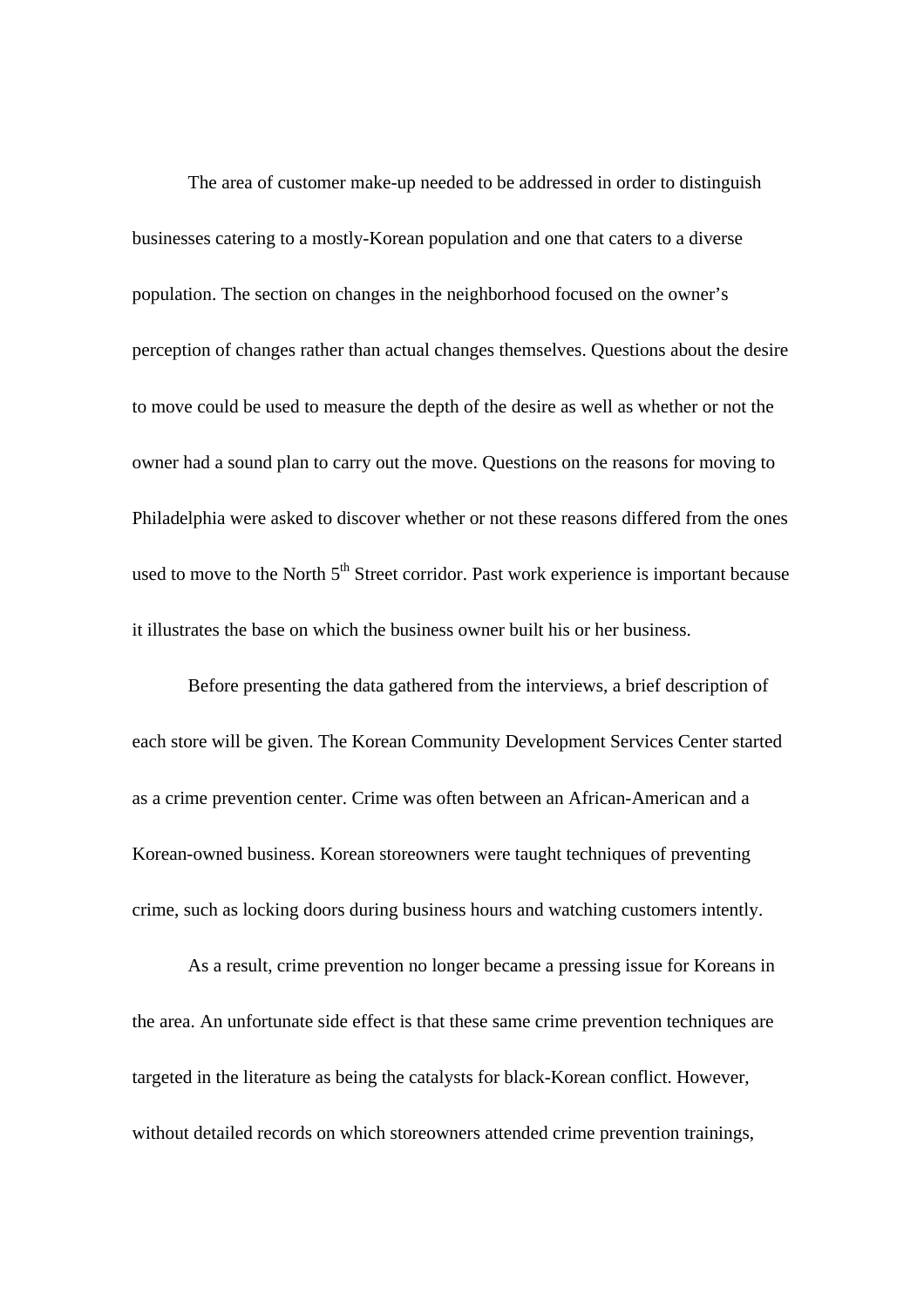what the crime rate was before and after the trainings, and other relevant information, whether or not these techniques inflamed Black-Korean relations in the area cannot be determined. With crime prevention still as an area of focus, the Center diversified its services to employment programs, bank loan applications, ESL classes, and other social services including health care enrollment and naturalization services.

The Lotte Shop is a beauty supply store that mainly sells cosmetics and other facial products imported from Korea or Japan. It also carries a variety of other products, including Japanese car products, cutlery, Korean dishware, Korean celadon ceramics, Asian stationary, and Korean accessories such as hair accessories and scarves.

The Super Health Center is a pharmacy for a variety of over-the-counter medications. It is a branch of a chain of stores that sells a line of vitamins and minerals, including ginseng, shark cartilage for joints, teas, and vitamins.

Lee's Jewelry is a jewelry store that sells a wide range of its product from fine jewelry to inexpensive trinkets.

Menswear is a menswear business that sells urban wear suits along with suits that older Korean businessmen wear. It also carries products such as socks and ties that match the suits sold in the store.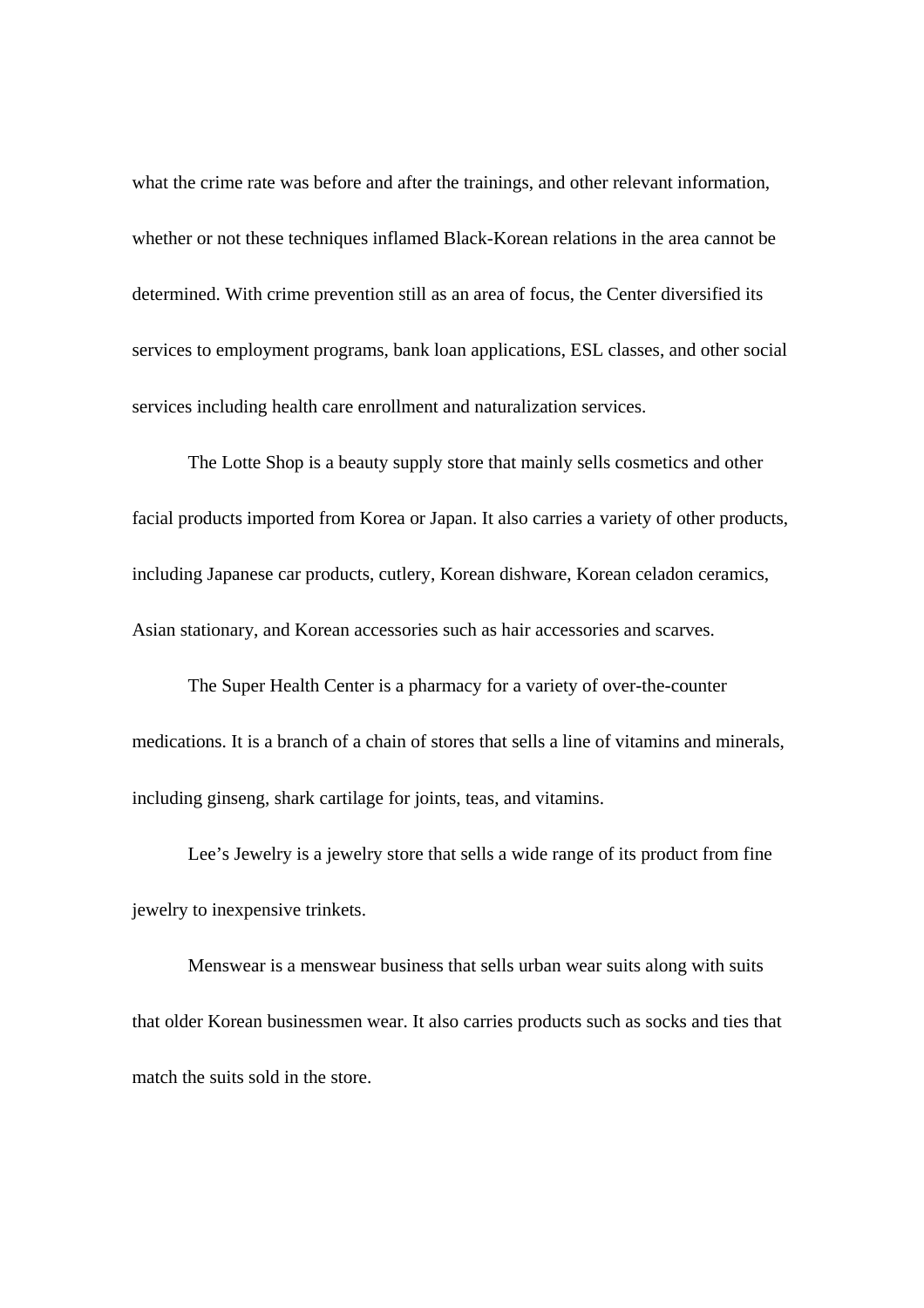The Twin Drug Store is simply a neighborhood drug store selling many of the over-the-counter products one would see at a typical drug store along with a pharmacy component.

 The data presentation on the first area of the interviews, customer make-up, will be discussed first. Five of the stores cater to a diverse population, while only the Lotte Shop caters to an all-Korean population. Three of the five stores cater to a mostly-Korean population. All stores mentioned that their products conditioned what race or ethnicity would come to their stores. The Lotte Shop caters to a Korean population. It sells mostly Korean goods. Its owner does not speak English well. The signs outside the store are mostly in Korean. The three stores that cater to a mostly-Korean population sell products that appeal to all areas of the population, social services, pharmacy products, and over-the-counter medication. Because Korean-speakers own the stores, the customer base is mostly Korean. The two other stores sell jewelry and menswear that are manufactured for non-Korean customers, so their stores cater to a non-Korean population.

 The second main section of the interviews was the owner's perception of changes in the neighborhood. Three of the business owners noted that the main changes were the change in the racial or ethnic make-up of the community. The owner of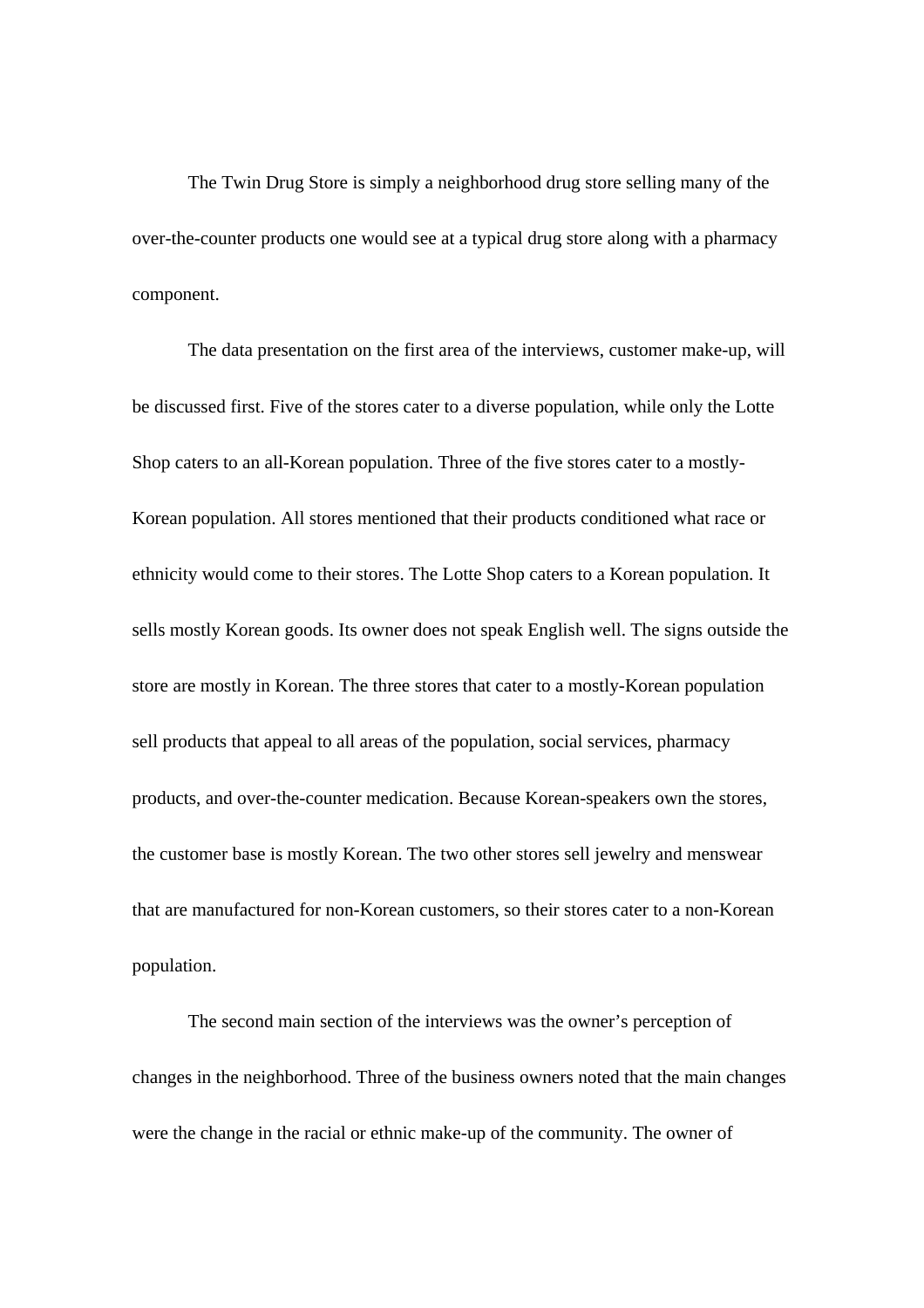Menswear gave a detailed explanation. In the late 1970s the area was mostly white. During the 80s, the neighborhood became more Asianized. It was not only Korean who were moving to the area but also Thai, Vietnamese, and Chinese immigrants. The rate of Koreanization increased throughout the 1990s. As most Korean business owners are leaving the area for the suburbs, more African-Americans are moving to the neighborhood. The two other business owners who mentioned the change in the race of the area stated that African-Americans are not only living in the area but are also opening up businesses.

The only other area of significance noted by the storeowners of Lotte Shop and Lee's Jewelry is that the amount of traffic in the area is decreasing. The owner of Lee's Jewelry simply mentioned that a decrease in Korean customers caused her to close her clothing business that was at the same location. The owner of the Lotte Shop was more detailed. Her store is in the northern blocks of the North  $5<sup>th</sup>$  Street corridor, the area that houses stores that cater to a mostly-Korean population. According to the storeowner, fewer and fewer Koreans are coming to the area to shop because they have moved to the suburbs. While North 5<sup>th</sup> Street used to be the central location for Korean products, now stores are opening in the suburbs. Lotte Shop cannot compete with these stores because it is so far away. The owner of the Lotte Shop used to own the restaurant next door but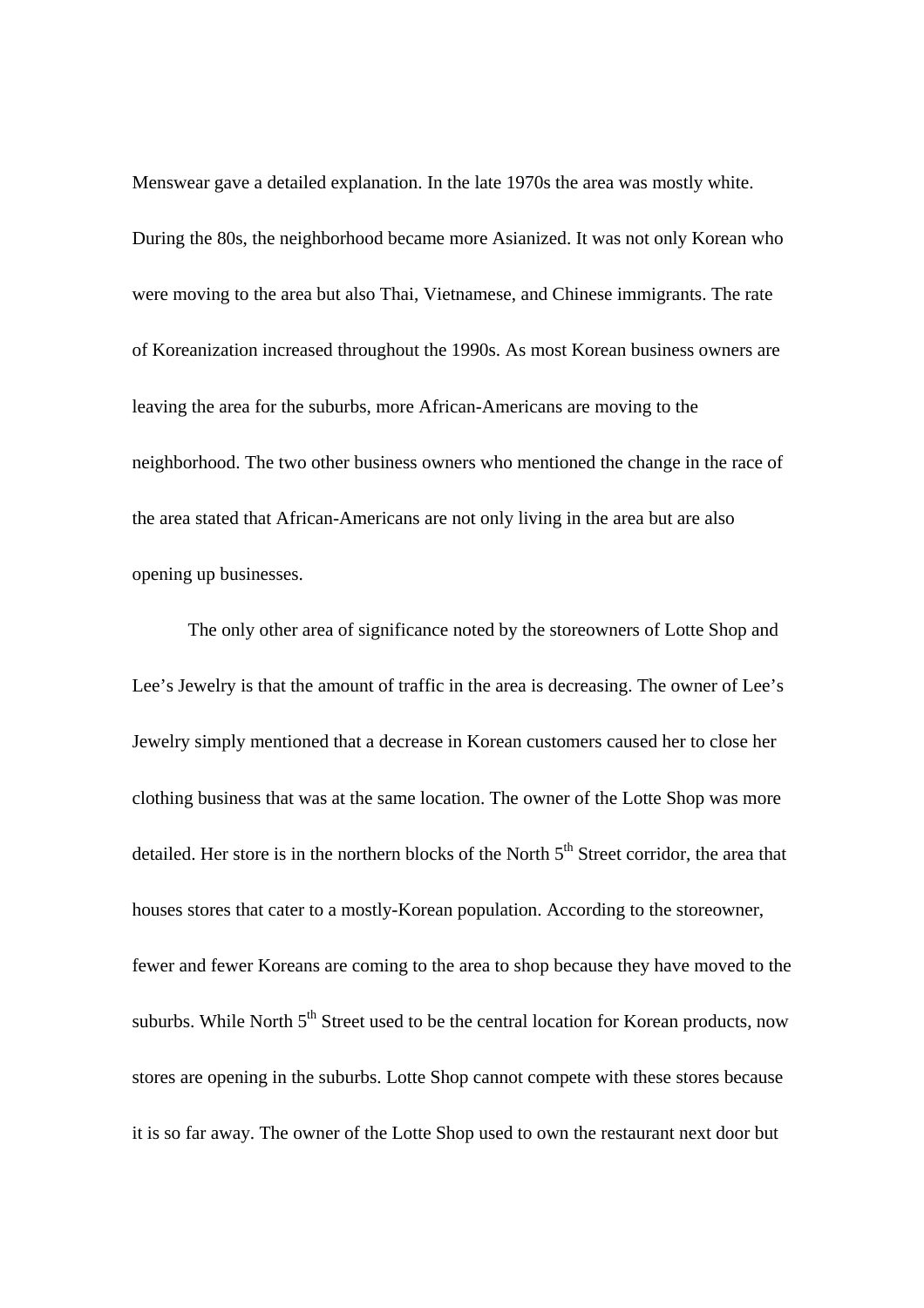was forced to choose one business because of the decrease in customers. She chose the beauty supply store for several reasons. The merchant enjoyed working there more, the work is easier than all the dealings necessary for a restaurant, and she does not have to deal with employees. Even though she took great thought in her choice, the store has still lost much in value, from approximately \$700,000 to \$300,000.

The third area the interviews covered was the desire to move the business. Two businesses showed a clear desire to move. These businesses were the Lotte Shop and Menswear. While the Menswear owner expressed a desire to return to journalism, his area of training, the owner of Lotte Shop did not have a clear plan. Two other businesses would not move because they are retiring in a couple years. These were the owners of Twin Drug Store and Super Health Center. They are 65 and 57 years old, respectively.

The other two businesses stated that they had no clear desire to move, the community development center and the jewelry store. While the owner of the community development center had no desire to move, he does plan to retire in a couple years. He will not retire until he has someone who can take over the business. He stated that the services offered by his center are still needed in the area. Because of his obligation to the people in the neighborhood, he has no desire to move or leave the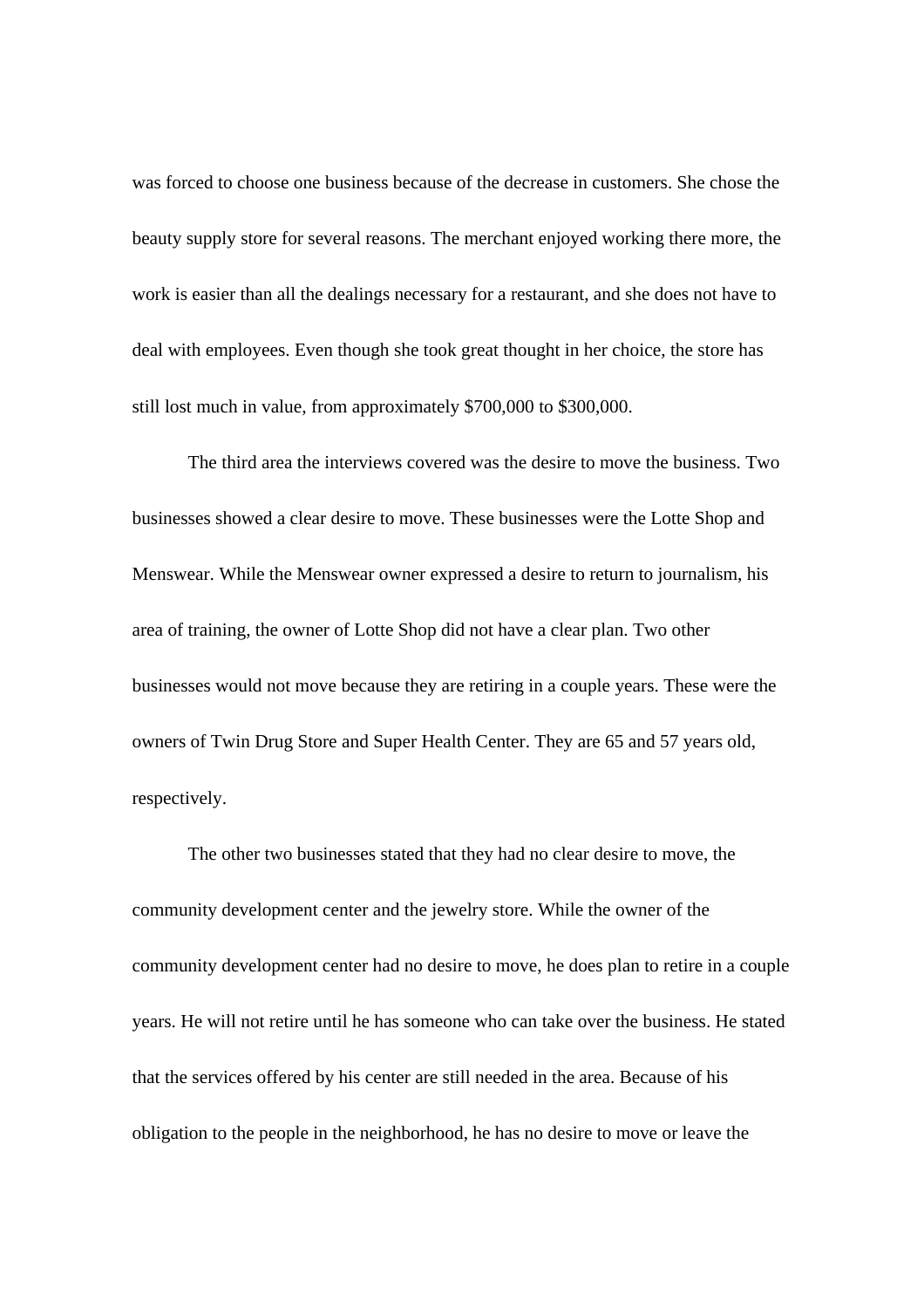business. The owner of the jewelry store contradicts previous statements about disliking the neighborhood. She gave a detailed complaint list of all the crimes that had been committed in the area and the money that she pays a security guard to patrol the block. Despite these complaints, she does not lock her door during business hours and does not display a desire to move. The reason for this contradiction is unclear.

The fourth area discussed during these interviews was why the business owner moved to Philadelphia. Four owners named family as the reason for coming to Philadelphia, the owners of the Lotte Shop, Menswear, Lee's Jewelry, and Super Health Center. The owner of Super Health Center moved with her husband to the area because he had already acquired a job in the city. The owner of Menswear moved with his family. His mother was a nurse and a lieutenant in the Korean army who was placed in Philadelphia for further training. She eventually applied for citizenship and stayed in the area. The two other storeowners merely had family in the area and moved to Philadelphia. These four owners thought the question was superfluous, explaining that when a foreigner first moves to a country, it is logical to move to the area in which people are known.

The two other business owners came to Philadelphia for school. The owner of the community development center came directly to Philadelphia for higher education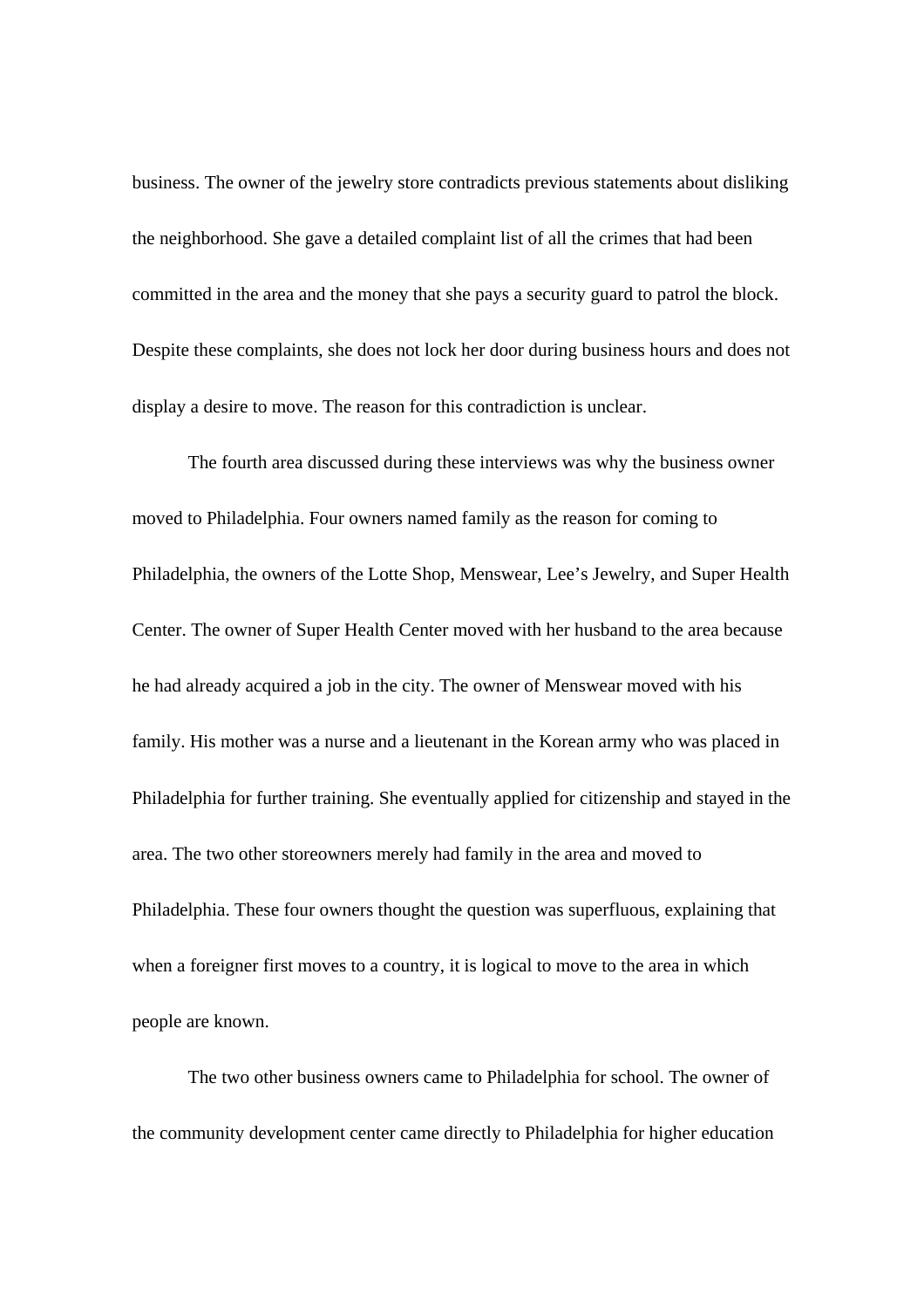in West Philadelphia. The owner of the Twin Drug Store first settled in Los Angeles with his family. He worked at a factory making tablets but could not handle a job with no future of promotion. As a result, he decided to go back to school in Philadelphia.

The last area covered by the interviews was past work experience. The two owners who moved to Philadelphia for school were the only interviewees who were schooled in America. Three had owned previous businesses including the owners of Lee's Jewelry, Lotte Shop, and Menswear. As stated earlier, the owner of Lee's Jewelry owned the same space before opening the jewelry store. As the number of Korean customers declined, her clothing business could not be sustained. As a result, she decided to start a business that could carry a variety of products to serve a diverse population.

The owner of Lotte Shop was in the same position as the owner of the jewelry store. As the number of Korean customers waned, she could not sustain both businesses. The owner of Menswear previously worked at another menswear business his family owned in Germantown. For a few years, the family owned both businesses. However, the family did not own the store's space in Germantown. A few years ago, the owner of the store in Germantown decided to end the lease. While the storeowner's family ended up retiring, the storeowner, himself, decided to keep Menswear on North  $5<sup>th</sup>$  Street.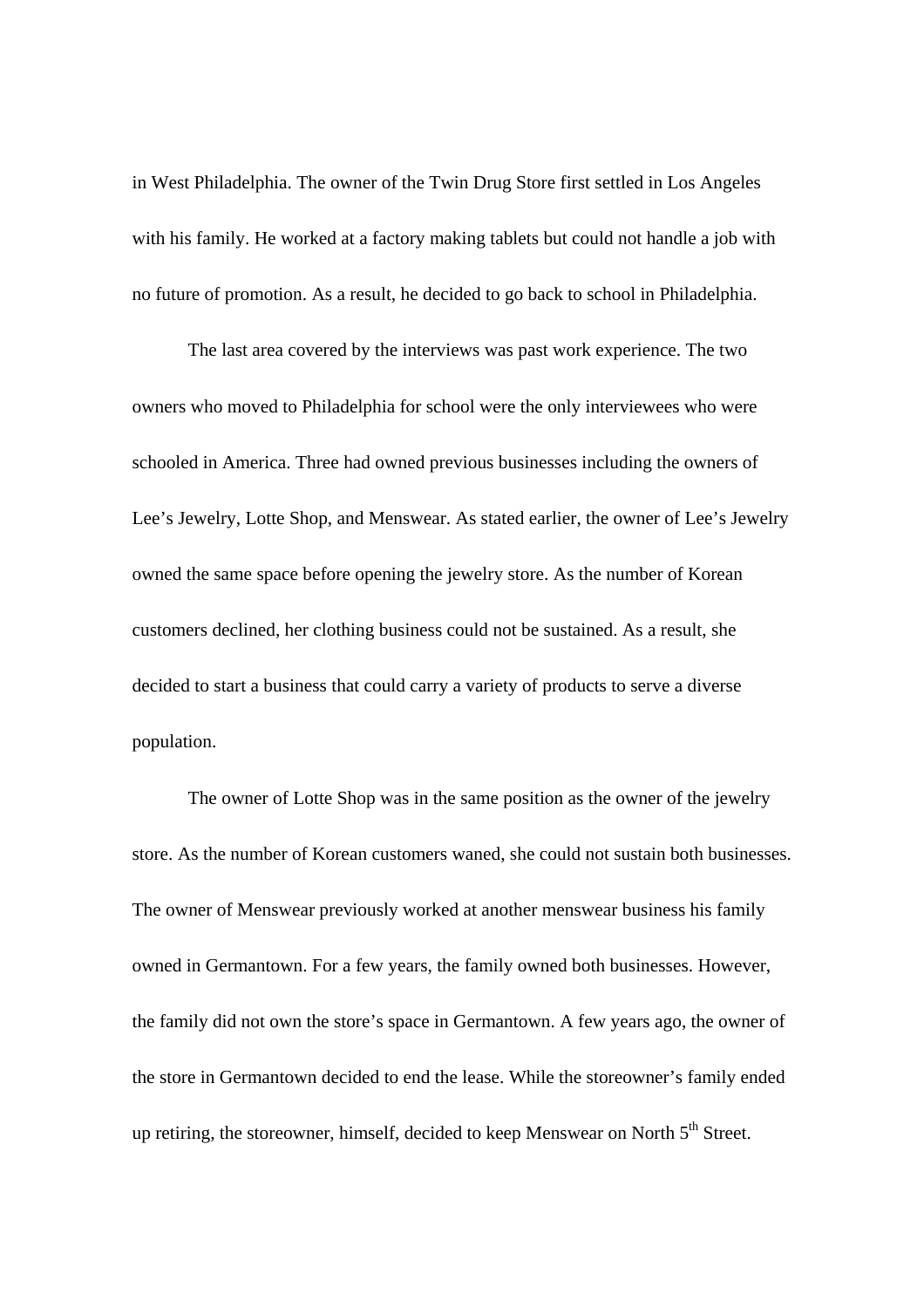Two business owners had worked at other businesses before starting their own enterprise. One of these owners was from the community development center. He merely said that he had worked for several years and was not fulfilled spiritually by this work. When asked where he worked, he avoided the question, possibly because he was ashamed of his past work experience. As a result of lack of spiritual fulfillment, he decided to open a center whose existence was to serve others.

Originally the owner of Twin Drug Store had gone to college at Korea's best university, Seoul National University. Due to bad grades, he was forced to leave and moved with his family to Los Angeles. He worked in a factory in Los Angeles before deciding to go to pharmacy school. During this period of time, there were few pharmacy schools in the country. Pennsylvania had a high concentration. It had four with two of these in Philadelphia. One of these schools was Temple University. When people dropped out of Temple's pharmacy school, the business owner applied to the school. Because he was trained at the pharmacy school, the next logical step was to open a pharmacy.

The owner of the Super Health Center did not have past work experience because her husband supported the family. She started her business because the line of Super Health products had healed her ailments. She had suffered from a variety of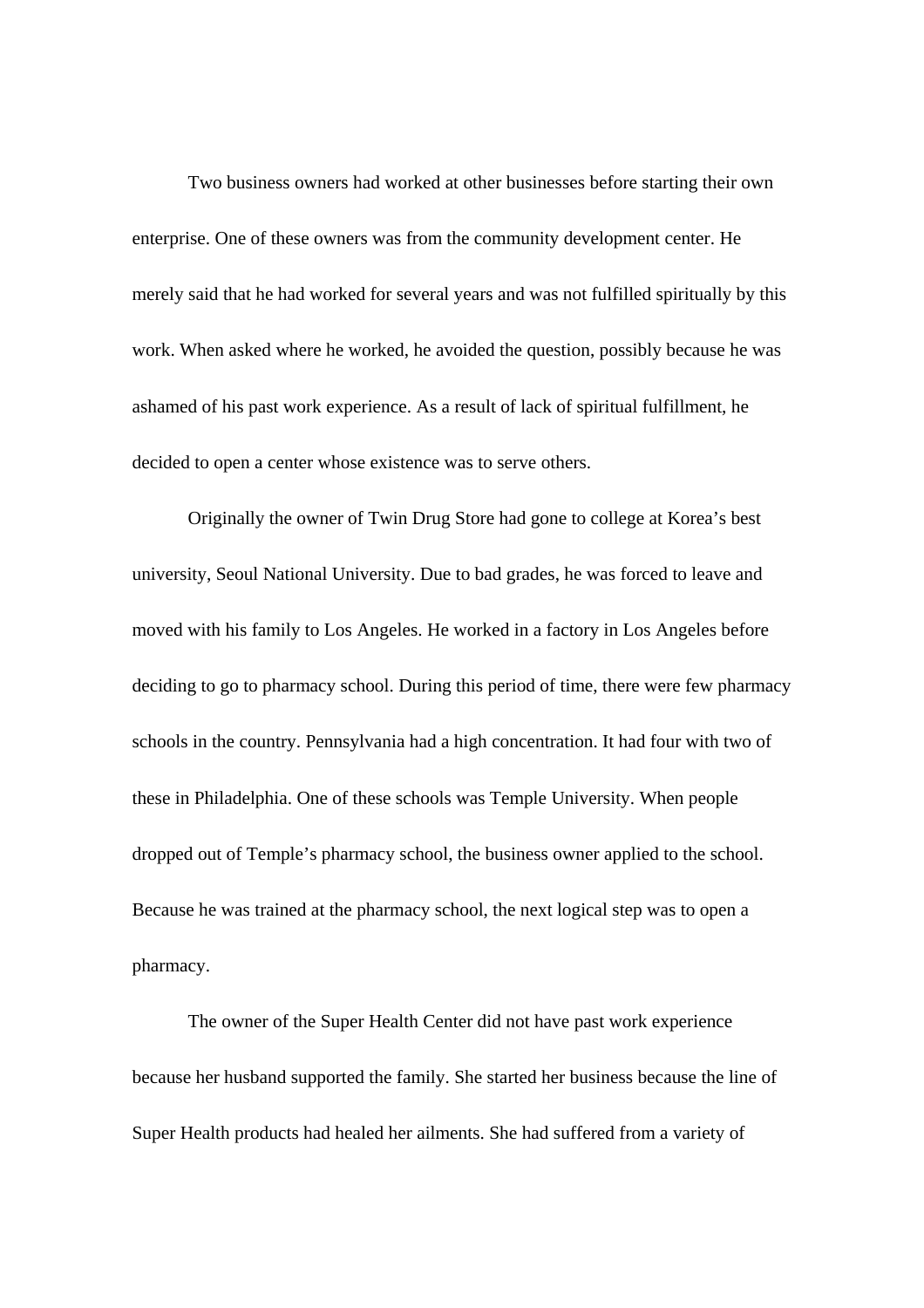health problems including heart problems, lack of energy, insomnia, constipation, dizziness, stomach problems, and thinning hair. After taking products from Super Health, these symptoms dissipated. She stated that it was God's calling to begin the business, so she followed His will. She claims that because of God and her store, some customers who had illnesses as serious as cancer have been cured.

There were three conversations of importance that do not fit neatly into the five main areas of the interviews. The first was a contradiction in the interview with the owner of Lee's Jewelry. The second was the topic of crime, a topic that was not completely considered before the start of the interviews. The third was the story of a business in an African-American neighborhood switching hands from a Jewish to a Korean storeowner.

The contradiction with Lee's Jewelry's owner involved her claim of dislike of the neighborhood due to crime. She gave long descriptions of several crimes in the area, even though she herself has not been a victim of crime. All crimes described involved African-American criminals. Her business caters to a population that is 50% African-American. However, she does not have the locks on her doors during business hours that almost every other business in the area has. She stated that she has no desire to leave the area.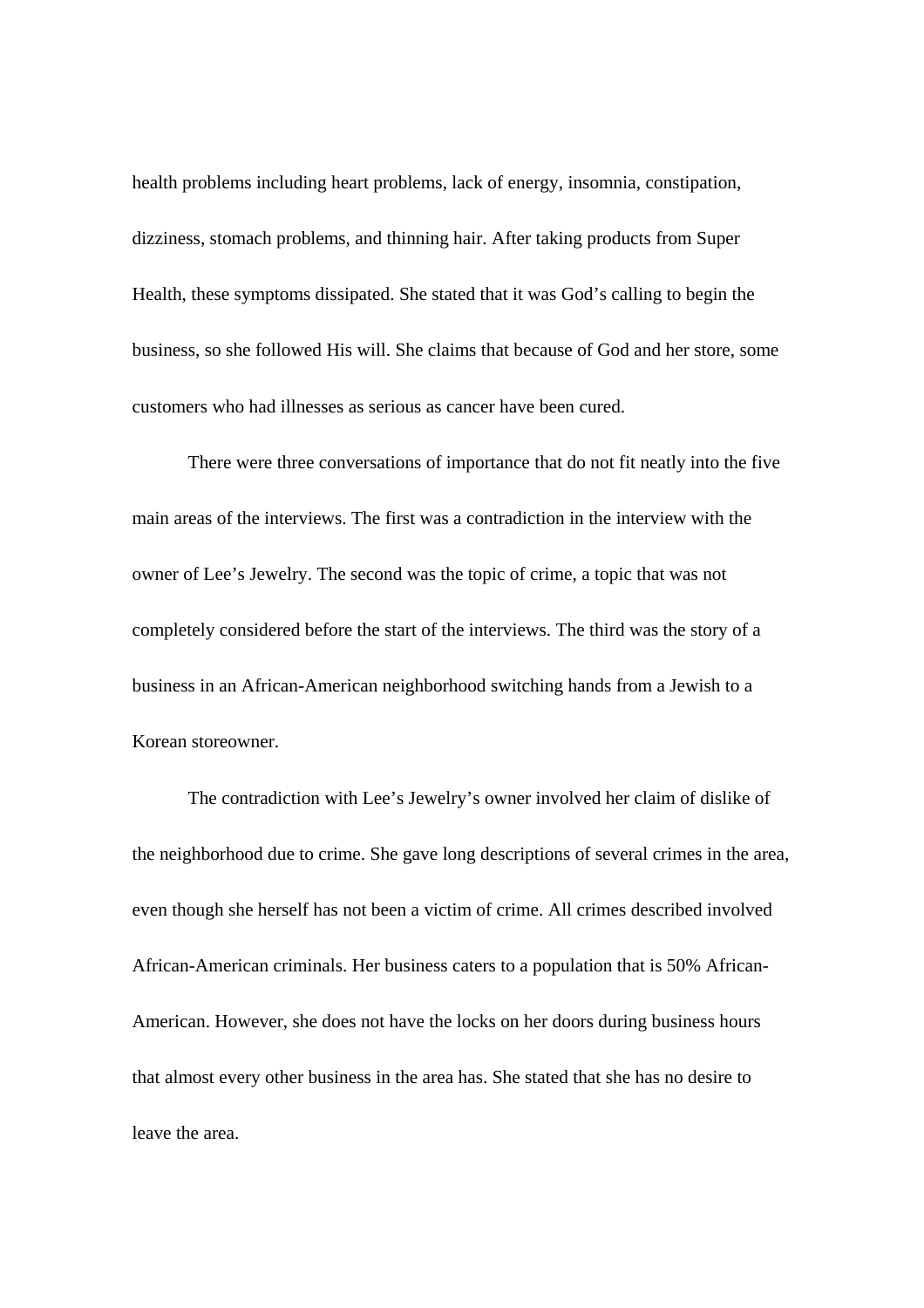Interestingly enough, she stated that customers chose her store because they are more comfortable than in the other jewelry stores in the area. When asked to elaborate she explained that in general, Korean merchants are mildly hostile to non-Korean customers. Her store is more laid back with its customer. She does not intently follow her customers. Furthermore, she hires non-Koreans to cater to her diverse customer base. Part of the reason for her openness with her customers may arise from her religious background. She uses the jewelry store as a mission for evangelizing as well as a donation center for several causes. Perhaps her Christian nature causes her to treat her customers with respect.

The owner of Lee's Jewelry was not the only interviewee to mention crime. The owner of Menswear also mentioned that he had been a victim of crime. He stated that he was only affected by one major crime, signifying that in the past there had been several minor crimes. The store his family owned in Germantown had been a victim of more crimes than the one on North 5<sup>th</sup> Street. Although Menswear had experienced more crime then any other business that was interviewed, the owner did not appear to be particularly worried about this aspect. He seemed to think it was merely a danger of owning a business.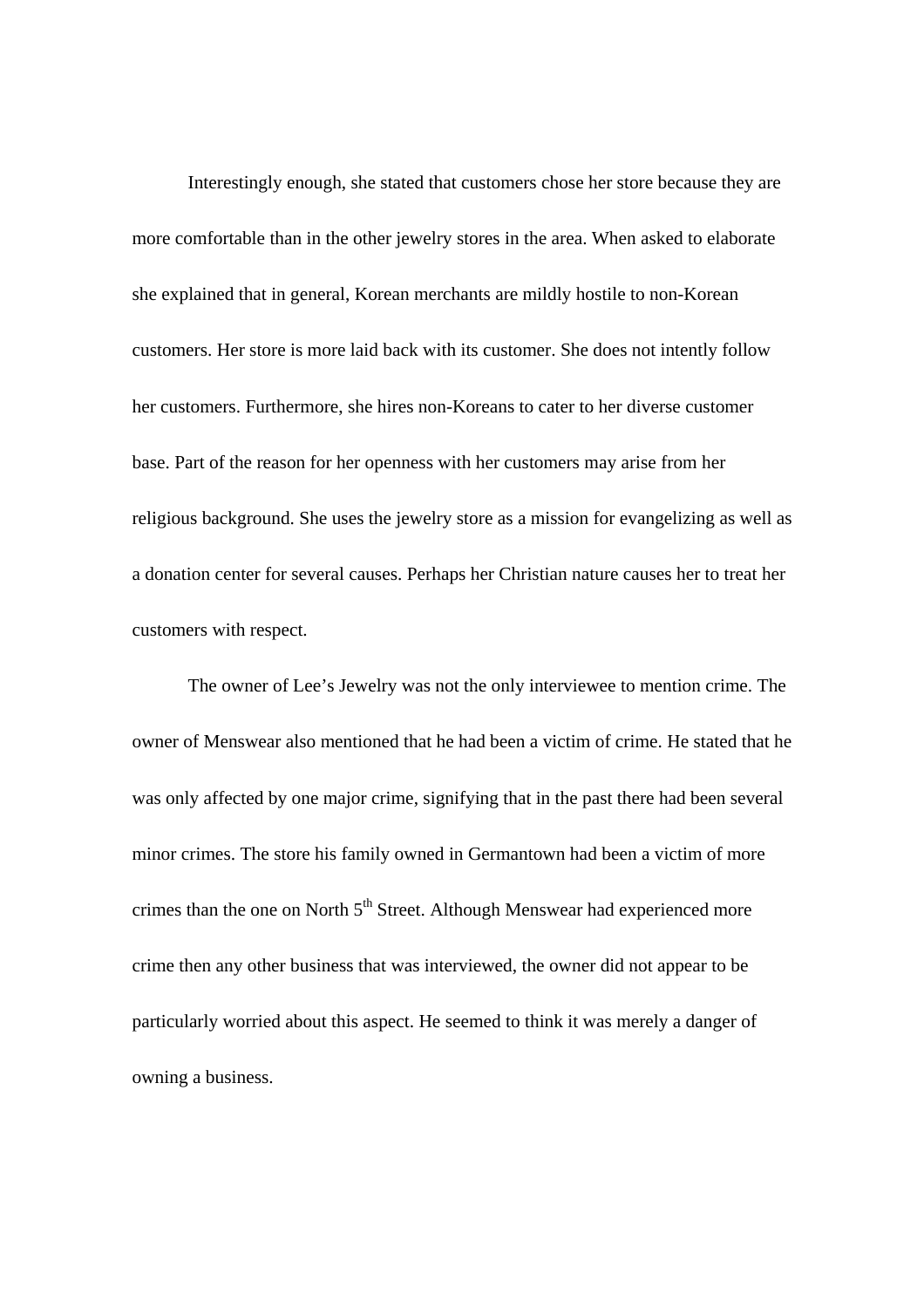The last conversation that does not fit into the categories but deserves further attention arises from the literature. The literature discusses the typical Korean business owner story as a business in an African-American neighborhood that was previously owned by a Jewish storeowner. There was only one Korean storeowner who regurgitated this story back to me. It was the owner of the Twin Drug Store. After attending Temple Pharmacy School, he was searching for a location that would be suitable for a pharmacy. At this time, a Jewish man was retiring and selling his pharmacy in 1984. While the literature details this story as the "typical" story, it is not one that was seen often in this study.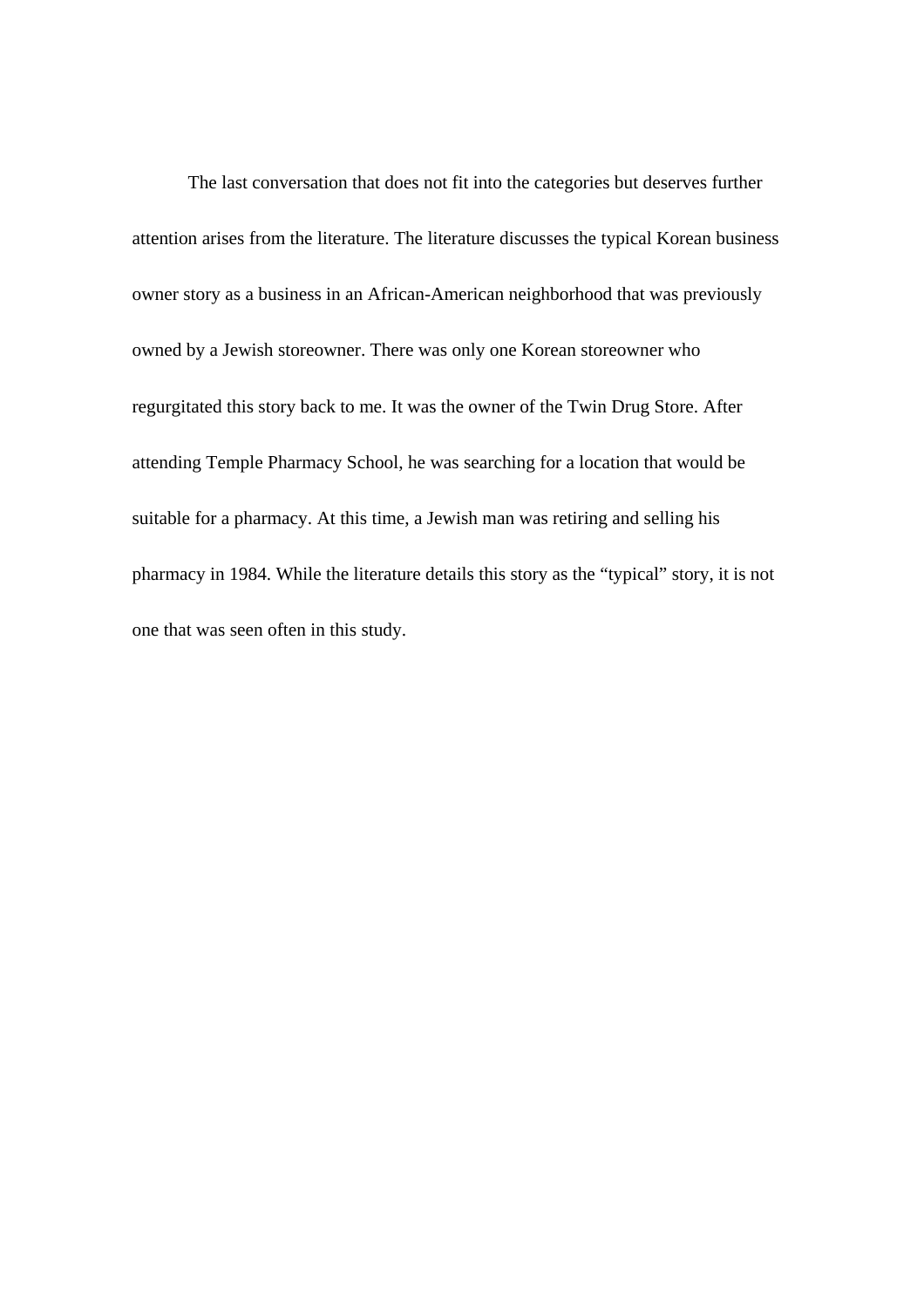#### **Data Analysis:**

As the Korean population has moved its residences out of the city proper, Korean businesses also show signs of potential movement. The potential for this movement can be defined with three major components. First, the Korean population has moved out of the city, giving reason for Korean businesses to follow. Second, the vast majority of the businesses surveyed show direct or indirect reasons to leave the area. Third, racial prejudice against the neighborhood residents is simply another factor to cause the businesses to move.

 The first area that will be addressed is the movement of the Korean population out of Philadelphia. Thirteen out of the 24 businesses surveyed cater to an all- or mostly-Korean customer base. These stores will only remain in business, as long there are enough Koreans in the area to support revenues. However, as the Korean population continues to move out of Philadelphia proper, there is more and more evidence that Korean businesses, especially those catering to the Korean population are also on their way out of the city.

 While the Korean population in Philadelphia remained stable, all five census tracts showed signs that the Korean population had peaked in 1990 and showed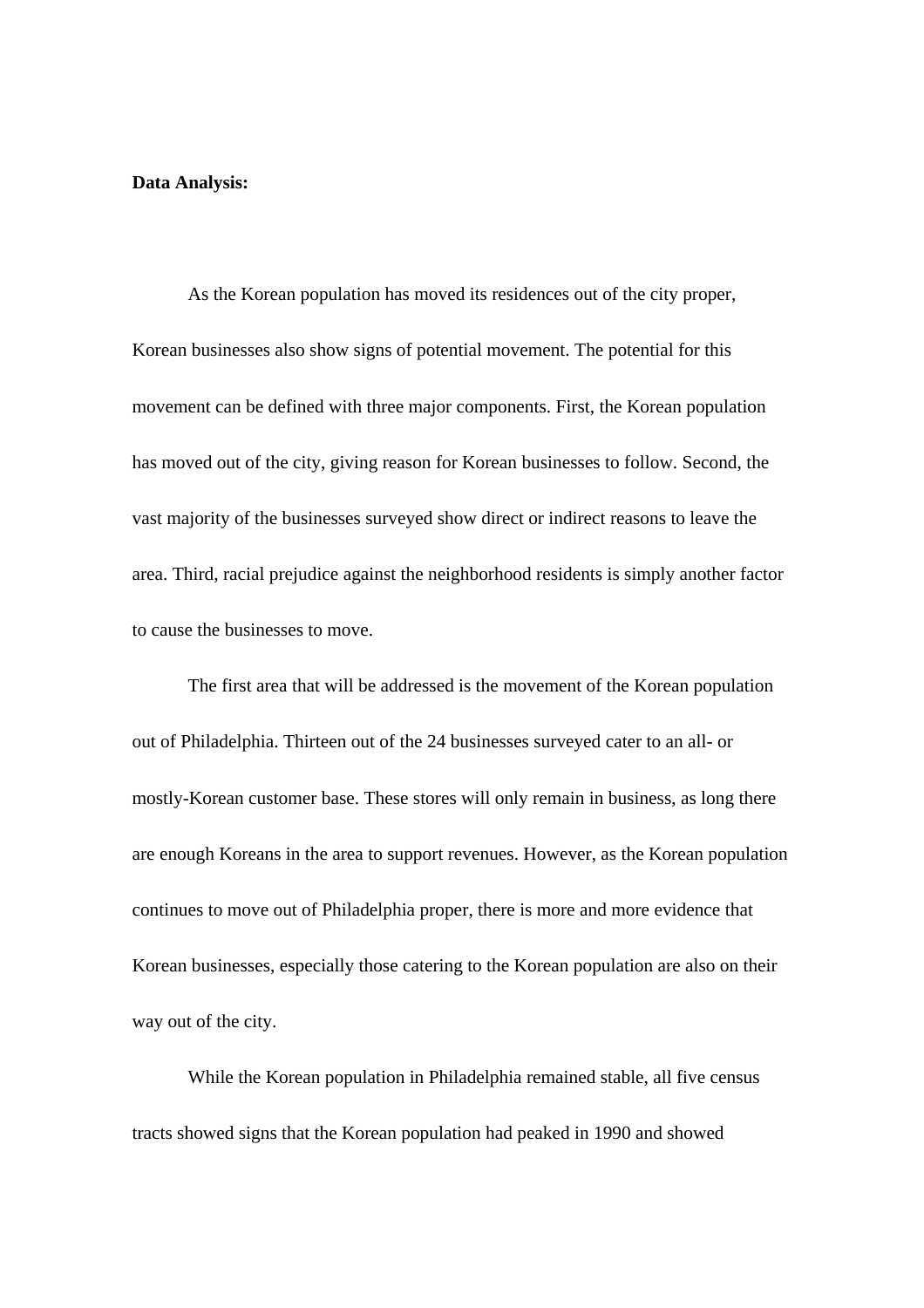significant decreases in the year 2000. By merely looking at the percentage changes in each census tract over the years, it is clear that the Korean population is moving out of these neighborhoods.

The census tract data also gives a clue as to where the population is moving. The 1980 and 1990 decennial censuses were examined to determine which census tracts in the counties surrounding Philadelphia showed signs of an increase in Korean population. Bucks and Chester Counties' census tracts did not have significant Korean populations. One census tract in Delaware County and four census tracts in Montgomery County showed signs of significant Korean populations and an increase in those populations from 1980 to 1990.

 The 2000 decennial census was then examined to determine if these census tracts showed an upward trend in Korean population percentages. The census tract in Delaware County and one of the census tracts in Montgomery County showed a severe decrease in Korean population percentages between 1990 and 2000. The three remaining census tracts were in Montgomery County and the data for the percentages of

| <b>Table 2. Percentages of Korean Population</b> |      |     |      |  |
|--------------------------------------------------|------|-----|------|--|
|                                                  | 1980 | QQf | 2000 |  |
| <b>Montgomery County</b>                         | .).4 |     |      |  |
| Tract 2006.02                                    |      |     |      |  |
| <b>Tract 2010.03</b>                             |      |     |      |  |

Korean population for these tracts is displayed in Table 2 below.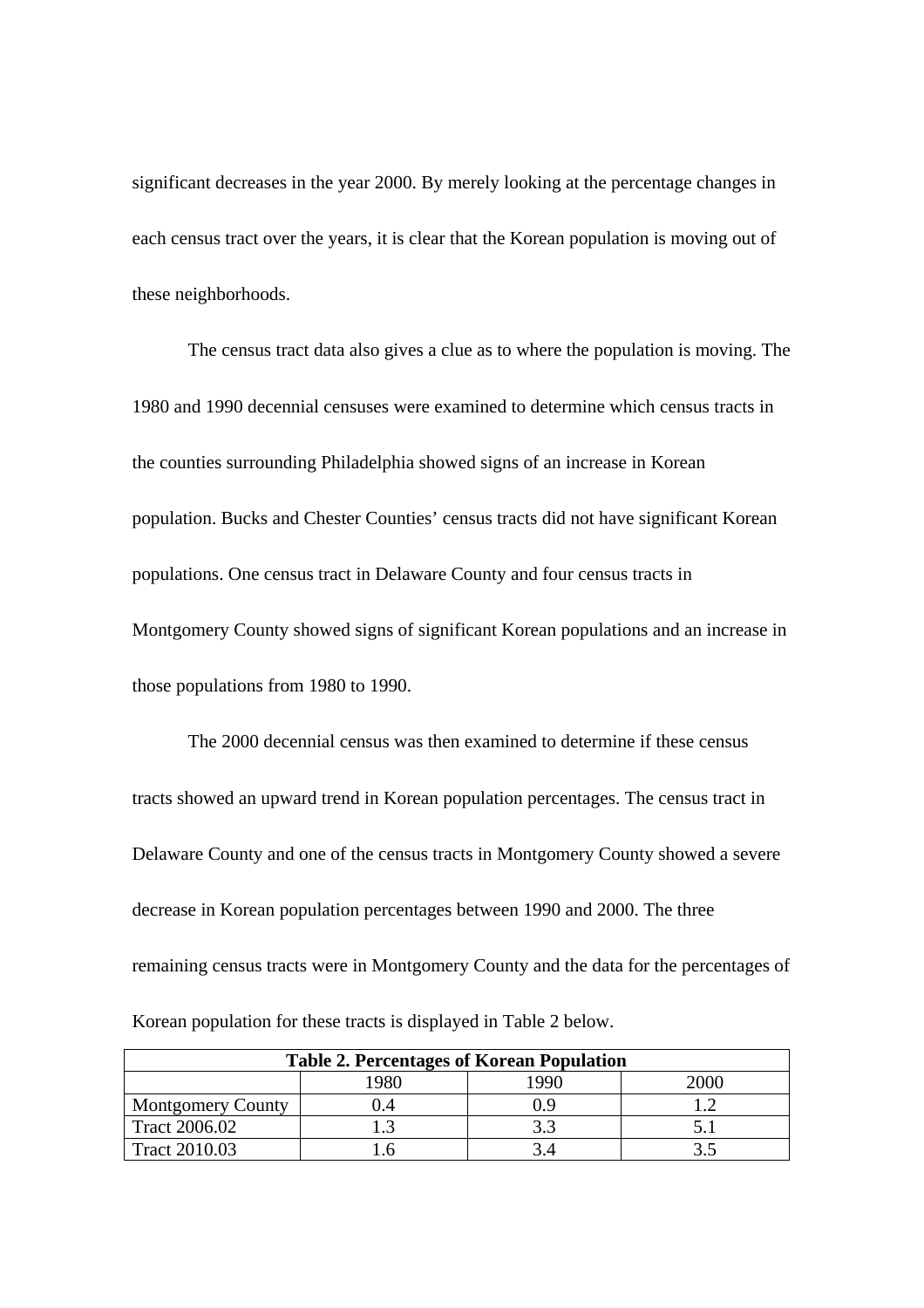| $\sim$<br>$T_{\text{root}}$<br>$\lambda$<br>$\pm$ Tact $\angle U^{\mu\nu}$<br>70.V<br>◡. |  |  |
|------------------------------------------------------------------------------------------|--|--|
|                                                                                          |  |  |

*Source: 1980, 1990, 2000 Decennial Census, U.S. Census Bureau* 

These census tracts are also marked in Map 2 displayed below as well as their

location in Montgomery County as a whole.

**Map 2: Census Tracts 2006.02, 2010.03, and 2040.07 in Montgomery County** 



From the data given, it is clear that certain census tracts in Montgomery County are experiencing a large influx of Koreans. Although it cannot be proved that the same Koreans are moving out of the North 5<sup>th</sup> Street corridor into these census tracts of Montgomery County, this is not necessary. It is simply necessary to prove that the Korean population percentages are decreasing in the city and increasing in the suburbs. As the majority of the Korean businesses cater to the Korean population, it is logical to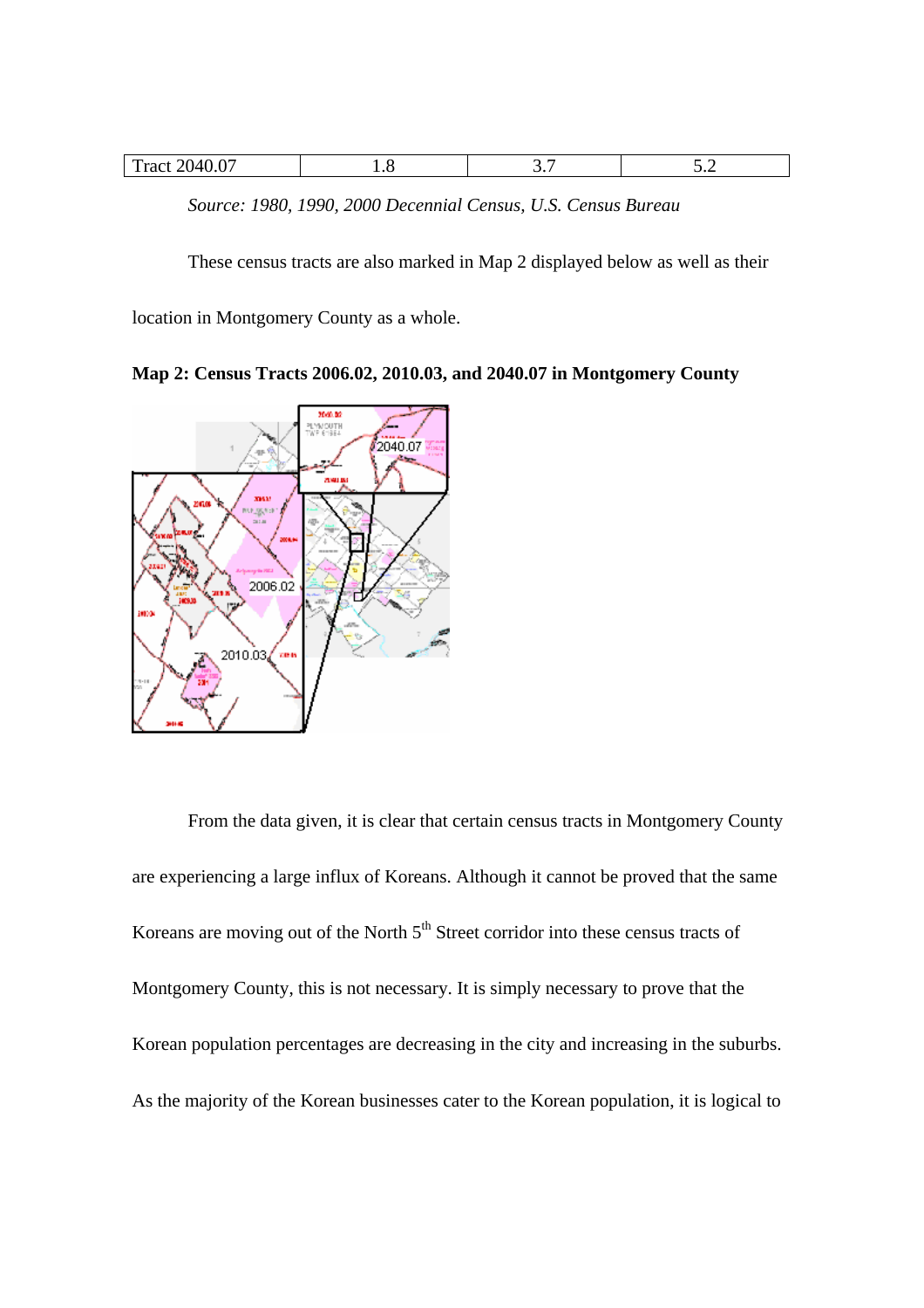reason that the businesses will follow the people. The evidence that the Korean residents are moving suggests that the Korean business population will also move.

 The second major component about the movement of Korean businesses out of the cities is the signs that the businesses themselves give. There are two areas of this component. First, businesses directly stated that they wished to move. Second, the other businesses show indirect signs of movement. Additionally, there are signs that there is no movement by the Korean population to take over these businesses or open new ones.

 The first area of this component consists of businesses directly stating a wish to move. Ten out of 24 businesses stated that they wanted to move their business. In a stable commercial environment, hopefully, over 40% of the business owners would not want to move out of the area. It is possible that the business owners were merely complaining about the neighborhood but would never actually move out. Therefore, it is necessary to discover whether or not the business owner has a clear plan to move out of the area.

Of the ten owners who wanted to move, five showed a clear plan for a move. One has formal training in journalism and has been dabbling in freelance journalism as the beginning of leaving the business. One has daughters in New Jersey and Los Angeles and wishes to move in with them. Two have made steps to secure a location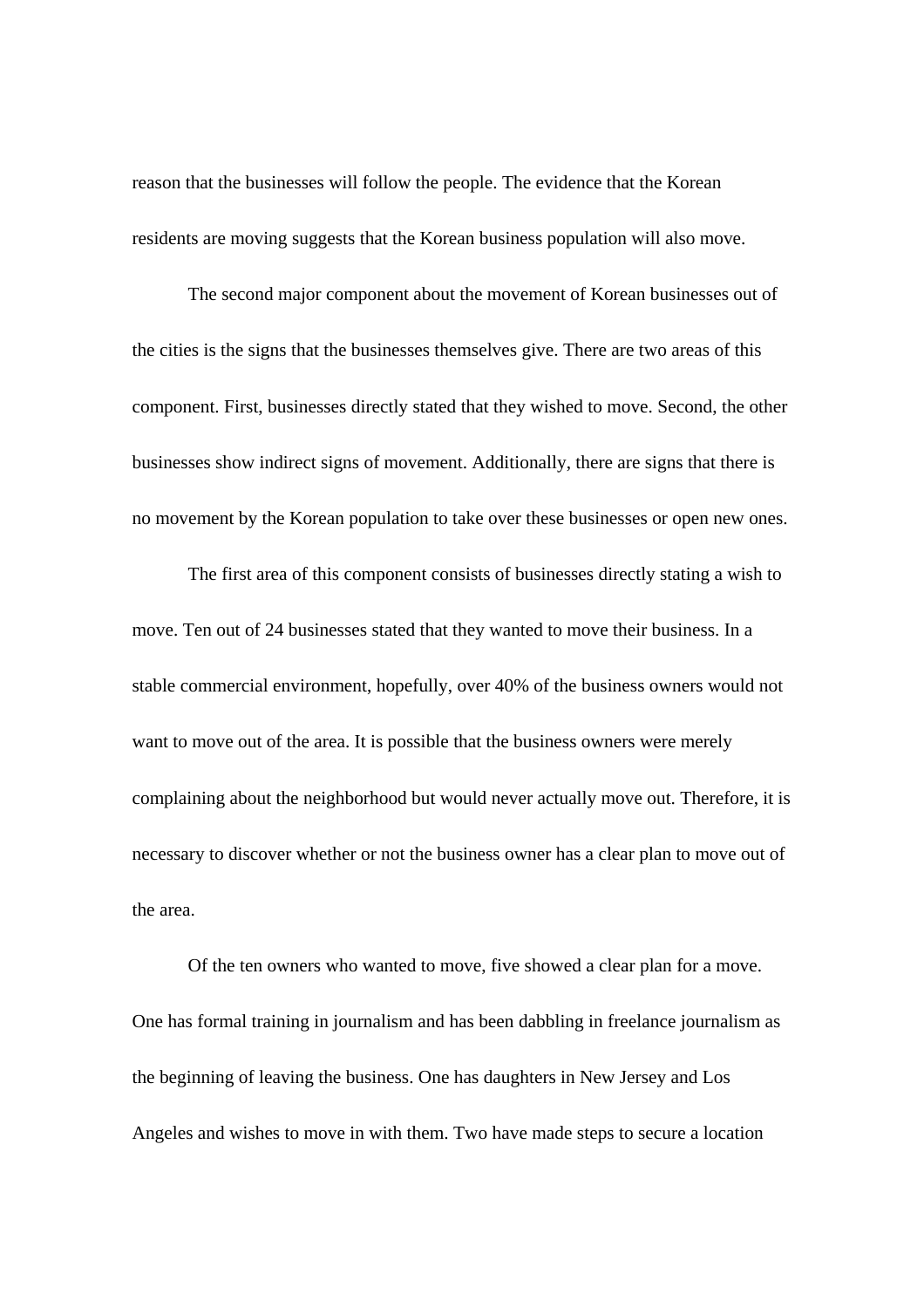with more parking and fewer African Americans in the area. The other is the owner of a cell phone retail store and has said that the cell phone company is making plans to move him to another location. Overall, 5 out of 24, or over 20% of the businesses surveyed are currently making plans to leave the area, creating an unstable business environment.

However, it can be argued that no business district is stable. Stores are always moving in and out of the area. Essentially, the majority of respondents did not want to move, so it is difficult to sustain the claim that Korean businesses, as a whole, are about to move. One has to look at the businesses that said that they had no wish to move and discover whether or not there are signs of instability.

 In order to do so, the reasons behind wanting to stay need to be examined. This leads to the second area under this component, indirect reasons for movement. Most businesses that stated no wish to move their location are close to retirement. Looking at the data, it is quickly apparent that the Korean business owner population is much older than the overall population. The average age of the business owners surveyed was 52. It is not an age where one can easily pick up one business and drop it in another location. It is an age of a person who is nearing retirement, who would want stability over the risk of moving a business.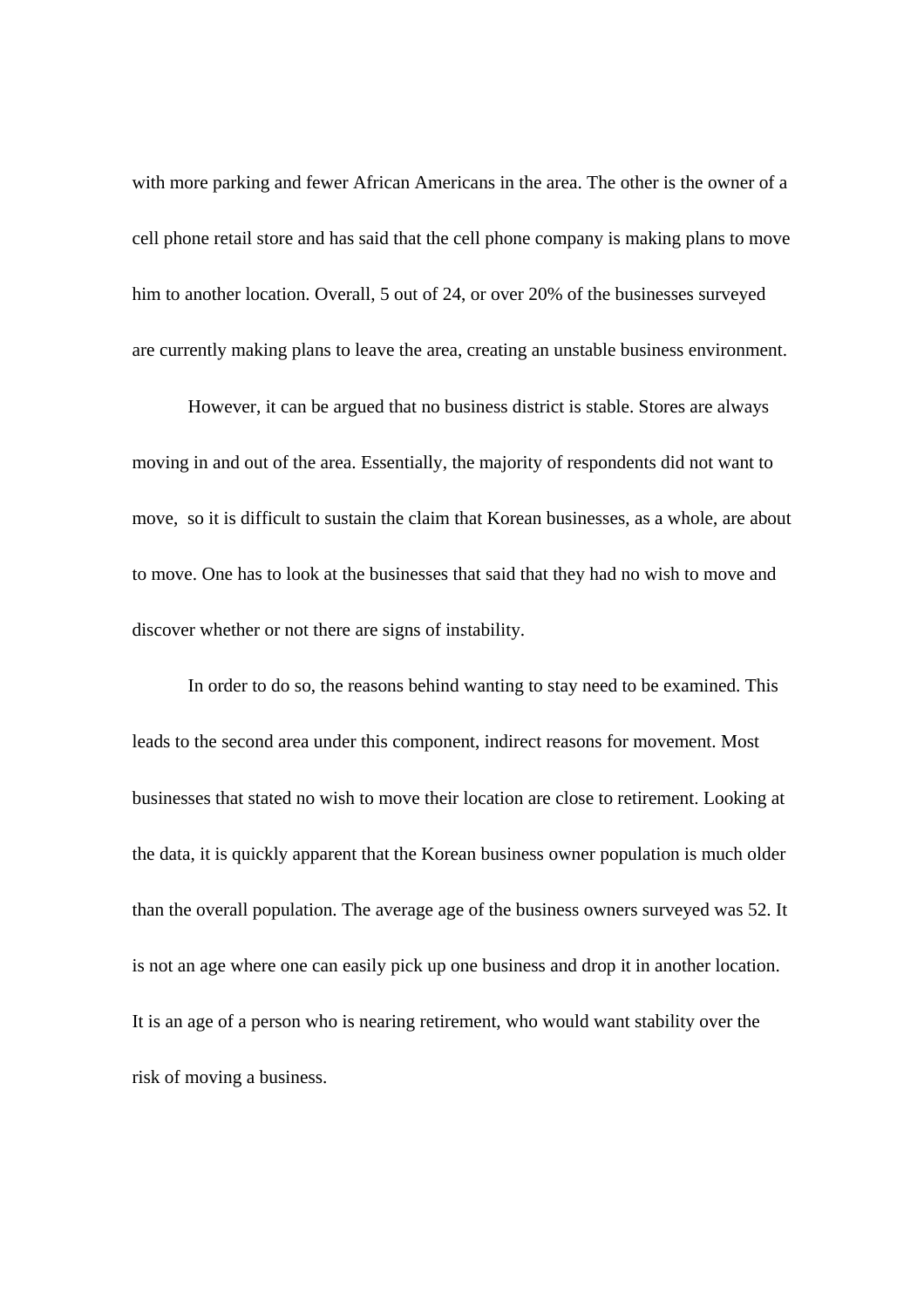There were also apparent outliers in the data. Three business owners were aged 28, 32, and 35, much younger than the average age. These three surveyees were also the owners of the three most recent stores surveyed, opened in 2004, 2003, and 2004 respectively. The newest store of the rest of the population was opened in 2000. The rest of the stores had been opened since 1990 on average. If a store is only one or two years old, usually the storeowner will want a few years to pass before deciding to move out of the area. With this reasoning, the fact that the three stores seem to be outliers in this data, and because the data is examined both with the three stores and without, it is reasonable to place them aside for now.

 Without the three stores, the average age of the storeowners is 57, much higher than 52 from the data with the three stores. Clearly, 57 is an age at which one would not think about moving a business and where one is very close to retirement.

 This is further supported by statements by three of the storeowners that retirement was in the near future. When the owner of the Super Health Center was asked whether or not she wanted to move, she answered that it was not even an option because she would soon retire. She is 65 years old. The owner of the accessories store stated that there is no point in keeping a business with fewer and fewer customers each year when she, herself, is so old. She is 73 years old. Lastly, the owner of the community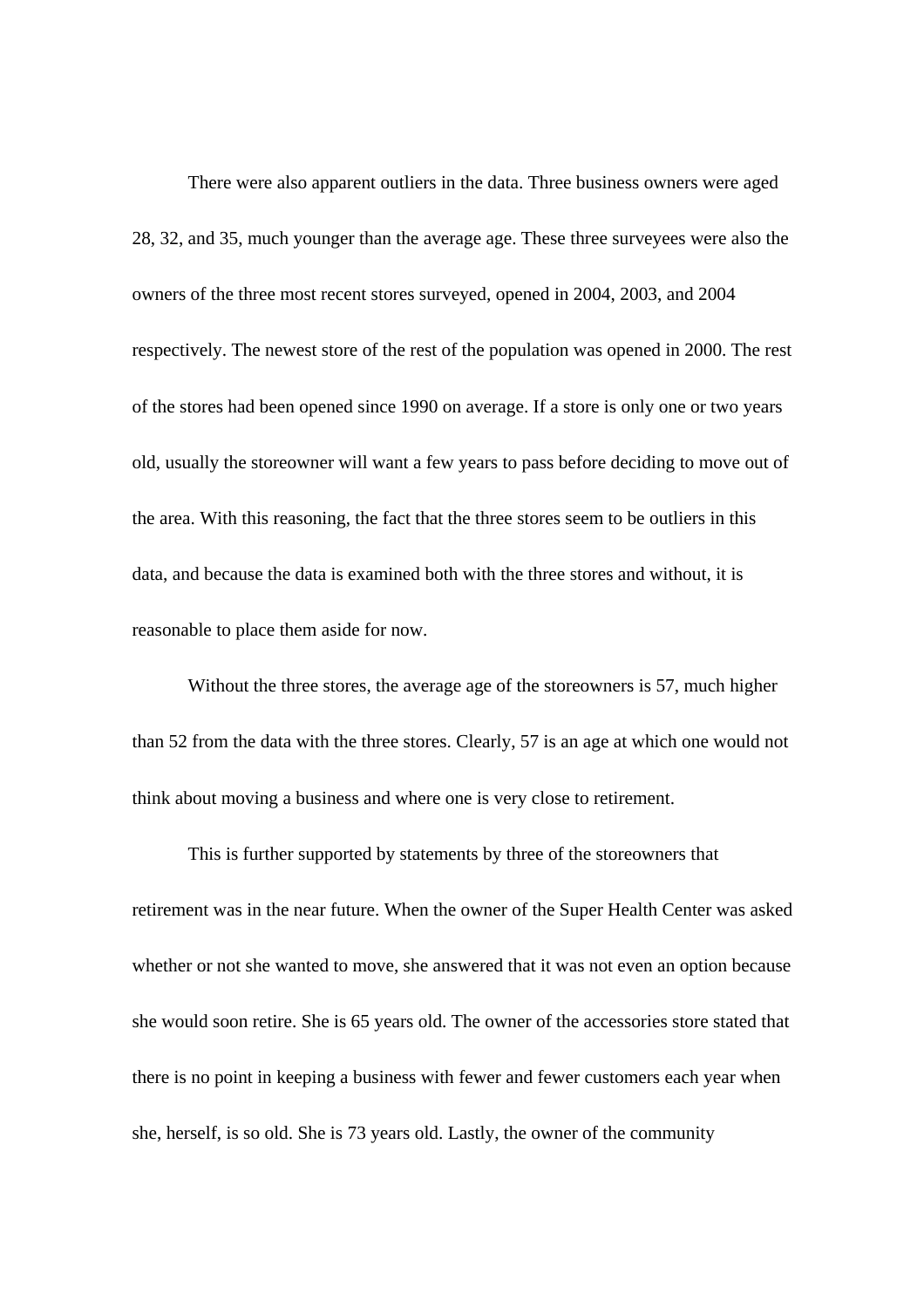development center repeated that he was looking for someone to take over the business because he wished to retire in a couple years. He is 63 years old.

With this analysis of the data along with the statements by the respondents, it can be surmised that the store owners who stated that they did not want to move the business may not even see moving as an option due to their advanced age. Much of the reasoning behind why less than 60% of the total population does not want to move can be explained with the fact that they will retire in a few years.

The high rate of retirement would not affect the stability of the Korean business population if other Korean owners were coming in to take care of the businesses. These Korean owners would be part of one of two groups. The first group is second- or thirdgeneration Koreans, and the second group is other Korean immigrants.

The first group who could open new Korean stores to create a stable Koreanowned business district is second- or third-generation Koreans. There is no evidence to support that any second- or third-generation Korean-American is opening businesses. Of the 24 Korean business owners surveyed, none was born in the United States. Instead, according to the owner of Menswear, Korean-Americans are working in the market, a business world that has opened opportunities to Asians that did not exist when Koreans first began emigrating.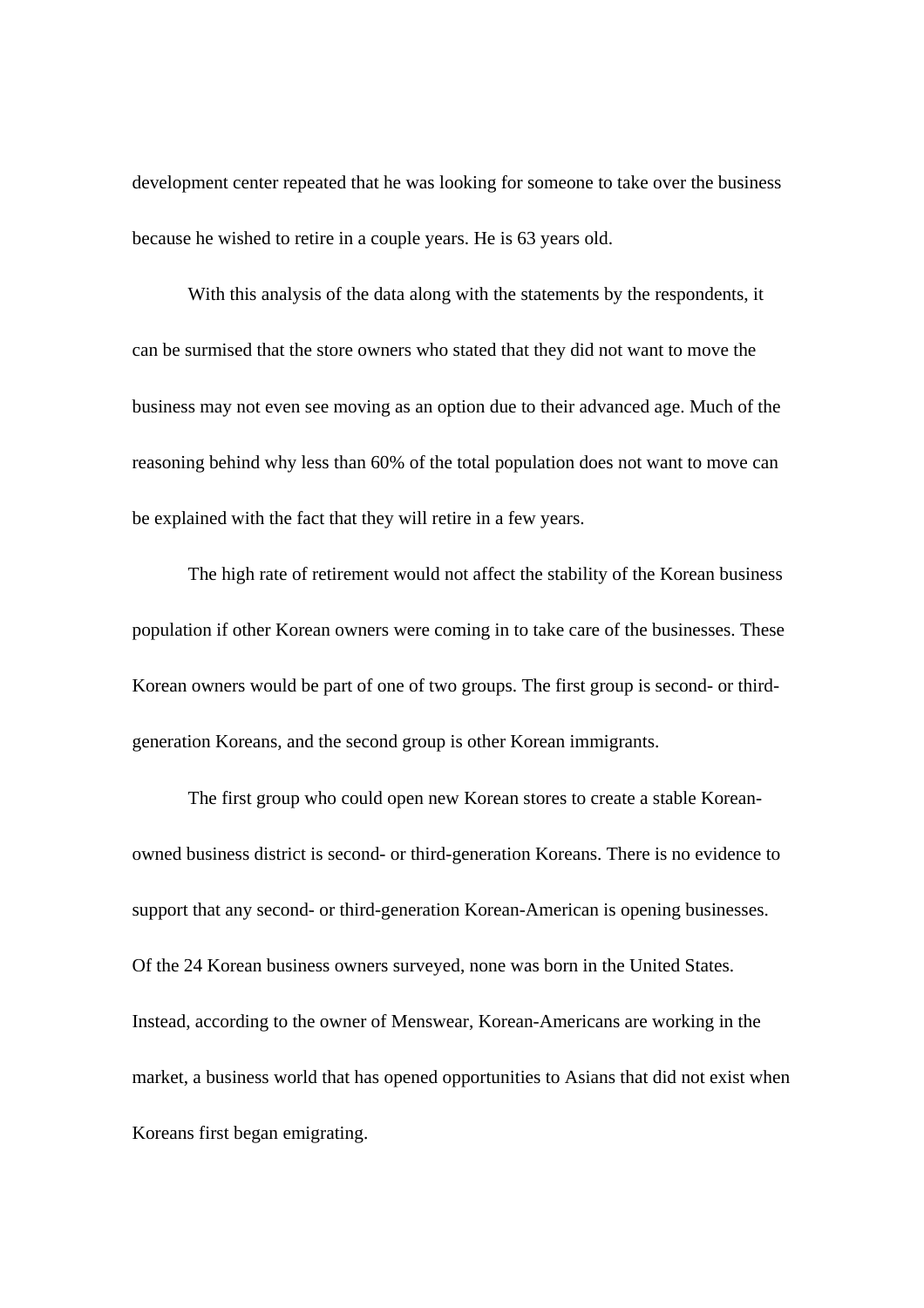Regarding the second group of Korean immigrants, there is no evidence that newer immigrants are rushing into business. For the entire immigrant population, there is a certain amount of time needed before the immigrant can start a business. This time could consist of years spent in school, years gathering capital, or years spent working in the market. This number is the year the business started minus the year of immigration. For all Korean businesses surveyed, the average number was 12 years.

However, when analyzing the years of immigration, there was a clear grouping of the population into two separate groups, one wave of immigration around 1975 and another around 1988. The older immigrants emigrated from 1967 to 1979, and the more recent immigrants emigrated from 1985 to 1998. The number of years needed before starting a business for the older immigrants was almost 20 years. The number of years for the more recent population was 5.5 years.

The more recent immigrant population showed two clear outliers. These two storeowners may have been in school longer or may have been more successful in the market than the other storeowners. For whatever reason, they showed 14 and 16 years before beginning their own business, much higher than the rest of the population. When these two values are taken out, the average is 3.4 years. Since this value is the more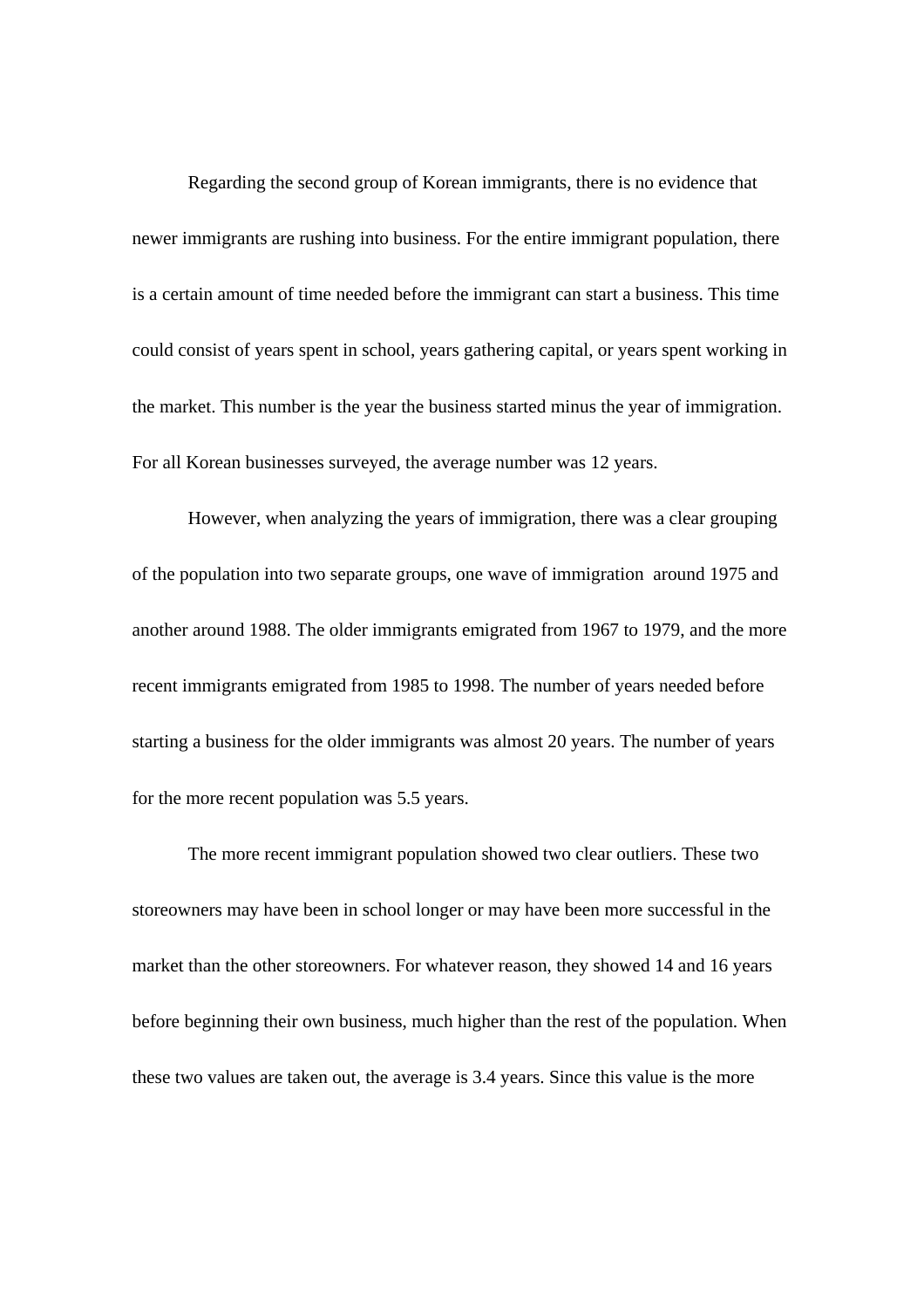recent trend, it has more importance than the average from the older immigrant population.

If the average for the more recent immigrants in only 3.4 years, there is clear indication that newer Korean immigrants are beginning their businesses as soon as possible. Yet, no stores seemed to be open by new immigrants. Eight stores have opened in the area since 2000. If the average time before starting a business for the more recent immigrants is followed, these eight businesses would have been opened by immigrants who had emigrated in the past three to four years. Instead, the average year of immigration for these recently established businesses is 1982. Only one was opened by an immigrant who came in 1998. After the 1998 immigrant, the most recent immigrant came in 1990. This is evidence that newer immigrants are no longer opening businesses. Older immigrants are opening the newest Korean-owned businesses.

In the current Korean business population, over 40% of the storeowners displayed a wish to move from the area. Already the population is demonstrating signs of instability. In regards to the rest of the population, a potential for retirement in the majority of the business-owning Korean population coupled with the dearth of potential Korean business owners leads to the conclusion that Korean businesses are on their way out of Philadelphia.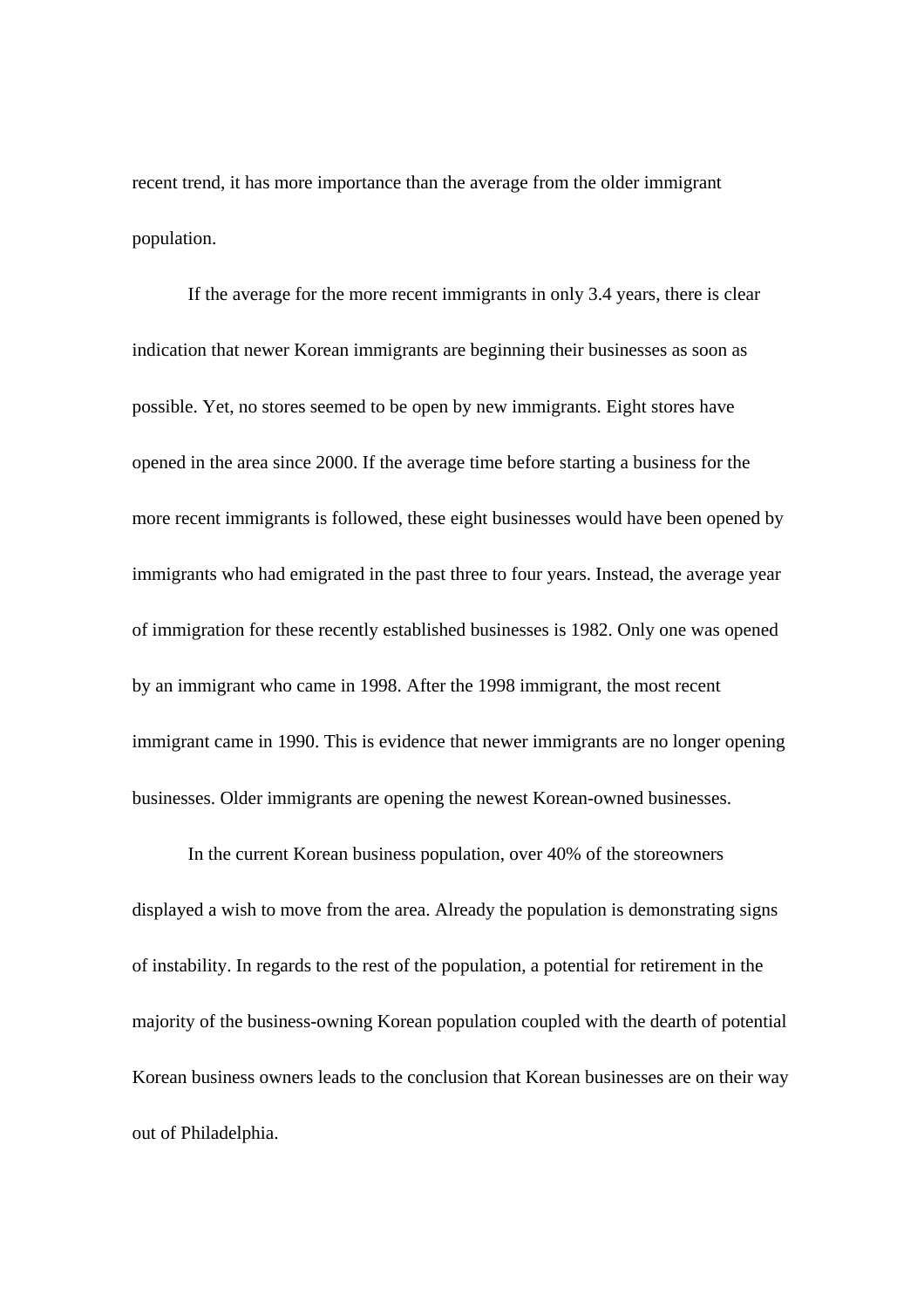The third overtone drawn from the data was racial prejudice. Racial prejudice against the occupants of the neighborhood surrounding the business can also lead to the desire to move the business. To most populations, racial and ethnic prejudice is something one keeps to oneself. The Korean population, for the most part, followed this norm. However, six business owners displayed honesty of their racial prejudice that could not be ignored.

The first was a female owner of a beauty shop on the 5900 block who filled out the survey without an interview. For the question on why the owner wanted to move, she answered that there were too many blacks in the neighborhood and not enough parking. No further explanation was given.

The owner of the acupuncture clinic at 5919 North  $5<sup>th</sup>$  Street demonstrated the desire to move out of the neighborhood because there were too many blacks in the area. She said that she would rather move to a white neighborhood, so she could incorporate white customers into her business.

Another respondent was the owner of Kim's Restaurant at 5955 North 5<sup>th</sup> Street. The owner was a Korean ethnic from northern China's Manchuria. Manchuria is directly north of North Korea. It has a relatively substantial Korean ethnic population because it has been fought over for thousands of years by both Chinese and Korean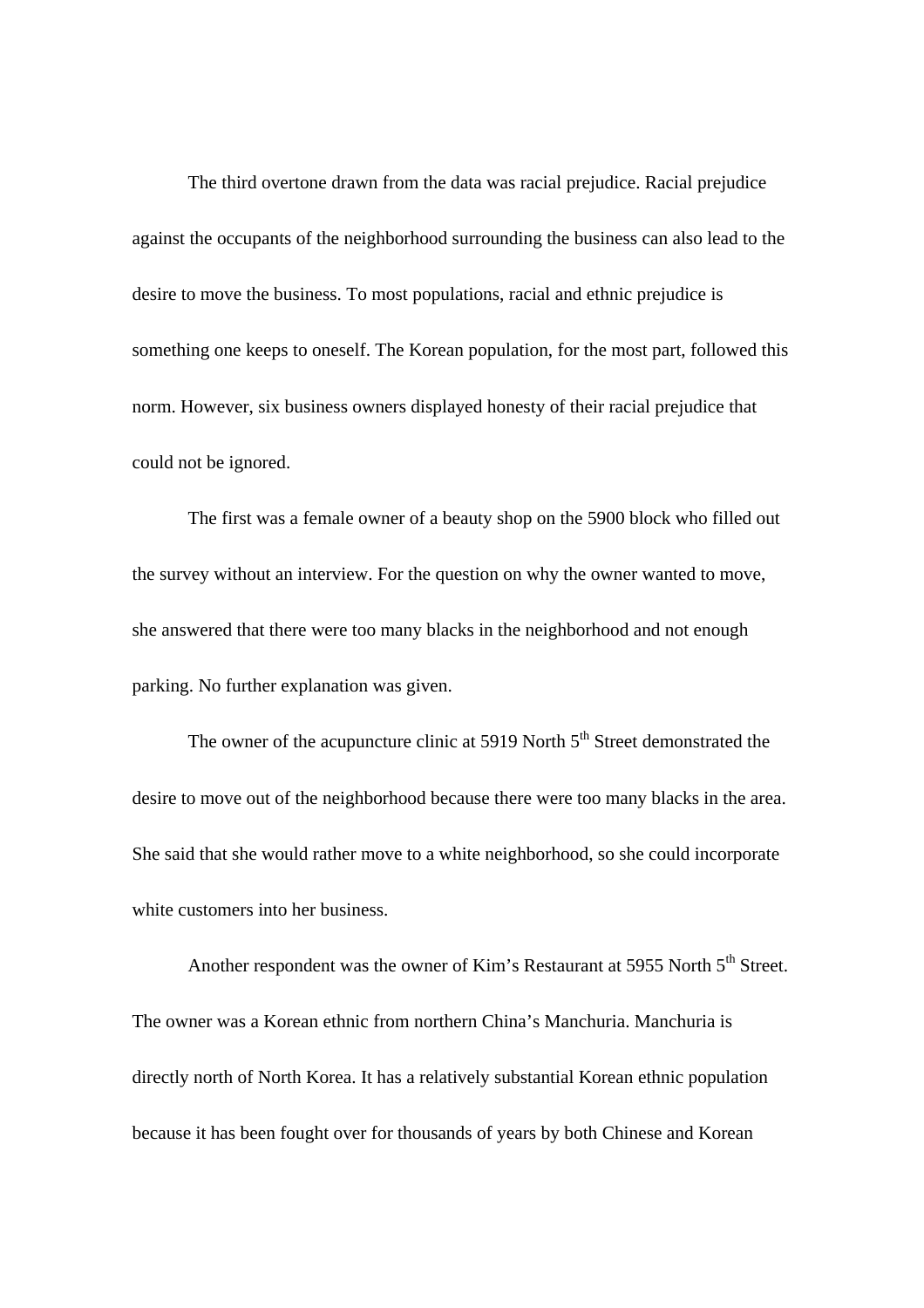dynasties. Although the last time a Korean dynasty had a hold over Manchuria was in the 900s, many of the people in the area still declare themselves ethnically Korean.

She explained why she did not live in the neighborhood by saying that  $5<sup>th</sup>$  Street has too many black people, and therefore, too much crime. She does not like African American neighborhoods. When asked to explain the reasoning behind this sentiment, she replied that a few years back, African Americans robbed her store. In the process, the owner was hit several times and lost some money. The criminals were never caught. While she does hire non-Koreans, she will not hire blacks, only Latinos for manual restaurant work. Repeatedly during the interview, she repeated that there were too many blacks in the neighborhood.

The other restaurant owner was originally from Korea. Before her restaurant at 5909 North 5<sup>th</sup> Street, she owned a corner store in Philadelphia. She could not name the location, merely describing the area as a black neighborhood. After a robbery by African Americans, she decided to move out of the neighborhood and into a business that would cater to Koreans. She seemed to associate robbers with being black and being black with being a criminal. Although she did not like the neighborhood, she said that she had no desire to move her business.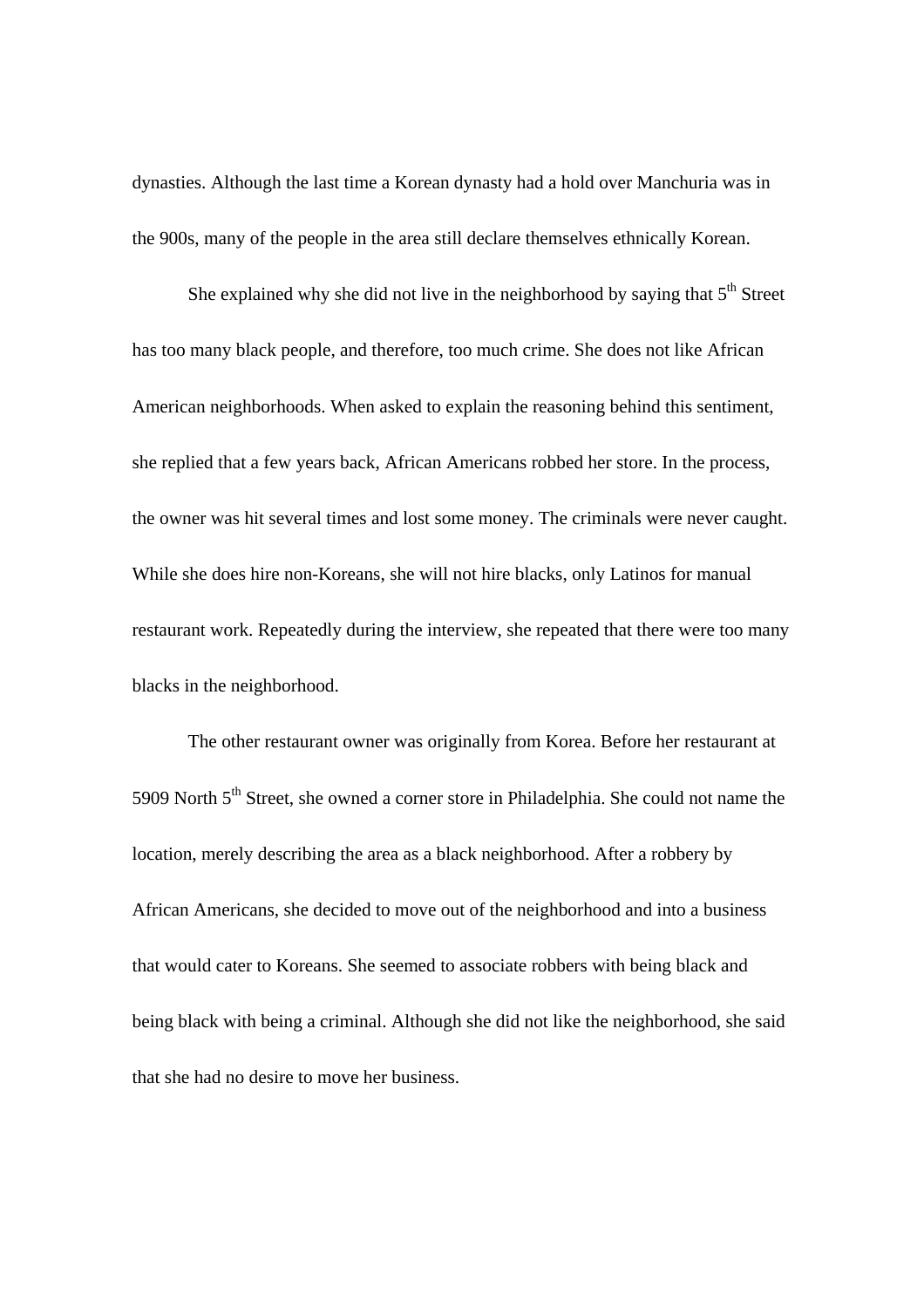The owner of the jewelry store at 5632 North  $5<sup>th</sup>$  Street also showed her racial prejudice during her interview. Although her store was never a victim of crime, she regaled me with stories of the robberies that were committed by African Americans nearby. One involved a young female who was beaten and robbed on the next block by one tall African American and one shorter one. Another story involved a person a few blocks away, but the details were unclear. It was getting dark at that time, so she told me repeatedly to be careful as I was leaving. Although this owner seemed to be extremely worried about black robbers, she did not have a lock with a doorbell on her door and was very lax with the customers. None of the customers were followed or questioned during the half hour I was inside the store. Instead, she seemed to ignore most of the customers, none of who was Korean.

The owner of a bakery on the 5800 block also displayed similar sentiments. I was present at two transactions with African American customers on two different dates. The first customer spoke loudly and condescendingly slow towards the owner after hearing her heavy Korean accent. He kept asking her to repeat what she was saying. The second customer was listening and singing to music on a portable player. After both customers left, the owner had turned to me and said that African Americans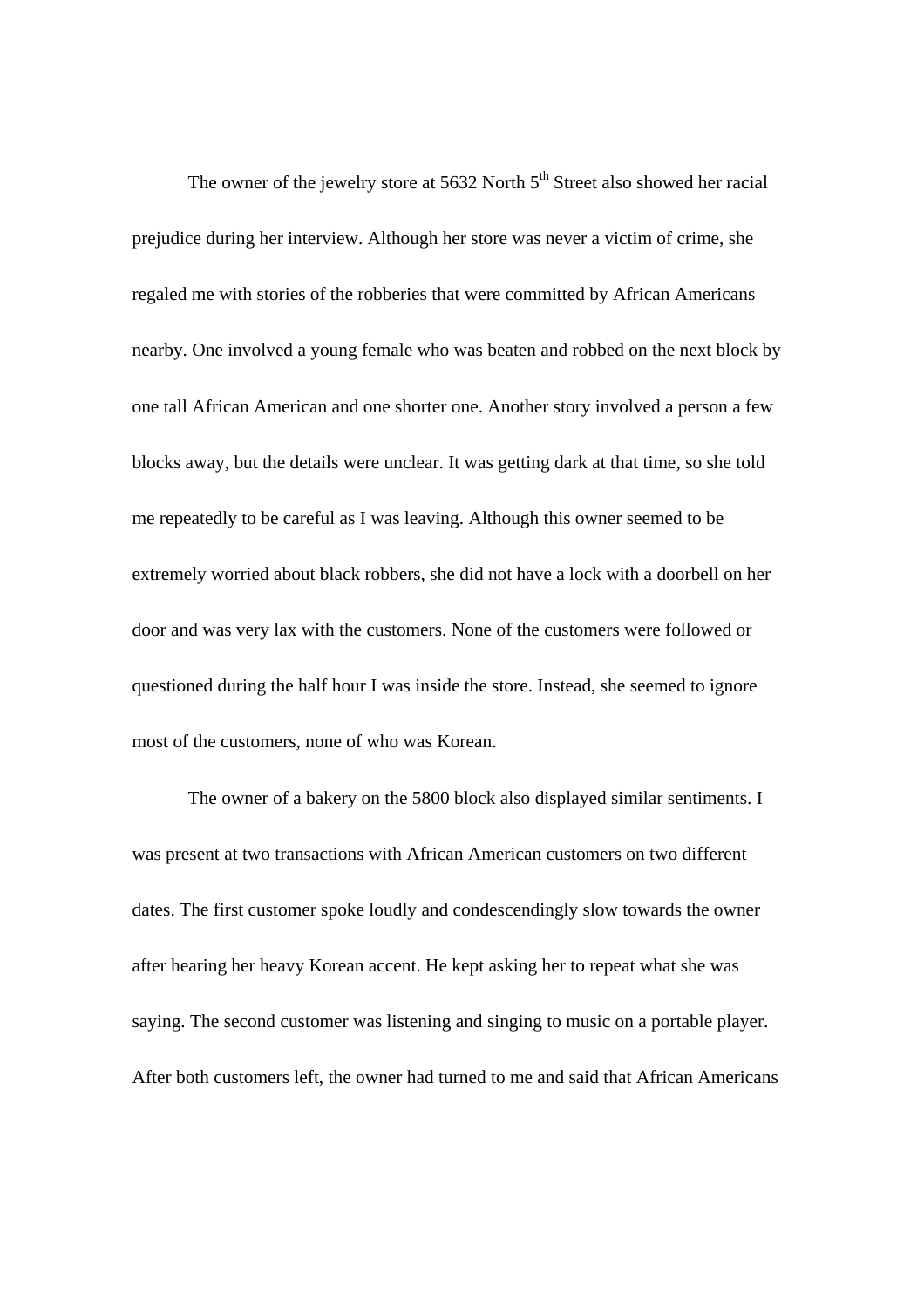had no class and no respect for Koreans. This sentiment was not apparent in her answers to the survey questions.

Five of the six respondents were from the northern part of the corridor. Only the jewelry storeowner was from the commercial district. The northern part of the corridor is an area that is dominated by Korean stores and Korean customers. None of the businesses attempt to cater to a non-Korean population. All respondents also happened to be female. Two did not back up their sentiments with action, either by displaying a desire to leave the neighborhood or by ignoring supposedly criminal customers.

The business owners studied displayed subtle forms of prejudice against African Americans. Subtle forms of prejudice are harder to define. These subtle forms were apparent through these interviews and include not liking a neighborhood because there are too many African Americans and associating criminals with being black. Subtle forms of prejudice can be indicators of the possibility for more severe conflict in the future. Regardless of future implications, the racial prejudice that Korean business owners have against blacks in a neighborhood that is becoming increasingly African American is another motivation to move these businesses.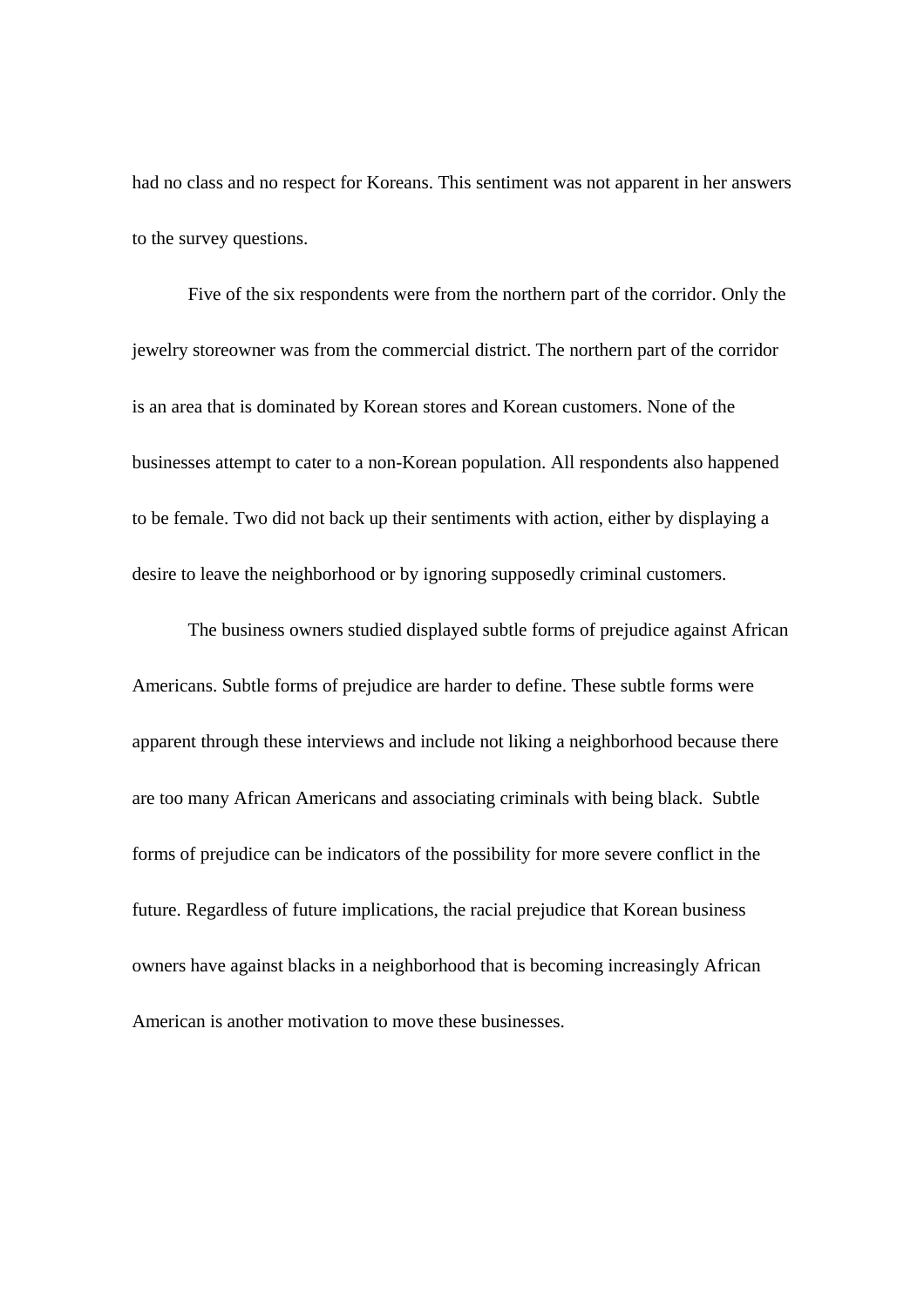# **Conclusion:**

Philadelphia's smaller Korean population has meant that it has been studied less than the larger populations in other cities. However the fact that Philadelphia has a smaller population of Koreans should warrant further investigation. While larger populations can create vibrant, stable ethnic communities, smaller populations need to mingle with other races or ethnicities or risk being swallowed up by the surrounding neighborhood.

 The logic that creates the argument that a smaller population is less stable has been evident in this study. The Korean business district is showing numerous signs that it is on the cusp of leaving the city. This evidence can be summarized with three main reasons.

First, the Korean population is leaving Philadelphia and there is an influx of Koreans in areas of Montgomery County. The large majority of Korean businesses in the North 5<sup>th</sup> Street corridor cater to a Korean population. The next logical step is that Korean businesses will follow the population. This logic is supported by statements made by the stores surveyed that Korean traffic is decreasing and there is a wish to move the business to the suburbs.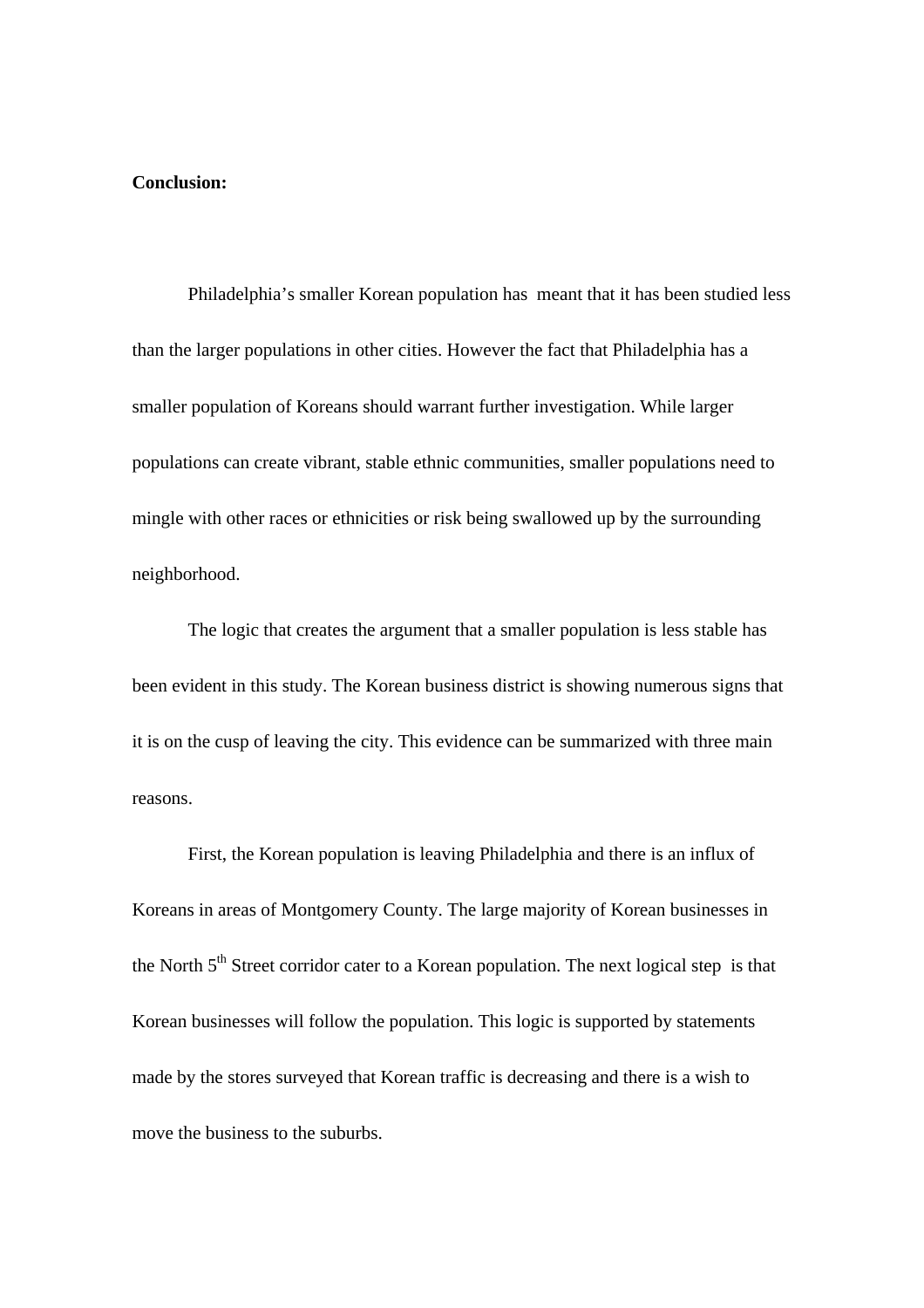Second, most Korean businesses show either direct signs or indirect signs of moving. The direct sign is the statement and plan to move the business. An indirect sign is that the average age of the Korean business ownership is one that is nearing retirement. There is no evidence that a secondary Korean population will take over these businesses, either in the form of newer Korean immigrants or second- and thirdgeneration Koreans-Americans.

Third, Koreans display racial prejudice against African Americans, even when racial prejudice is an issue that most people would like to hide. This racial prejudice coupled with the fact that the community surrounding North  $5<sup>th</sup>$  Street is predominantly African American is another added stressor that would cause Korean businesses to move.

 The movement of these Korean businesses could lead to the decline of the surrounding community. However, the study of the North  $5<sup>th</sup>$  Street corridor has led to the revealing of certain clues that could be used to ensure stability in this neighborhood. This decline will only occur if other business owners do not step in to purchase stores and solidify the commercial nature of the community.

 The research has shown that newer Korean immigrants and second- or thirdgeneration Korean-Americans are not stepping in to own new businesses in this area.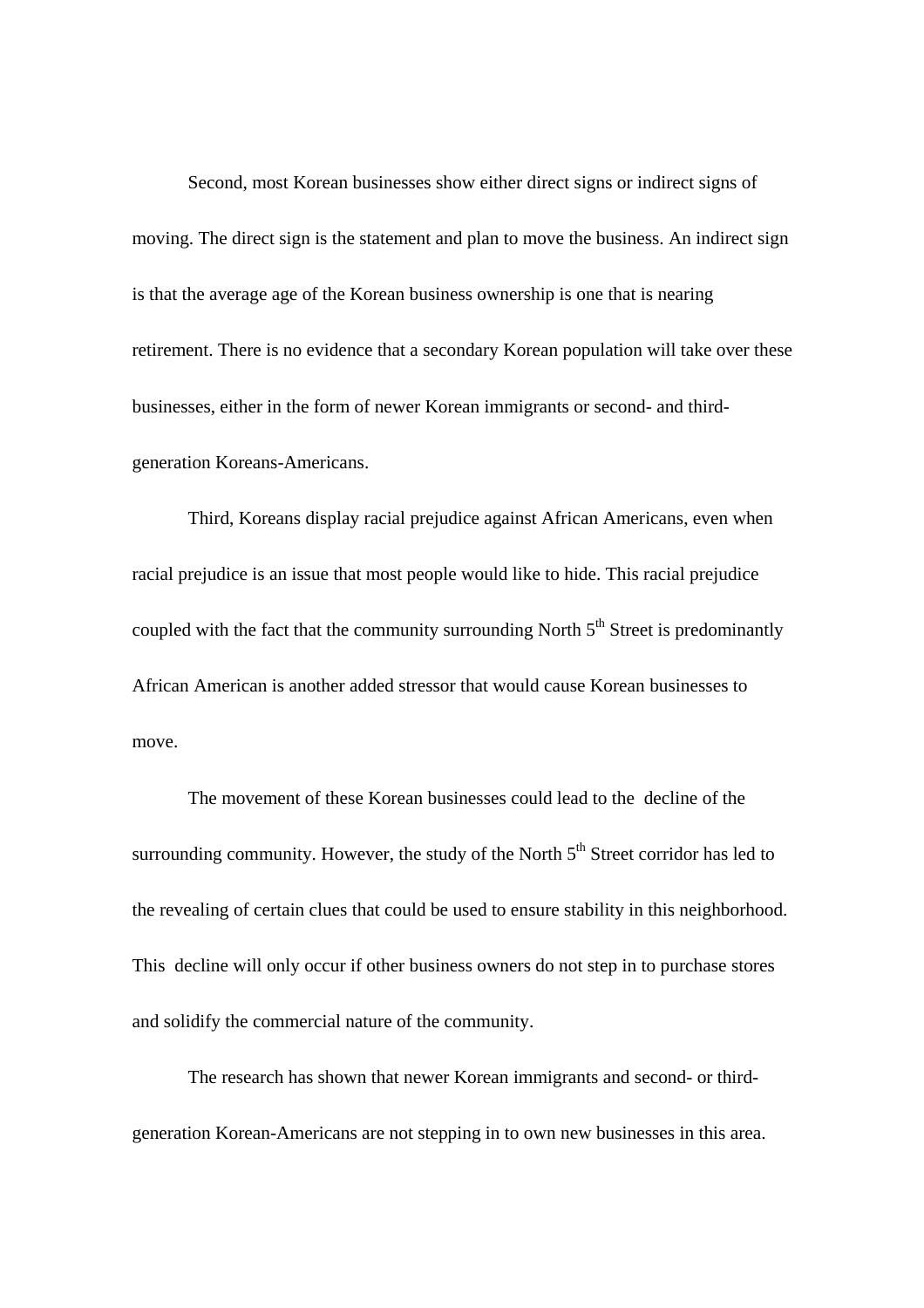Another population must be targeted to maintain the businesses in this area. Possibly the trend that North 5<sup>th</sup> Street has already been demonstrating should be followed. Black businesses in the North  $5<sup>th</sup>$  Street corridor have been increasing steadily, according to interviews with several storeowners.

 Black business owners could fill in the gaps left by the departing Koreans. Policies may be implemented to make it easier for minorities to gain business loans, but it is more important to find banks that are willing to enforce these policies. Without banks that are unwilling to give out loans, many policies can be written to no effect. Further policies written to allow minorities to begin their own enterprises need to be backed up with enforcement to ensure that these former businesses will not become vacant lots.

To ensure the stability of the North  $5<sup>th</sup>$  Street corridor, further study is necessary to monitor the population of business owners in the area. Korean businesses should be studied over time to ensure that movement away from the cities is actually occurring. If movement is not apparent, then perhaps the community is more stable than previously thought.

The results of the study should also be updated through the years. Instead of only studying Korean businesses, the African American businesses in the area should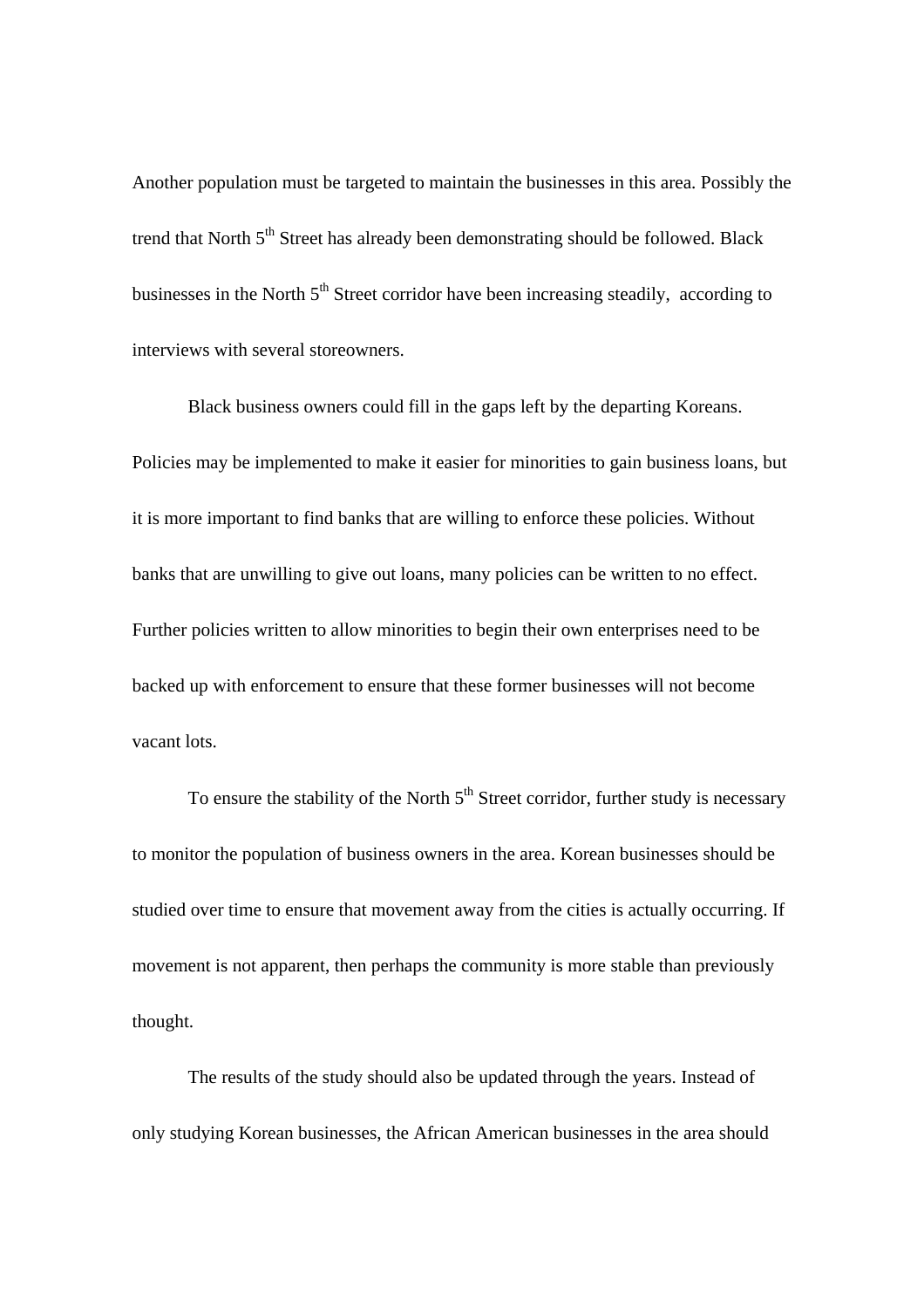also be studied. The same methodology could be carried out throughout the years, merely to update the data. If Koreans are leaving the area and African American businesses are moving in with no economic help necessary, then the government does not need to step in. If Korean businesses are leaving empty spaces behind, then the government should step in to ensure that the North  $5<sup>th</sup>$  Street corridor does not decline.

Urban areas may be the graves for words such as degradation and decline; however, urban communities that can be saved should be targeted. Vibrant neighborhoods can exist within a downgraded urban environment, and steps should be made to ensure that the North  $5<sup>th</sup>$  Street corridor becomes one of the vibrant communities.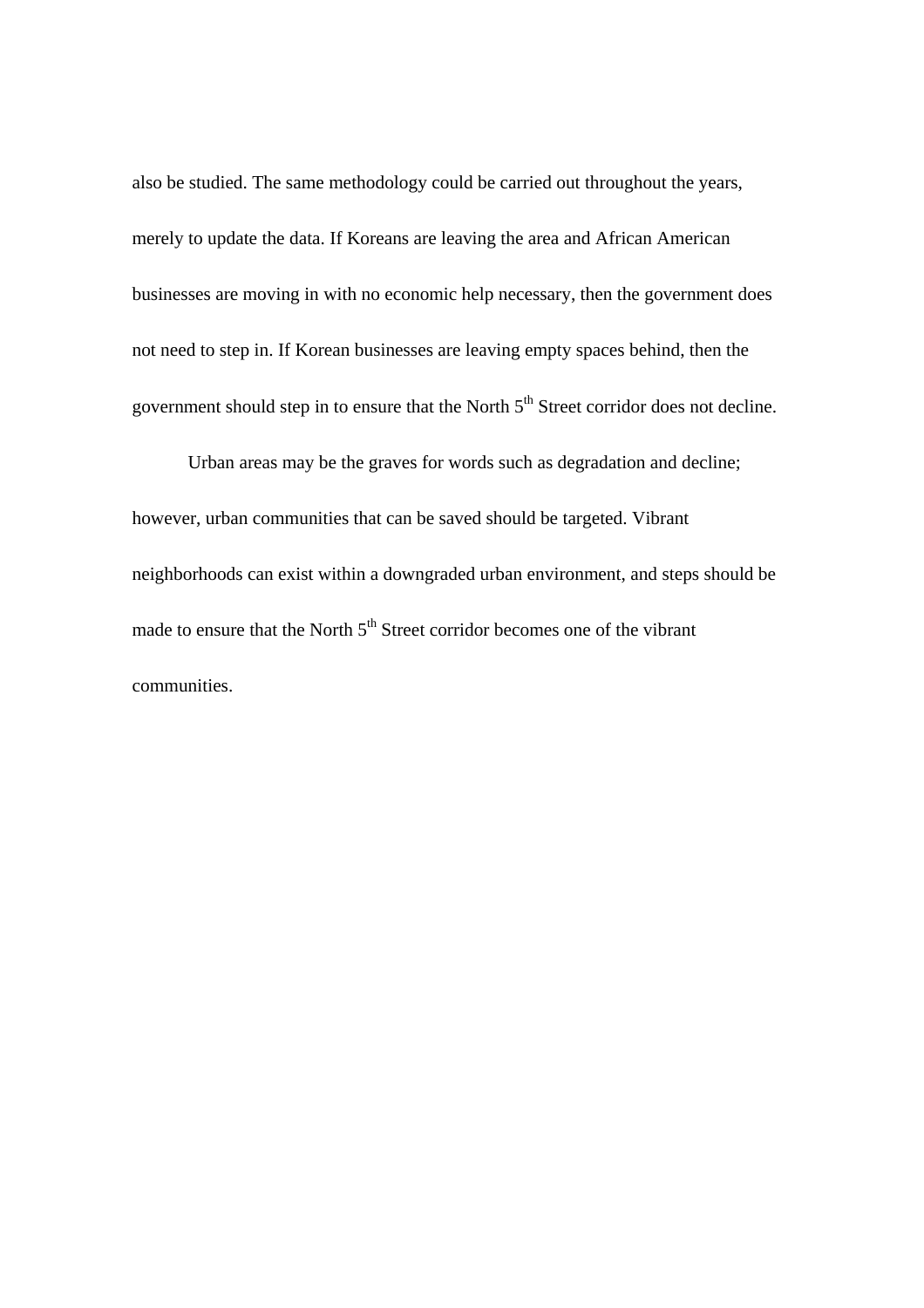#### **Bibliography:**

- Aldrich, H.E. and R. Waldinger. "Ethnicity and Entrepreneurship." Annual Review of Sociology. 16(1990): 111-135.
- Bates, Timothy. Race, Self-Employment, and Upward Mobility: An Illusive American Dream. Baltimore: The Johns Hopkins University Press, 1997.
- Chiang, Edward T. and Jeannette Diaz-Veizades. Ethnic Peace in the American City: Building Community in Los Angeles and Beyond. New York: New York University Press, 1999.
- Goode, Judith and Jo Anne Schneider. Reshaping Ethnic and Racial Relations in Philadelphia: Immigrants in a Divided City. Philadelphia: Temple University Press, 1994.
- Gooding-Williams, Robert, ed. Reading Rodney King, Reading Urban Uprising. New York: Routledge, 1993.
- Jones-Correa, Michael, ed. Governing American Cities: Interethnic Coalitions, Competition, and Conflict. New York: Russell Sage Foundation, 2001.
- Joyce, Patrick D. No Fire Next Time: Black-Korean Conflicts and the Future of America's Cities. Ithaca: Cornell University Press, 2003.
- Kim, Claire Jean. Bitter Fruit: The Politics of Black-Korean Conflict in New York City. New Haven: Yale University Press, 2000.
- Kim, Dae Young. "Beyond Co-Ethnic Solidarity: Mexican and Ecuadorean Employment in Korean-Owned Businesses in New York City." Ethnic and Racial Studies. 22(1999): 581-605.
- Lee, Jennifer. Civility in the City: Blacks, Jews, and Koreans in Urban America. Cambridge, Massachusetts: Harvard University Press, 2002.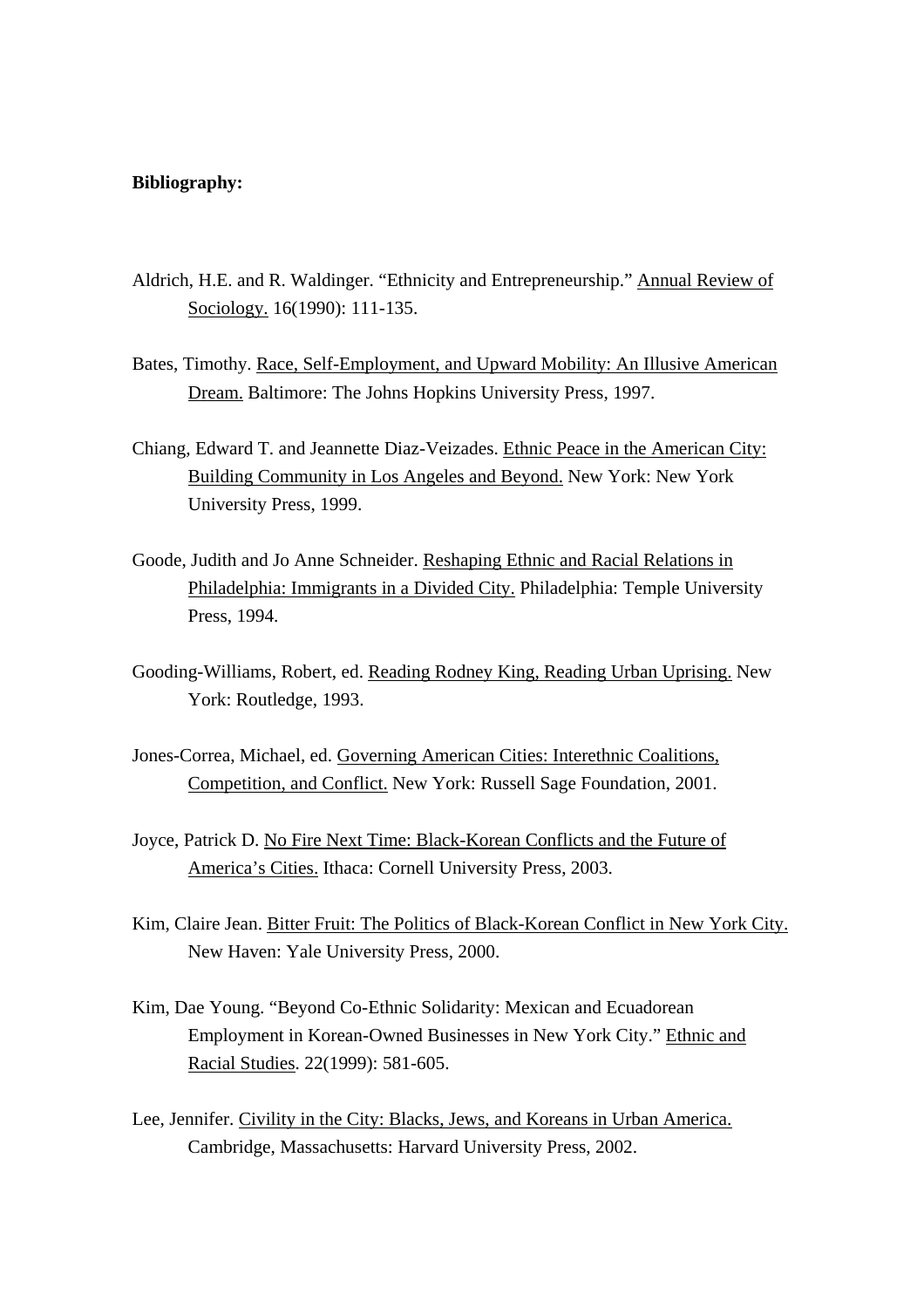- Lee, Jennifer. "From Civil Relations to Racial Conflict: Merchant-Customer Interactions in Urban America." Journal of Planning Literature 17(2002): 85 168.
- Lee, Jennifer. "Retail Niche Domination Among African American, Jewish, and Korean Entrepreneurs: Competition, Coethnic Advantage and Disadvantage." American Behavioral Scientist 42(1999): 1398-1416.
- Light, Ivan and Edna Bonacich. Immigrant Entrepreneurs: Koreans in Los Angeles 1965-1982. Berkeley: University of California Press, 1988.
- Light, Ivan and Steven J. Gold. Ethnic Economies. San Diego: Academic Press, 2000.
- Min, Pyong Gap. Caught in the Middle: Korean Communities in New York and Los Angeles. Berkeley: University of California Press, 1996.
- Min, Pyong Gap. Ethnic Business Enterprise: Korean Small Business in Atlanta. New York: Center for Migration Studies, 1988.
- Okihiro, Gary Y. Margins and Mainstreams: Asians in American History and Culture. Seattle: University of Washington Press, 1999.
- Park, Kyeyoung. The Korean American Dream: Immigrants and Small Business in New York City. Ithaca: Cornell University Press, 1997.
- Rath, Jan, ed. Immigrant Businesses: The Economic, Political, and Social Environment. New York: St. Martin's Press, Inc., 2000.
- Raijman, Rebeca and Marta Tienda. "Ethnic Foundations of Economic Transactions: Mexican and Korean Immigrant Entrepreneurs in Chicago." Ethnic and Racial Studies. 26(2003): 783-801.
- Summers, Craig and Eric Markusen, eds. Collective Violence: Harmful Behavior in Groups and Governments. Lanham, Maryland: Rowman & Littlefield Publishers, Inc., 1999.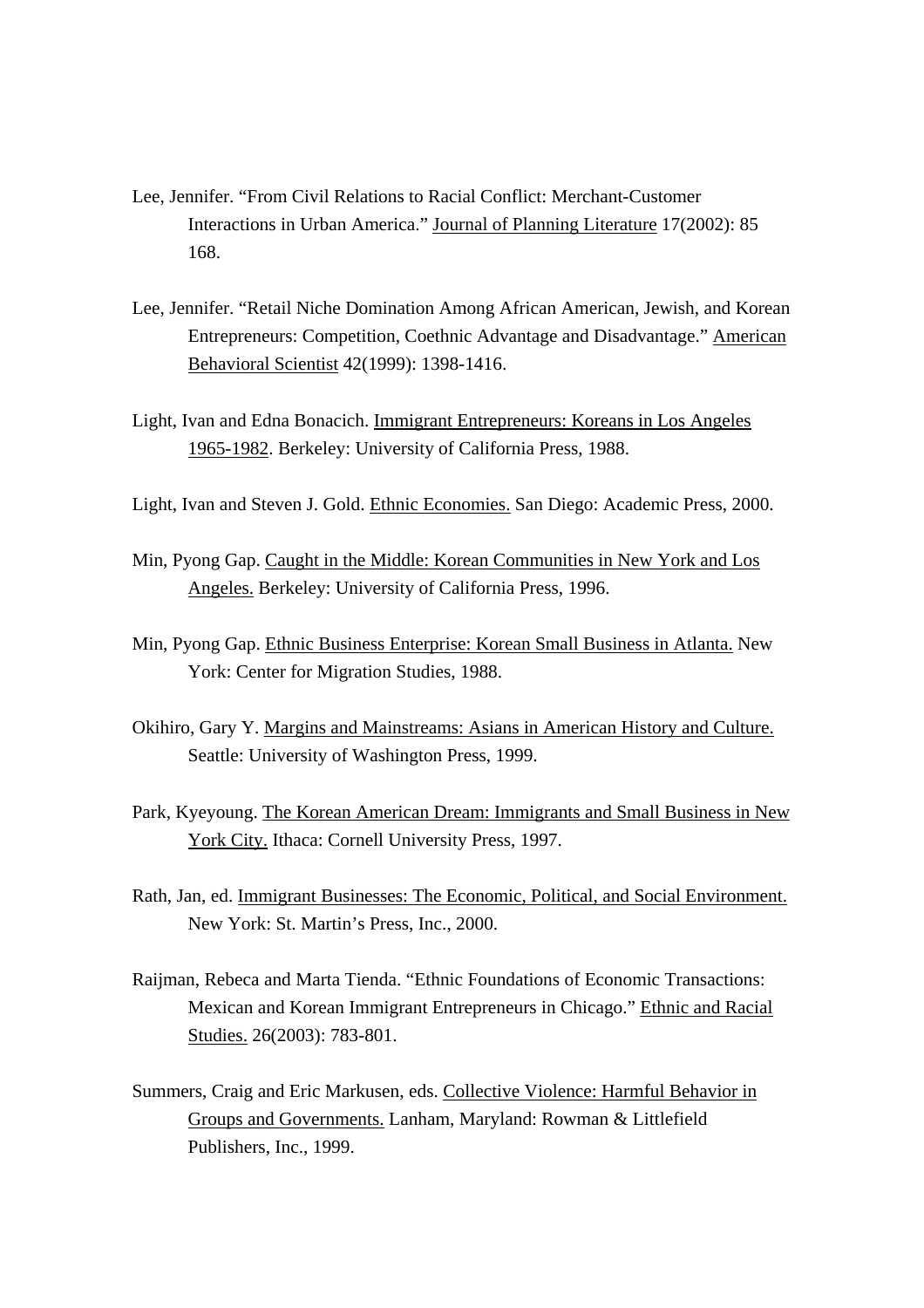- Takaki, Ronald. Strangers from a Different Shore: A History of Asian Americans. New York: Little, Brown and Company, 1998.
- U.S. Census Bureau. Census of Population and Housing. Washington: Census Tracts, Philadelphia, PA.-NJ., 1980.
- U.S. Census Bureau. Census of Population and Housing. Washington: Census Tracts, Philadelphia, PA.-NJ., 1990.
- U.S. Census Bureau. Census of Population and Housing. Washington: Census Tracts, Philadelphia, PA.-NJ., 2000.
- Yoo, Jin-Kyung. Korean Immigrant Entrepreneurs: Network and Ethnic Resources. New York: Garland Publishing, Inc., 1998.
- Yoon, In-Jin. On My Own: Korean Businesses and Race Relations in America. Chicago: The University of Chicago Press, 1997.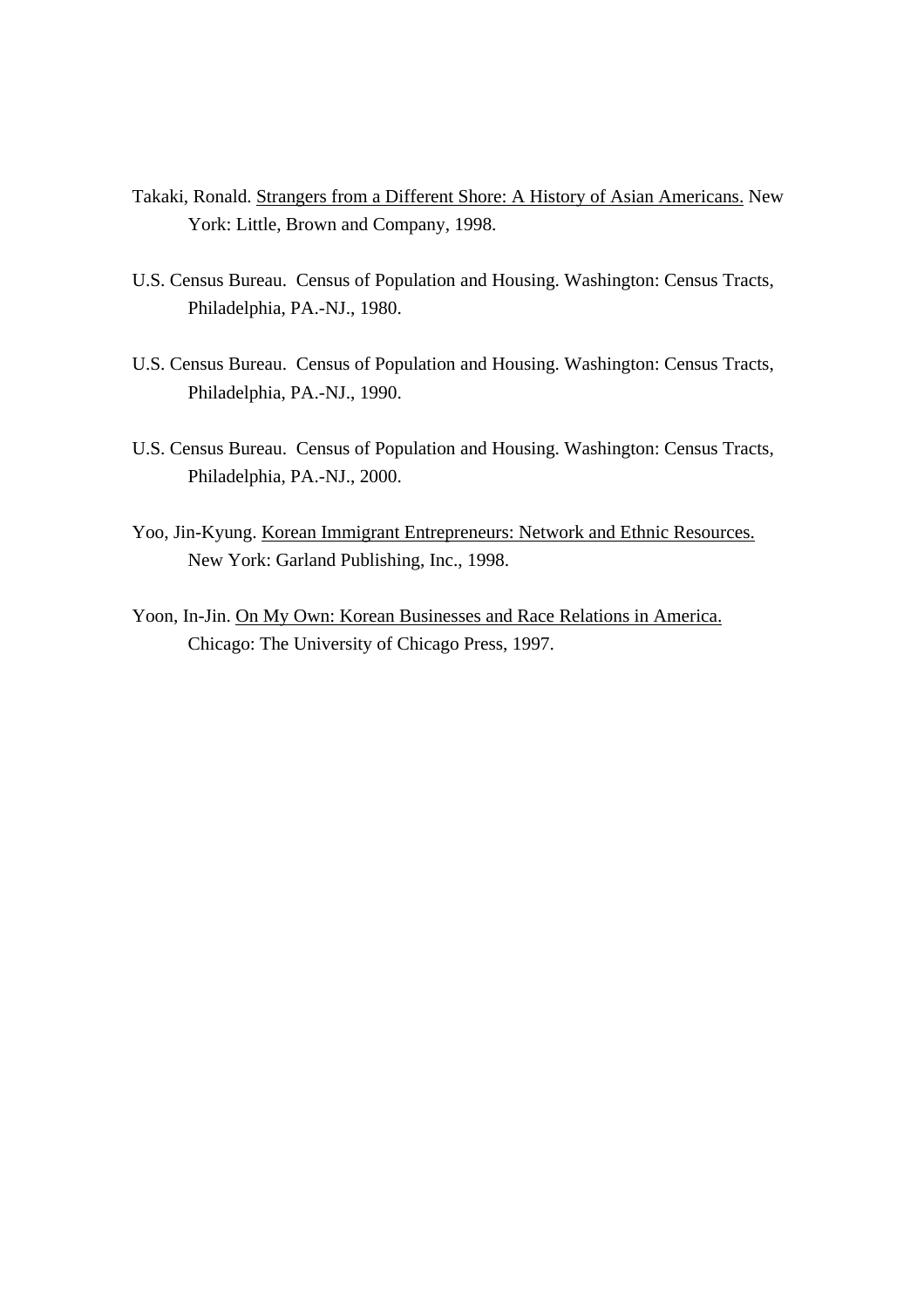## **Appendix A1: English Version of Survey**

#### Section I. Background

- 1) What type of business do you own?
- 2) When did you open your current business? (month/year)
- 3) Why did you decide to become a business owner?
- 4) What is the racial/ethnic make-up of the neighborhood surrounding your store?



5) Do you hire people from the surrounding neighborhood? Why or why not?

- 6) Do you hire your family members? Why or why not?
- 7) Do you hire other Koreans? Why or why not?
- 8) What is the racial/ethnic make-up of your customers?

Race/Ethnicity:  $\%$ 

 $\%$ 

|--|

 $\frac{0}{0}$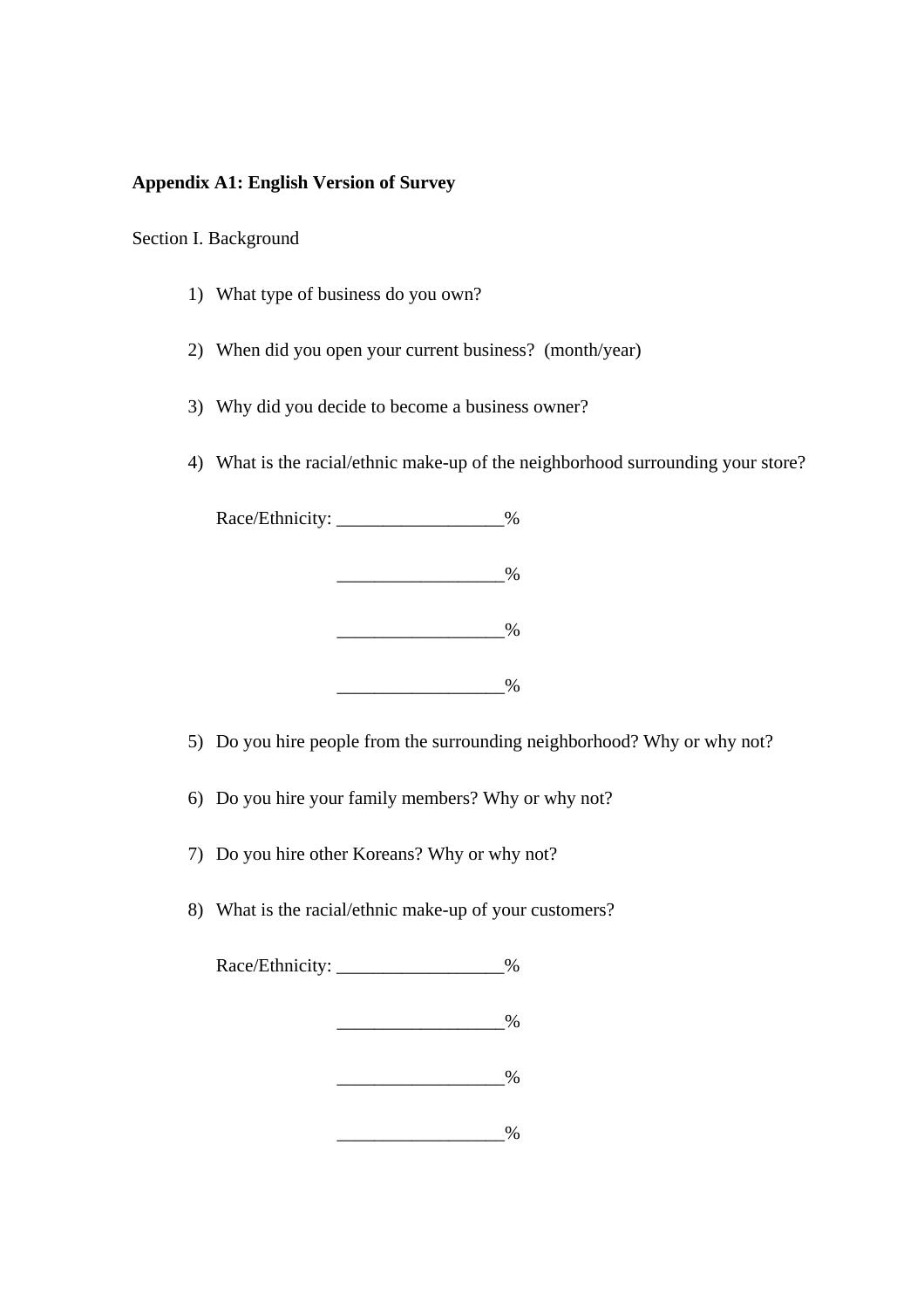9) Why do you think your customers are drawn to your store? Check all that apply.

| $\Box$ Location | $\Box$ Employees               |
|-----------------|--------------------------------|
| $\Box$ Prices   | $\Box$ Language Barrier        |
| $\Box$ Products | $\Box$ Other: (Please specify) |

## Section II. Location of your business

- 1) What is the address of your business?
- 2) Why did you locate your business to this area? Check all that apply.
	- $\Box$  (a) Other Koreans had already located to the area.
	- $\Box$  (b) The rent matched your budget.
	- $\Box$  (c) The income of the local residents
	- $\Box$  (d) The racial/ethnic make-up of local residents
	- $\Box$  (e) Other: (Please specify)
- 3) If you checked (b) above, what was the rent?
- 4) If you checked (c) above, what was the average income?
- 5) If you checked (e) above, please explain this reason.
- 6) Do you live in the same neighborhood as your business? (Yes or No)
- 7) If you answered No, why not?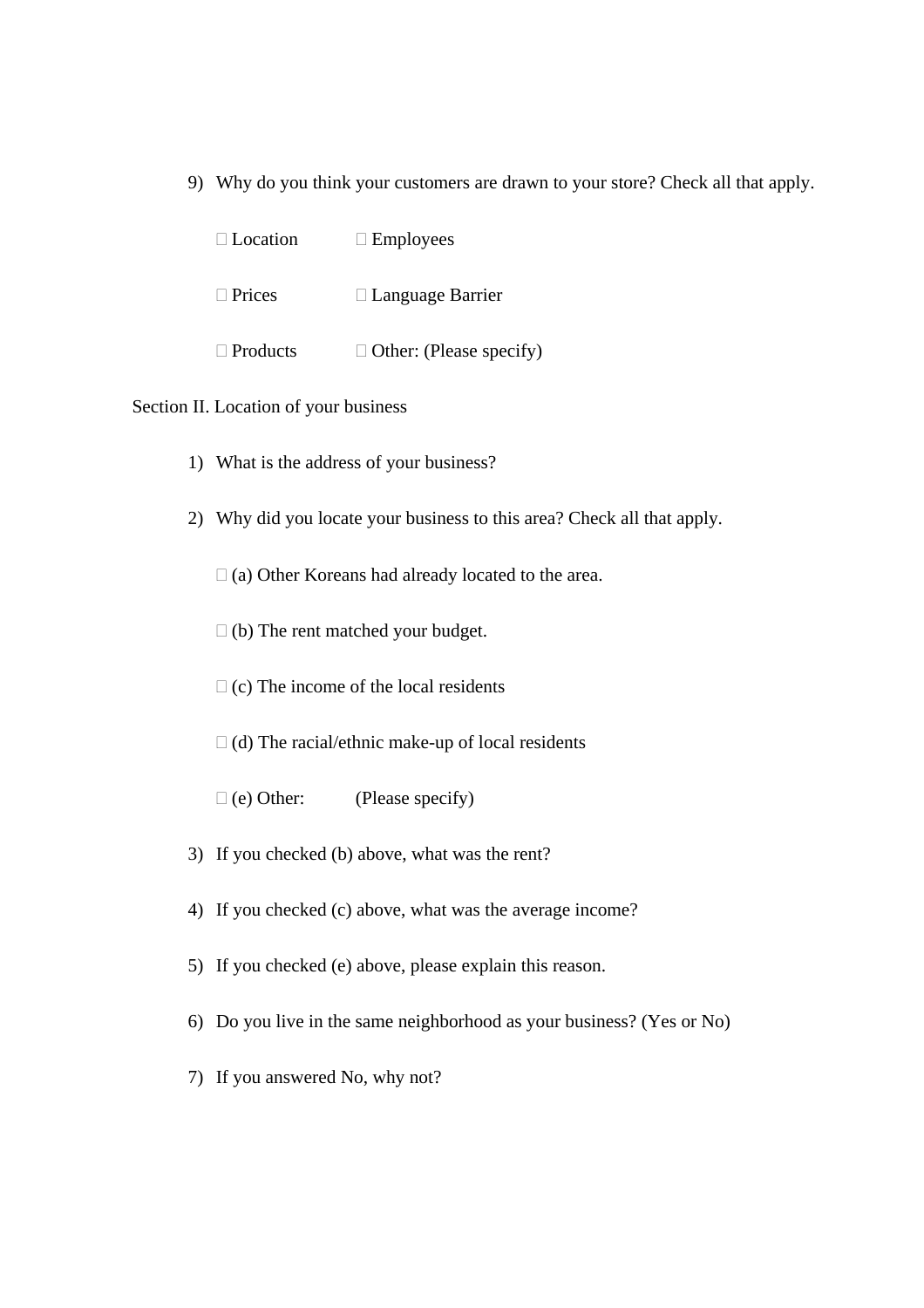- 8) Did you own a business prior to this one?  $\Box$  Yes (Go to next question)  $\Box$  No (Go to Section III)
- 9) What was the address of the previous business?
- 10) If you moved, why did you move?
- 11) What type of business was your previous business?
- 12) If you changed your type of business, why?

## Section III. Business Experience

- 1) What are your major hardships?
- 2) What are your major rewards?
- 3)After weighing hardships against rewards, overall, is your business a positive or

negative experience for you?

- 4) If negative, why do you stay in this business?
- 5) Do you want to move your business? Yes or No)
- 6) If yes, why do you want to move?
- 7) If yes, what are the major obstacles against moving your business?
- 8) Are you involved in any community organizations? If so, please name them and

explain your experiences with them.

Section IV. Demographics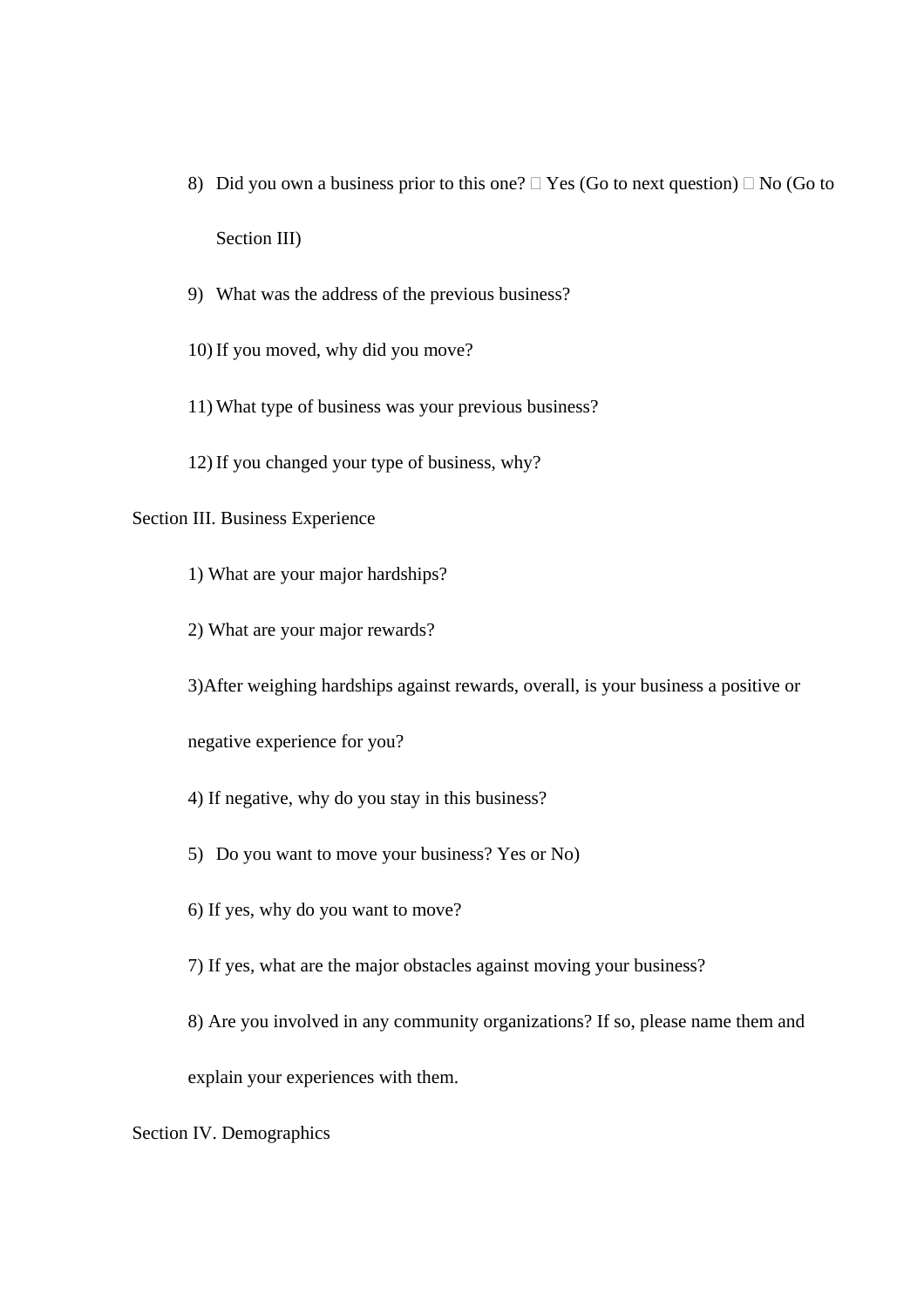# Age: Sex:

Year of Immigration to U.S., if any

What is the average annual revenue of your business?

Would you be available for an interview? (Yes or No)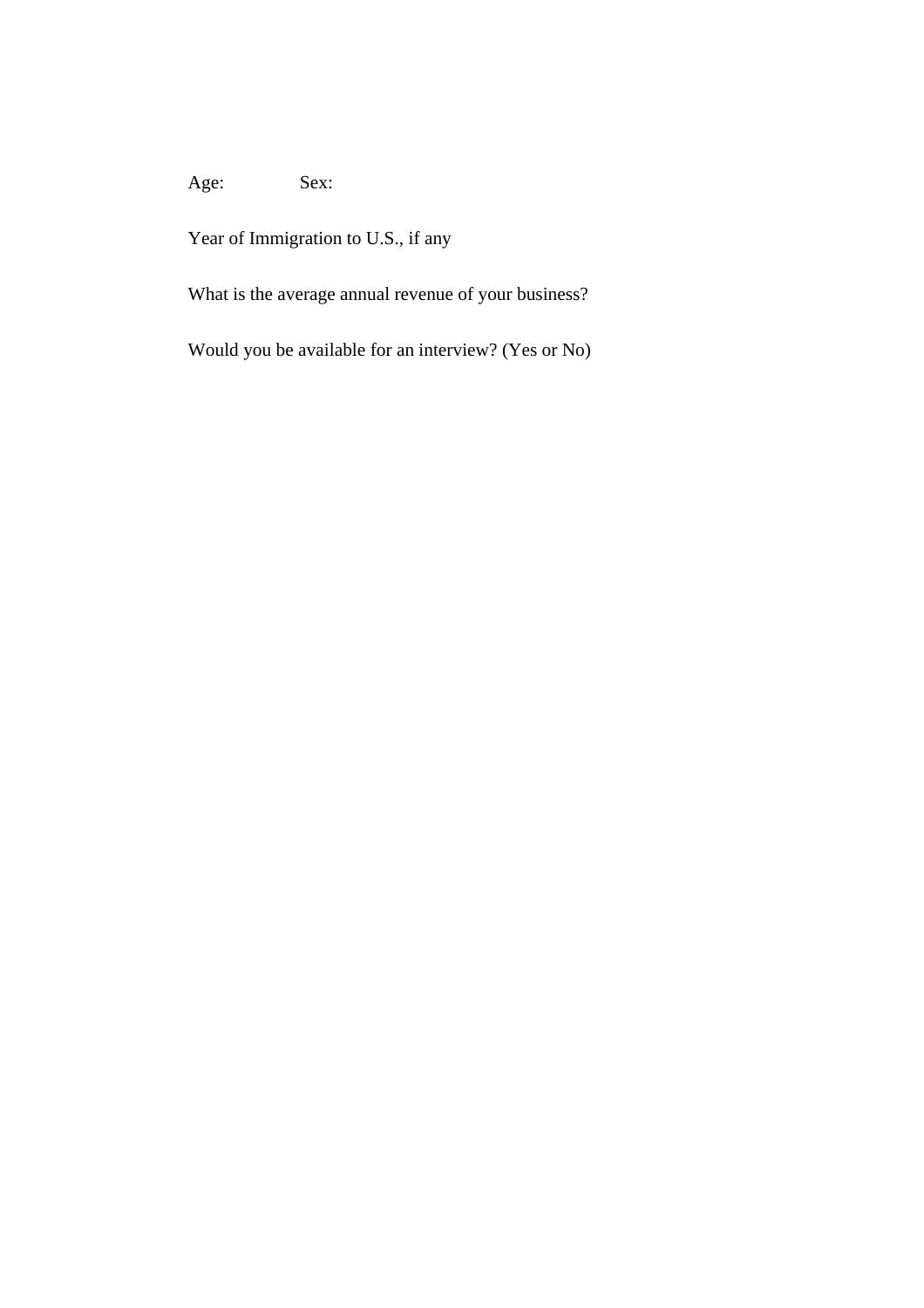#### **Appendix A2: Korean Version of Survey**

#### 섹션 1. 배경

- 1) 어떤 종류의 사업을 소유하고 있습니까?
- 2) 언제 시작하였습니까? \_\_\_\_\_\_\_\_\_ 년 \_\_\_\_\_\_월
- 3) 어떤 이유로 사업을 시작 하였습니까?
- 4) 주변의 인종구성은 어떻습니까?
	- (a) 아시아계: \_\_\_\_\_\_\_\_%
	- (b) 흑인: \_\_\_\_\_\_\_\_%
	- (c) 라틴계: \_\_\_\_\_\_\_\_%
	- (d) 백인: \_\_\_\_\_\_\_\_%
	- (e) 기타: \_\_\_\_\_\_\_\_%
- 5) 주변에서 고용인을 구하는지요? 예 \_\_, 아니오 \_\_ 왜? 또는 안 하는 이유는?
- $6)$  식구들도 일하는지요? 예, 아니오, 왜? 또는 안 하는 이유는?
- 7) 다른 한국인들을 고용합니까? 예 \_\_, 아니오 \_\_. 왜? 또는 안 하는

이유는?

- 8) 고객들의 인종 분포는?
	- (a) 아시아계: \_\_\_\_\_\_\_\_%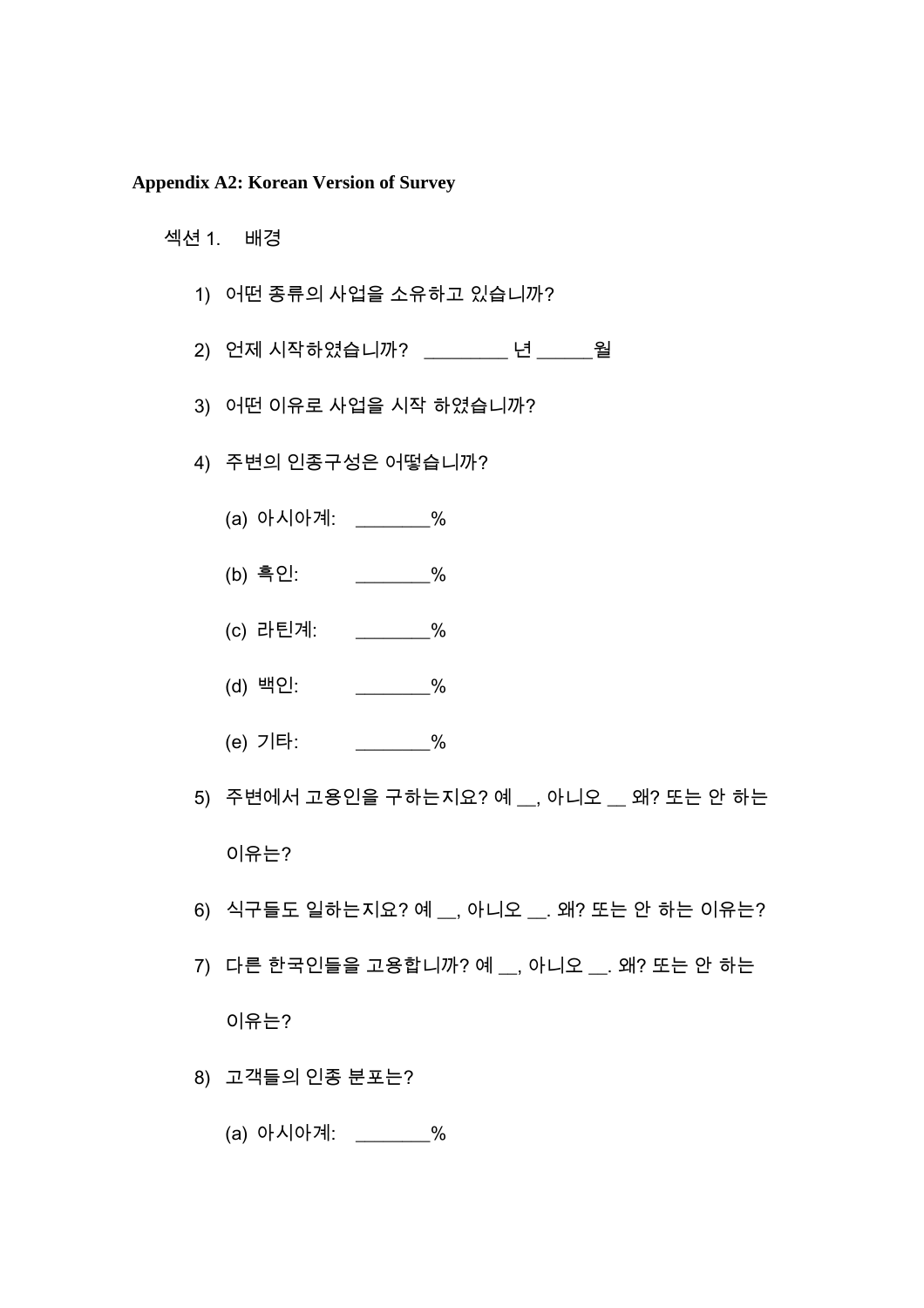- (b) 흑인: \_\_\_\_\_\_\_\_%
- (c) 라틴계: \_\_\_\_\_\_\_\_%
- (d) 백인: \_\_\_\_\_\_\_\_%
- (e) 기타: \_\_\_\_\_\_\_\_%
- 9) 어떤 이유 때문에 손님들이 오는지요? 해당사항 모두 체크.
	- 장소
	- 가격
	- 제품구색
	- 고용인(직원)
	- □ 언어장애
	- 기타 (명시바람): \_\_\_\_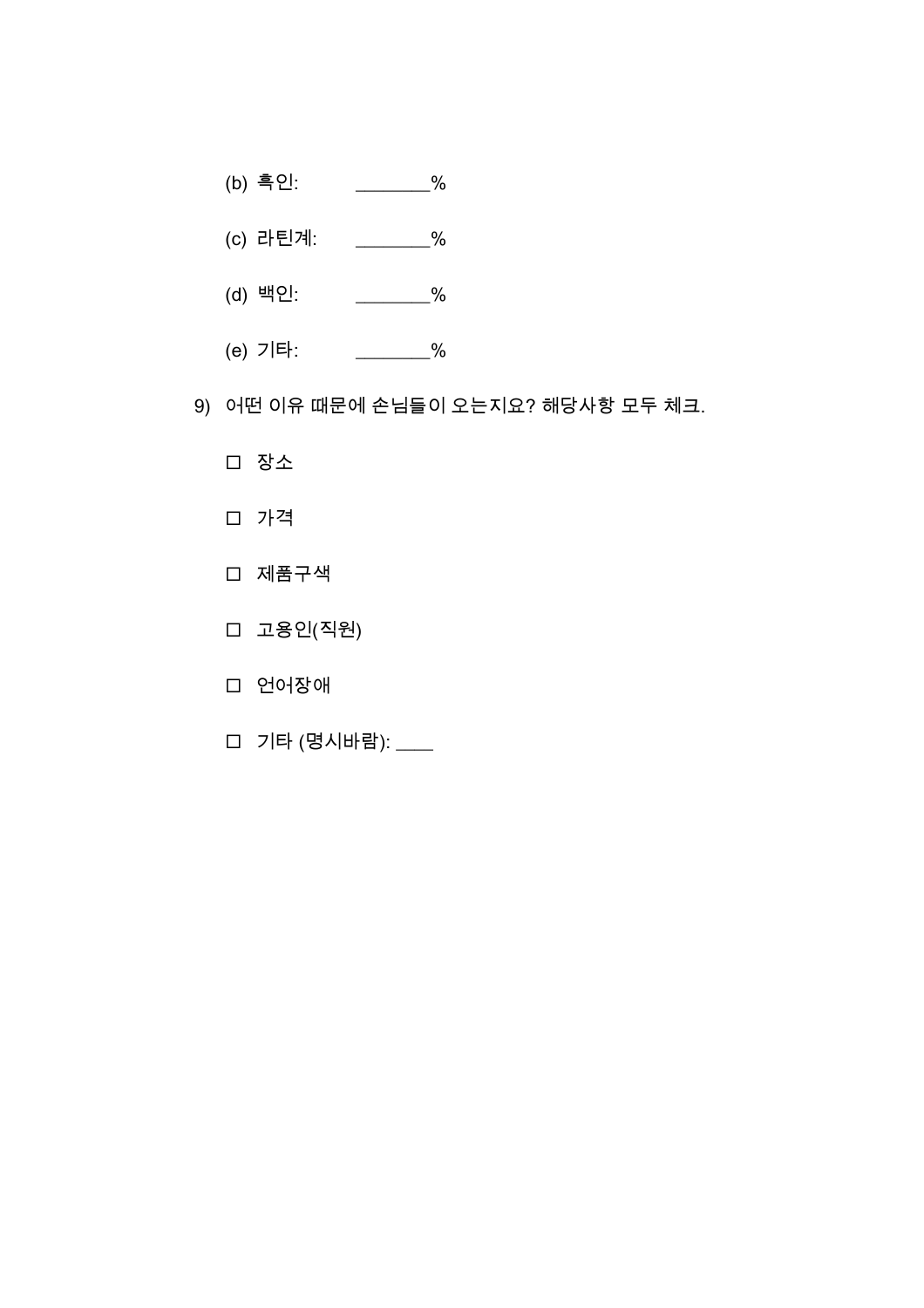- 1) 주소
- 2) 어떤 이유로 이 장소에서 시작하게 되었는지요? (해당사항 모두 체크

바람)

- (가) 다른 한국인들이 이미 정착해 있다.
- (나) 임대료가 적당하다 (예산에 맞다)
- (다) 주변 주민들의 수입수준
- (라) 주변 주민들의 인종분포
- (마) 기타: (명시바람)
- 3) (나)를 체크했으면 임대료가 얼마입니까? 월 \$
- 4) (다)일 경우 평균 수입이 얼마 정도 인지요? 년 \$
- 5) (마)일 경우 이유를 설명해 주세요.
- 6) (비지네스와) 같은 동네에 사십니까? 예\_\_\_, 아니오 \_\_\_\_\_.
- 7) 아닌 경우 왜 인지요?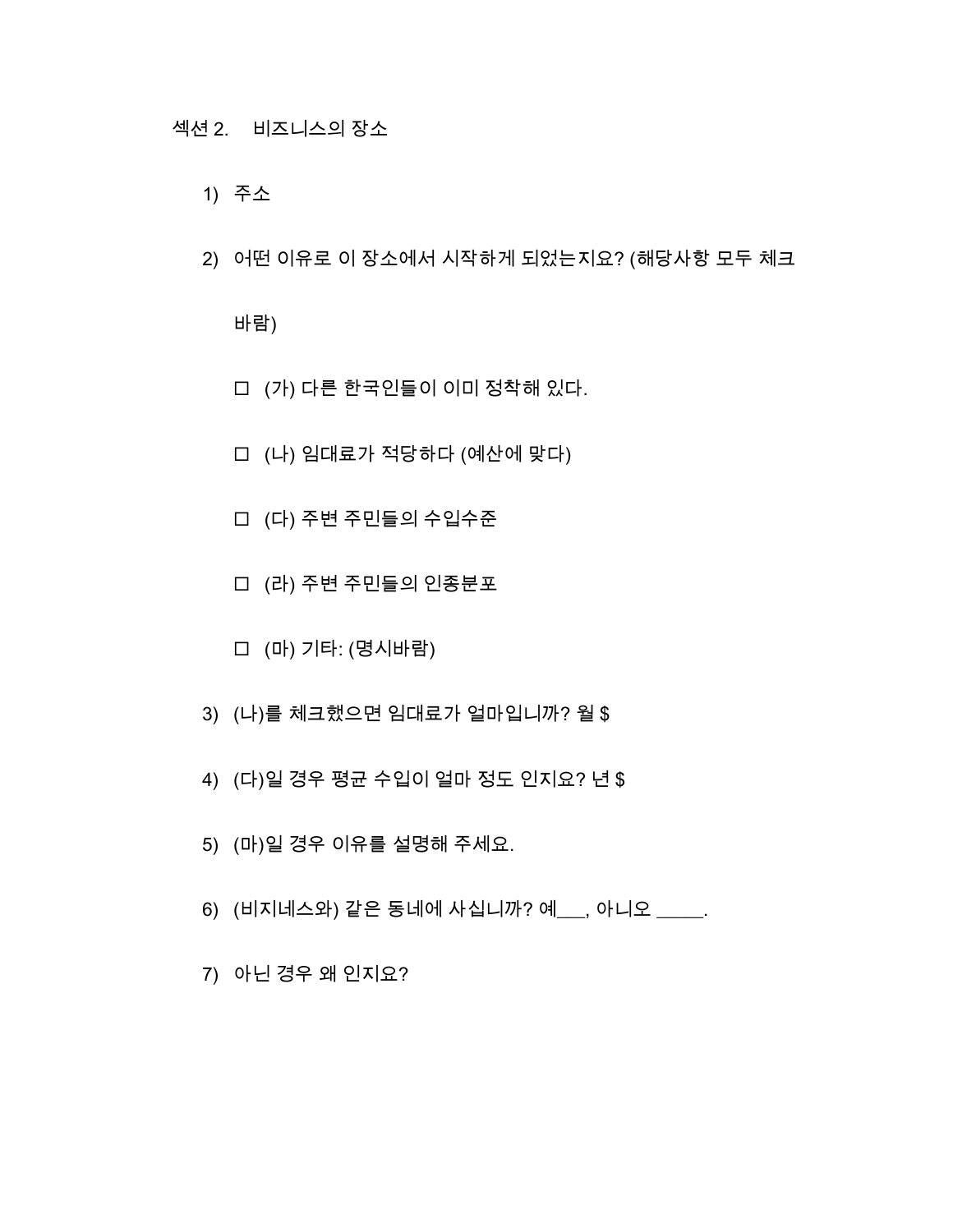8) 이전에도 사업을 하셨습니까? 예 \_\_\_(다음 질문으로) 아니오 \_\_\_

(섹션3 으로)

9) 이전 사업의 주소:

10) 사업을 이전 했다면 그 이유는?

11) (사업을 하는데 있어서) 가장 어려운 점들은?

12) (사업을 하는데 있어서) 가장 보람이 있는 점들은?

13) 이러한 어려움과 좋은 점 들을 감안하면 전체적으로 사업이 긍정적

\_\_\_\_, 또는 부정적 \_\_\_\_이다. (체크 바람)

14) 부정적으로 생각 될 경우 이 사업에 머무르고 있는 이유는:

15) 비지네스를 다른 곳으로 이전하고 싶으신지요?: 예 \_\_\_ 아니오

(체크 바람)

16) 그렇다면 왜 이전하길 원하시는지요?

17) 이전하시는데 주된 장애 요인은?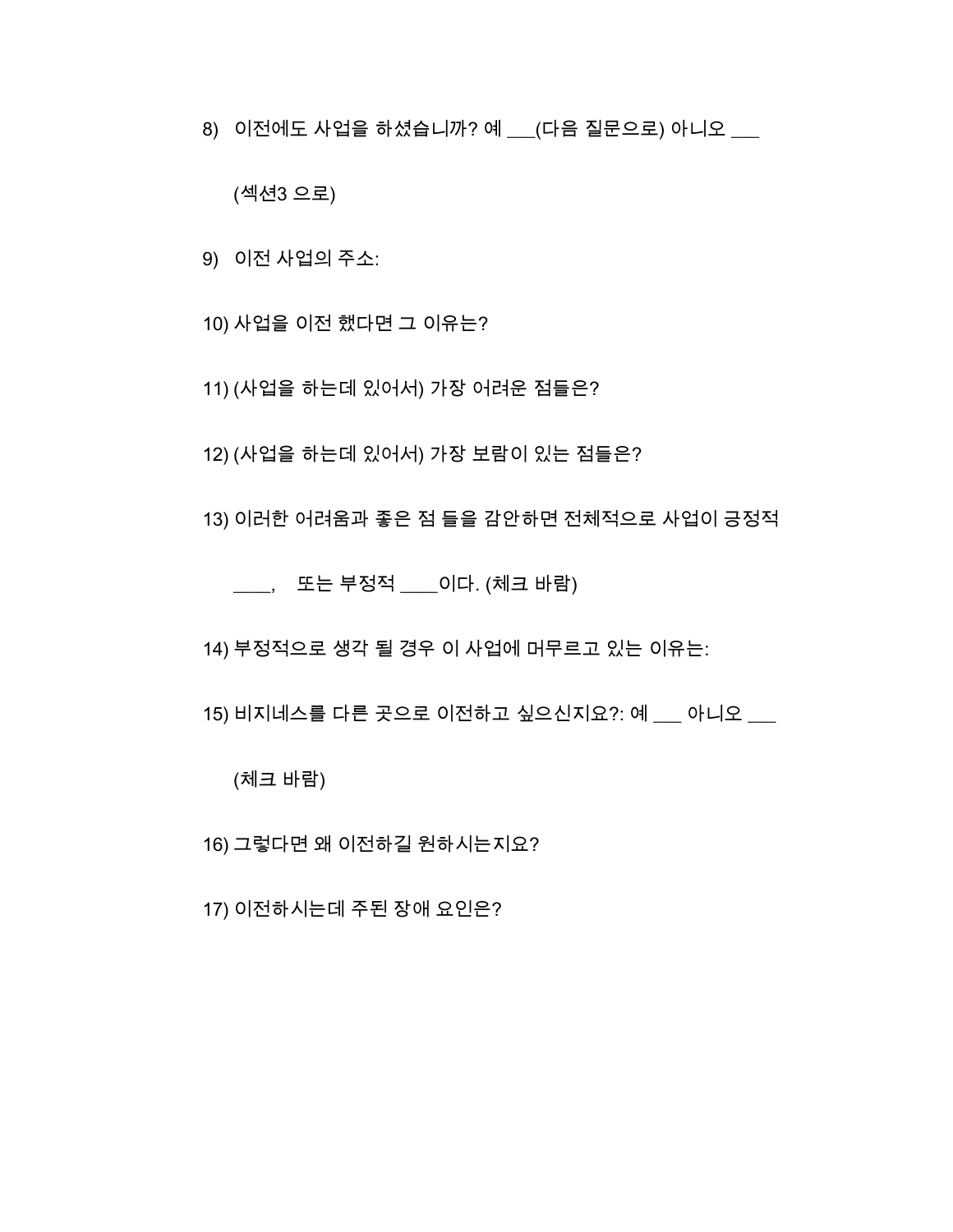18) 주변의 주민 단체에 가입해 있는지요? 아니오 \_\_\_\_\_, 예: \_\_\_\_\_ (체크

바람) " 예" 를 체크한 경우 단체의 이름과 그 단체와의 당신 경험을

써주세요

섹션 3. 인적 사항

연령: 성별:

(미국) 이민 연도:

연 평균 매출: \$

인터뷰에 응해 주시겠습니까? 예, 아니오 (체크 바람)

### 끝까지 응답해 주셔서 대단히 감사합니다.